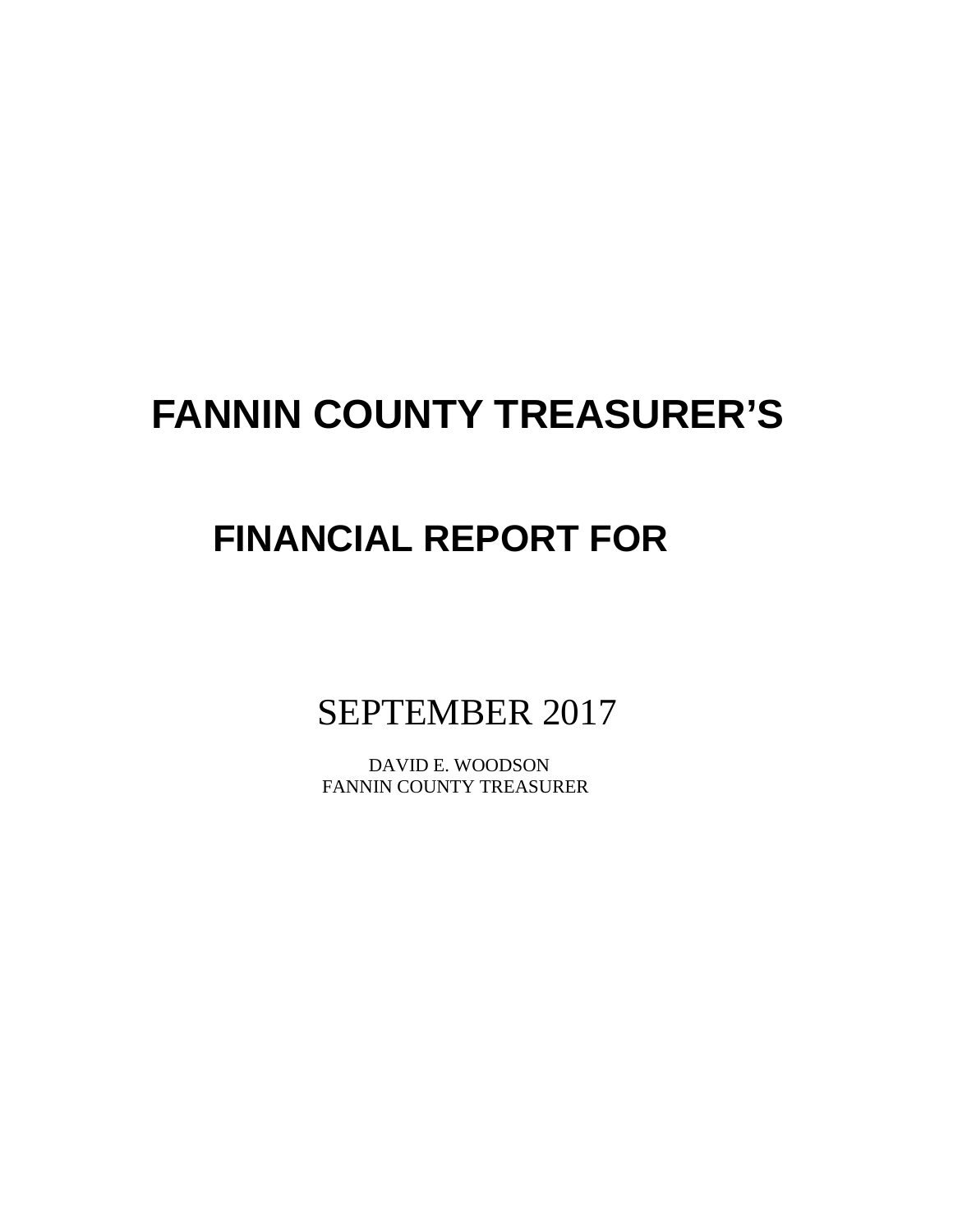# 10/04/2017 FUND DEPOSIT LISTING PAGE 1

| RECEIPT       | <b>RECEIVED</b> | DATE     | DATE    | DESCRIPTION       | <b>BANK</b> | <b>TNCOME</b> | REPORT | AMOUNT          |
|---------------|-----------------|----------|---------|-------------------|-------------|---------------|--------|-----------------|
| <b>NUMBER</b> | FROM            | RECEIVED | DEPOSIT | OF MONEY RECEIVED | ACCOUNT     | ACCOUNT       | CODES  | <b>RECEIVED</b> |
|               |                 |          |         |                   |             |               |        |                 |

GENERAL FUND

|                           | =====================================                                                        |                             |                                                      |                  |                  |                   |
|---------------------------|----------------------------------------------------------------------------------------------|-----------------------------|------------------------------------------------------|------------------|------------------|-------------------|
| 0000171032-01 TEXPOOL     |                                                                                              |                             | 09-01-2017 09-01-2017 AUG. 2017 INTEREST 10-103-175  |                  | $10 - 360 - 100$ | 3,010.11          |
|                           | 0000171033-01 DISTRICR ATTORNEY TRUST                                                        |                             | 09-01-2017 09-01-2017 ADMIN. FEES                    | $10 - 103 - 100$ | $10 - 340 - 475$ | 12.58             |
|                           | 0000171033-02 DISTRICR ATTORNEY TRUST                                                        |                             | 09-01-2017 09-01-2017 CERTIFIED MAIL                 | $10 - 103 - 100$ | $10 - 475 - 311$ | 13.18             |
|                           | 0000171037-01 BOND SUPERVISION                                                               |                             | 09-05-2017 09-05-2017 WEEK OF 08/28/17 TH 10-103-100 |                  | $10 - 340 - 573$ | 1,320.00          |
|                           | 0000171040-01 FANNIN COUNTY HEALYH INSP 09-05-2017 09-05-2017 AUG. 2017 PERMITS & 10-103-100 |                             |                                                      |                  | $10 - 320 - 300$ | 10,870.04         |
| 0000171041-01 SECURUS     |                                                                                              |                             | 09-05-2017 09-05-2017 JULY 2017 JAIL PAY 10-103-100  |                  | $10 - 319 - 420$ | 2,337.53          |
|                           | 0000171042-01 VISION MEDIA GROUP, INC. 09-06-2017 09-06-2017 SEPT. 2017 TOWER RE 10-103-100  |                             |                                                      |                  | $10 - 370 - 100$ | 200.00            |
|                           | 0000171044-01 FANNIN COUNTY HEALTH DEPT 09-06-2017 09-06-2017 AUG. 2017 PERMITS & 10-103-100 |                             |                                                      |                  | $10 - 320 - 545$ | 3,300.00          |
| 0000171045-01 TAX A/C     |                                                                                              |                             | 09-06-2017 09-06-2017 WEEK OF 08/25/17               | $10 - 103 - 100$ | $10 - 321 - 200$ | 1,808.55          |
| 0000171046-01 TAX A/C     |                                                                                              |                             | 09-06-2017 09-06-2017 WEEK OF 08/25/17 17 10-103-100 |                  | $10 - 321 - 250$ | 885.00            |
|                           | 0000171047-01 APPRAISAL DISTRICT                                                             | 09-07-2017 09-07-2017 TAXES |                                                      | $10 - 103 - 100$ | $10 - 310 - 110$ | 8,184.75          |
|                           | 0000171047-02 APPRAISAL DISTRICT                                                             | 09-07-2017 09-07-2017 TAXES |                                                      | $10 - 103 - 100$ | $10 - 321 - 901$ | 263.28            |
|                           | 0000171047-07 APPRAISAL DISTRICT                                                             | 09-07-2017 09-07-2017 TAXES |                                                      | $10 - 103 - 100$ | $10 - 310 - 120$ | 3,056.93          |
|                           | 0000171048-01 CONSTABLE PCT. # 1                                                             |                             | 09-07-2017 09-07-2017 SERVE PAPERS                   | $10 - 103 - 100$ | $10 - 340 - 551$ | 70.00             |
|                           | 0000171049-01 FANNIN COUNTY SHERIFF DEP 09-08-2017 09-08-2017 SHERIFF FEES OCT. 2 10-103-100 |                             |                                                      |                  | $10 - 340 - 560$ | 4,162.50          |
| 0000171055-01 LEGEND BANK |                                                                                              |                             | 09-08-2017 09-08-2017 AUG. 2017 INTEREST 10-103-100  |                  | $10 - 360 - 100$ | 571.03            |
| 0000171055-29 LEGEND BANK |                                                                                              |                             | 09-08-2017 09-08-2017 AUG. 2017 INTEREST             | 10-100-100       | $10 - 360 - 100$ | 1.65              |
|                           | 0000171056-01 CONSTABLE PCT. # 1                                                             |                             | 09-08-2017 09-08-2017 SERVE PAPERS                   | $10 - 103 - 100$ | $10 - 340 - 551$ | 70.00             |
|                           | 0000171057-01 CONSTABLE PCT. # 1                                                             |                             | 09-08-2017 09-08-2017 SERVE PAPERS                   | $10 - 103 - 100$ | $10 - 340 - 551$ | 70.00             |
| 0000171058-01 TAX A/C     |                                                                                              |                             | 09-08-2017 09-08-2017 WEEK OF 09/01/17               | $10 - 103 - 100$ | $10 - 321 - 200$ | 2,594.15          |
| 0000171059-01 TAX A/C     |                                                                                              |                             | 09-08-2017 09-08-2017 WEEK OF 09/01/17 18 10-103-100 |                  | $10 - 321 - 250$ | 935.00            |
|                           | 0000171064-01 BOND SUPERVISION                                                               |                             | 09-11-2017 09-11-2017 WEEK OF 09/04/17 TH 10-103-100 |                  | $10 - 340 - 573$ | 1,472.00          |
| 0000171065-01 US BANK     |                                                                                              |                             | 09-11-2017 09-11-2017 JULY 2017 INMATE PE 10-103-100 |                  | $10 - 319 - 553$ | 23,575.00         |
|                           | 0000171066-01 COMPTROLLER - STATE FISCA 09-12-2017 09-12-2017 JULY 2017 LOCAL SAL 10-103-100 |                             |                                                      |                  | $10 - 318 - 160$ | 64,103.83         |
|                           | 0000171068-01 COMPTROLLER- JUDICIARY                                                         |                             | 09-12-2017 09-12-2017 D.A. SALARY REIMBUR 10-103-100 |                  | $10 - 370 - 143$ | 9,166.66          |
|                           | 0000171070-01 APPRAISAL DISTRICT                                                             | 09-14-2017 09-14-2017 TAXES |                                                      | $10 - 103 - 100$ | $10 - 310 - 110$ | 5,067.85          |
|                           | 0000171070-06 APPRAISAL DISTRICT                                                             | 09-14-2017 09-14-2017 TAXES |                                                      | $10 - 103 - 100$ | $10 - 310 - 120$ | 2,975.65          |
|                           | 0000171074-01 DISTRICT CLERK                                                                 |                             | 09-15-2017 09-15-2017 AUG. 1-31, 2017                | $10 - 103 - 100$ | $10 - 318 - 130$ | 8,495.25          |
|                           | 0000171074-02 DISTRICT CLERK                                                                 |                             | 09-15-2017 09-15-2017 AUG. 1-31, 2017                | $10 - 103 - 100$ | $10 - 318 - 132$ | 29.63             |
|                           | 0000171074-03 DISTRICT CLERK                                                                 |                             | 09-15-2017 09-15-2017 AUG. 1-31, 2017                | $10 - 103 - 100$ | $10 - 340 - 135$ | 139.17            |
|                           | 0000171074-04 DISTRICT CLERK                                                                 |                             | 09-15-2017 09-15-2017 AUG. 1-31, 2017                | $10 - 103 - 100$ | $10 - 340 - 450$ | 6,647.29          |
|                           | 0000171074-05 DISTRICT CLERK                                                                 |                             | 09-15-2017 09-15-2017 AUG. 1-31, 2017                | $10 - 103 - 100$ | $10 - 340 - 560$ | 2,691.44          |
|                           | 0000171074-06 DISTRICT CLERK                                                                 |                             | 09-15-2017 09-15-2017 AUG. 1-31, 2017                | $10 - 103 - 100$ | $10 - 340 - 600$ | 141.68            |
|                           | 0000171074-07 DISTRICT CLERK                                                                 |                             | 09-15-2017 09-15-2017 AUG. 1-31, 2017                | $10 - 103 - 100$ | $10 - 370 - 162$ | 425.03            |
|                           | 0000171074-08 DISTRICT CLERK                                                                 |                             | 09-15-2017 09-15-2017 AUG. 1-31, 2017                | $10 - 103 - 100$ | $10 - 370 - 163$ | 63.38             |
|                           | 0000171074-09 DISTRICT CLERK                                                                 |                             | 09-15-2017 09-15-2017 AUG. 1-31, 2017                | $10 - 103 - 100$ | $10 - 370 - 164$ | 253.52            |
|                           | 0000171074-10 DISTRICT CLERK                                                                 |                             | 09-15-2017 09-15-2017 AUG. 1-31, 2017                | $10 - 103 - 100$ | $10 - 370 - 166$ | 13.59             |
|                           | 0000171074-11 DISTRICT CLERK                                                                 |                             | 09-15-2017 09-15-2017 AUG. 1-31, 2017                | $10 - 103 - 100$ | $10 - 370 - 167$ | 92.29             |
| 0000171075-01 TAX A/C     |                                                                                              |                             | 09-15-2017 09-15-2017 WEEK OF 09/08/17               | $10 - 103 - 100$ | $10 - 321 - 200$ | 2,107.80          |
| 0000171076-01 TAX A/C     |                                                                                              |                             | 09-15-2017 09-15-2017 WEEK OF 09/08/17 15 10-103-100 |                  | $10 - 321 - 250$ | 755.00            |
| 0000171077-01 TAX A/C     |                                                                                              |                             | 09-15-2017 09-15-2017 WEEK OF 09/08/17               | $10 - 103 - 100$ | $10 - 321 - 200$ | 6.90              |
| 0000171078-01 TAX A/C     |                                                                                              |                             | 09-15-2017 09-15-2017 WEEK OF 09/01/17               | $10 - 103 - 100$ | $10 - 321 - 200$ | 6.90              |
|                           | 0000171083-01 BOND SUPERVISION                                                               |                             | 09-18-2017 09-18-2017 WEEK OF 09/11/17 TH 10-103-100 |                  | $10 - 340 - 573$ | 1,480.00          |
| 0000171088-01 TAX A/C     |                                                                                              |                             | 09-20-2017 09-20-2017 WEEK OF 09/15/17 21 10-103-100 |                  | $10 - 321 - 250$ | 1,085.00          |
| 0000171089-01 TAX A/C     |                                                                                              |                             | 09-20-2017 09-20-2017 WEEK OF 09/15/17               | 10-103-100       | $10 - 321 - 200$ | 2,660.55          |
|                           | 0000171090-01 FANNIN COUNTY COMMUNITY                                                        |                             | 09-20-2017 09-20-2017 LONG DISTANCE CALLS 10-103-100 |                  | $10 - 570 - 420$ | 20.34             |
|                           | 0000171091-01 APPRAISAL DISTRICT                                                             | 09-21-2017 09-21-2017 TAXES |                                                      | $10 - 103 - 100$ | $10 - 310 - 110$ | 3,888.05          |
|                           | 0000171091-02 APPRAISAL DISTRICT                                                             | 09-21-2017 09-21-2017 TAXES |                                                      | $10 - 103 - 100$ | $10 - 321 - 901$ | 488.23            |
|                           | 0000171091-07 APPRAISAL DISTRICT                                                             | 09-21-2017 09-21-2017 TAXES |                                                      | $10 - 103 - 100$ | $10 - 310 - 120$ |                   |
|                           | 0000171092-01 MARRIOTT INTERNATIONAL                                                         |                             | 09-21-2017 09-21-2017 TRAVEL REIMBURSEMEN 10-103-100 |                  | $10 - 435 - 427$ | 2,855.33<br>94.81 |
|                           | 0000171094-01 TEXAS DEPT. OF PUBLIC SAF 09-21-2017 09-21-2017 PAYMENT MADE IN ERR 10-103-100 |                             |                                                      |                  | $10 - 370 - 130$ | 29,170.32         |
|                           | 0000171095-01 COMPTROLLER - JUDICIARY                                                        |                             | 09-22-2017 09-22-2017 COUNTY SUPPLEMENT F 10-103-100 |                  | $10 - 370 - 152$ | 359.81            |
|                           | 0000171098-01 JUDGE LAURINE J. BLAKE                                                         |                             | 09-25-2017 09-25-2017 TRAVEL REIMBURSEMEN 10-103-100 |                  |                  | 135.00            |
|                           |                                                                                              |                             |                                                      |                  | $10 - 435 - 427$ |                   |
|                           | 0000171101-01 BOND SUPERVISION                                                               |                             | 09-25-2017 09-25-2017 WEEK OF 09/18/17 TH 10-103-100 |                  | $10 - 340 - 573$ | 970.00            |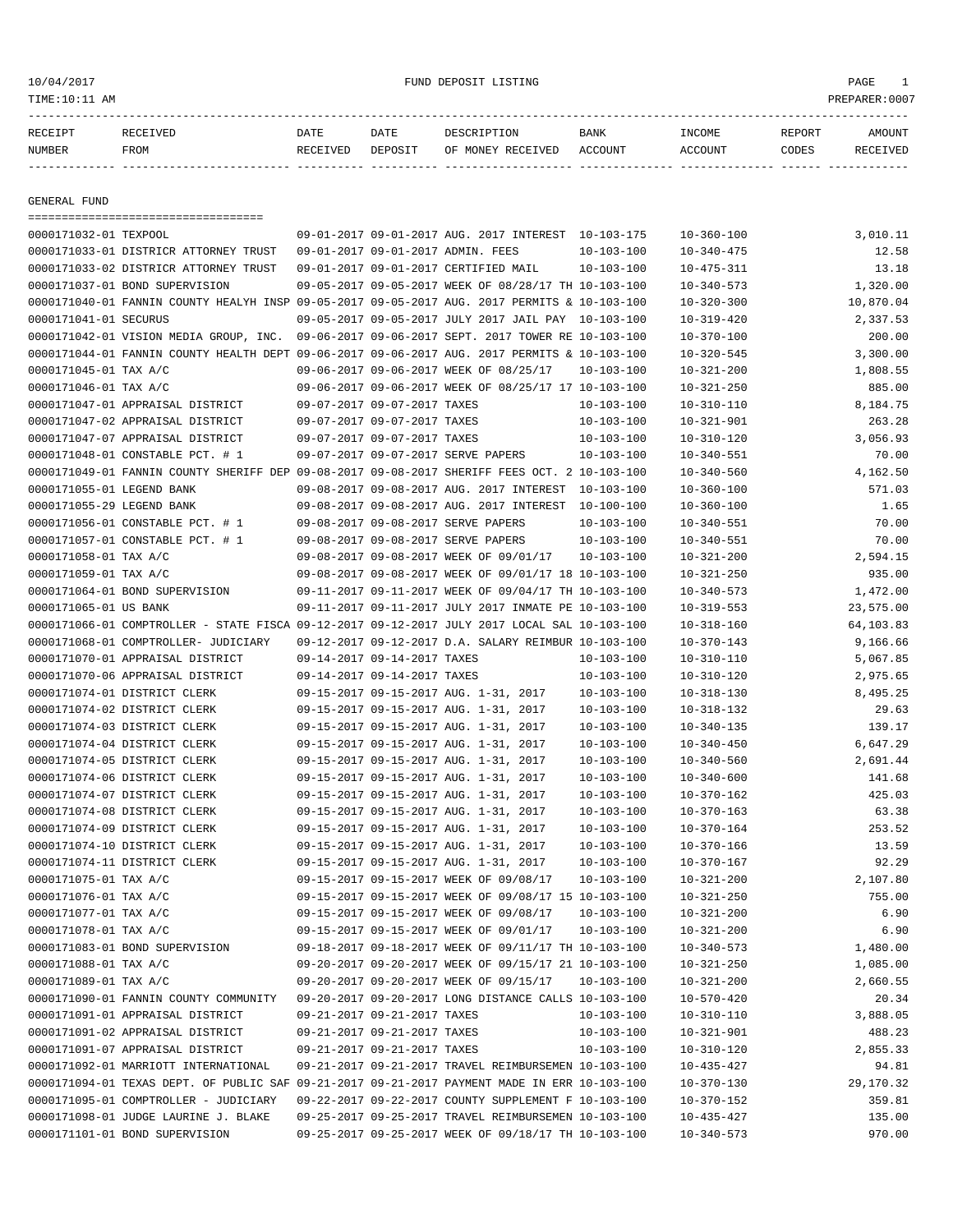| GENERAL FUND<br>0000171105-01 COUNTY CLERK<br>0000171105-02 COUNTY CLERK<br>0000171105-03 COUNTY CLERK<br>0000171105-04 COUNTY CLERK<br>0000171105-05 COUNTY CLERK<br>0000171105-06 COUNTY CLERK<br>0000171105-07 COUNTY CLERK | ====================================== | 09-25-2017 09-25-2017 JUNE 2017<br>09-25-2017 09-25-2017 JUNE 2017<br>09-25-2017 09-25-2017 JUNE 2017 | $10 - 103 - 100$                     | $10 - 318 - 130$                     |                  |
|--------------------------------------------------------------------------------------------------------------------------------------------------------------------------------------------------------------------------------|----------------------------------------|-------------------------------------------------------------------------------------------------------|--------------------------------------|--------------------------------------|------------------|
|                                                                                                                                                                                                                                |                                        |                                                                                                       |                                      |                                      |                  |
|                                                                                                                                                                                                                                |                                        |                                                                                                       |                                      |                                      |                  |
|                                                                                                                                                                                                                                |                                        |                                                                                                       |                                      |                                      | 4,857.80         |
|                                                                                                                                                                                                                                |                                        |                                                                                                       | $10 - 103 - 100$                     | $10 - 340 - 560$                     | 1,466.34         |
|                                                                                                                                                                                                                                |                                        |                                                                                                       | $10 - 103 - 100$                     | $10 - 340 - 403$                     | 20,807.23        |
|                                                                                                                                                                                                                                |                                        | 09-25-2017 09-25-2017 JUNE 2017                                                                       | $10 - 103 - 100$                     | $10 - 370 - 162$                     | 90.00            |
|                                                                                                                                                                                                                                |                                        | 09-25-2017 09-25-2017 JUNE 2017                                                                       | $10 - 103 - 100$                     | $10 - 370 - 163$                     | 28.67            |
|                                                                                                                                                                                                                                |                                        | 09-25-2017 09-25-2017 JUNE 2017                                                                       | $10 - 103 - 100$                     | $10 - 370 - 164$                     | 114.69           |
|                                                                                                                                                                                                                                |                                        | 09-25-2017 09-25-2017 JUNE 2017                                                                       | $10 - 103 - 100$                     | $10 - 370 - 166$                     | 10.77            |
| 0000171105-08 COUNTY CLERK                                                                                                                                                                                                     |                                        | 09-25-2017 09-25-2017 JUNE 2017                                                                       | $10 - 103 - 100$                     | $10 - 370 - 167$                     | 73.68            |
| 0000171105-09 COUNTY CLERK                                                                                                                                                                                                     |                                        | 09-25-2017 09-25-2017 JUNE 2017                                                                       | $10 - 103 - 100$                     | $10 - 340 - 400$                     | 33.00            |
| 0000171105-10 COUNTY CLERK                                                                                                                                                                                                     |                                        | 09-25-2017 09-25-2017 JUNE 2017                                                                       | $10 - 103 - 100$                     | $10 - 340 - 475$                     | 518.77           |
| 0000171105-11 COUNTY CLERK                                                                                                                                                                                                     |                                        | 09-25-2017 09-25-2017 JUNE 2017                                                                       | $10 - 103 - 100$                     | $10 - 340 - 601$                     | 85.00            |
| 0000171105-12 COUNTY CLERK                                                                                                                                                                                                     |                                        | 09-25-2017 09-25-2017 JUNE 2017                                                                       | $10 - 103 - 100$                     | $10 - 318 - 132$                     | 1,248.81         |
| 0000171105-13 COUNTY CLERK                                                                                                                                                                                                     |                                        | 09-25-2017 09-25-2017 JUNE 2017                                                                       | $10 - 103 - 100$                     | $10 - 352 - 201$                     | 10.00            |
| 0000171105-14 COUNTY CLERK                                                                                                                                                                                                     |                                        | 09-25-2017 09-25-2017 JUNE 2017                                                                       | $10 - 103 - 100$                     | $10 - 360 - 100$                     | 1.57             |
| 0000171105-15 COUNTY CLERK                                                                                                                                                                                                     |                                        | 09-25-2017 09-25-2017 JUNE 2017                                                                       | $10 - 103 - 100$                     | $10 - 425 - 319$                     | 13.00            |
| 0000171109-01 COUNTY CLERK                                                                                                                                                                                                     |                                        | 09-25-2017 09-25-2017 JULY 2017                                                                       | $10 - 103 - 100$                     | $10 - 318 - 130$                     | 4,119.13         |
| 0000171109-02 COUNTY CLERK                                                                                                                                                                                                     |                                        | 09-25-2017 09-25-2017 JULY 2017                                                                       | $10 - 103 - 100$                     | $10 - 340 - 560$                     | 2,007.45         |
| 0000171109-03 COUNTY CLERK                                                                                                                                                                                                     |                                        | 09-25-2017 09-25-2017 JULY 2017                                                                       | $10 - 103 - 100$                     | $10 - 340 - 403$                     | 16,794.23        |
| 0000171109-04 COUNTY CLERK                                                                                                                                                                                                     |                                        | 09-25-2017 09-25-2017 JULY 2017                                                                       | $10 - 103 - 100$                     | $10 - 370 - 162$                     | 30.00            |
| 0000171109-05 COUNTY CLERK                                                                                                                                                                                                     |                                        | 09-25-2017 09-25-2017 JULY 2017                                                                       | $10 - 103 - 100$                     | $10 - 370 - 163$                     | 33.18            |
| 0000171109-06 COUNTY CLERK                                                                                                                                                                                                     |                                        | 09-25-2017 09-25-2017 JULY 2017                                                                       | $10 - 103 - 100$                     | $10 - 370 - 164$                     | 132.73           |
| 0000171109-07 COUNTY CLERK                                                                                                                                                                                                     |                                        | 09-25-2017 09-25-2017 JULY 2017                                                                       | $10 - 103 - 100$                     | $10 - 370 - 166$                     | 6.81             |
| 0000171109-08 COUNTY CLERK                                                                                                                                                                                                     |                                        | 09-25-2017 09-25-2017 JULY 2017                                                                       | $10 - 103 - 100$                     | $10 - 370 - 167$                     | 45.33            |
| 0000171109-09 COUNTY CLERK<br>0000171109-10 COUNTY CLERK                                                                                                                                                                       |                                        | 09-25-2017 09-25-2017 JULY 2017<br>09-25-2017 09-25-2017 JULY 2017                                    | $10 - 103 - 100$                     | $10 - 340 - 400$                     | 48.00            |
| 0000171109-11 COUNTY CLERK                                                                                                                                                                                                     |                                        | 09-25-2017 09-25-2017 JULY 2017                                                                       | $10 - 103 - 100$<br>$10 - 103 - 100$ | $10 - 340 - 475$<br>$10 - 340 - 601$ | 288.12<br>100.00 |
| 0000171109-12 COUNTY CLERK                                                                                                                                                                                                     |                                        | 09-25-2017 09-25-2017 JULY 2017                                                                       | $10 - 103 - 100$                     | $10 - 318 - 132$                     | 937.64           |
| 0000171109-13 COUNTY CLERK                                                                                                                                                                                                     |                                        | 09-25-2017 09-25-2017 JULY 2017                                                                       | $10 - 103 - 100$                     | $10 - 352 - 201$                     | 5.00             |
| 0000171109-14 COUNTY CLERK                                                                                                                                                                                                     |                                        | 09-25-2017 09-25-2017 JULY 2017                                                                       | $10 - 103 - 100$                     | $10 - 360 - 100$                     | 1.58             |
| 0000171110-01 COUNTY CLERK                                                                                                                                                                                                     |                                        | 09-25-2017 09-25-2017 AUG. 2017                                                                       | $10 - 103 - 100$                     | $10 - 318 - 130$                     | 5,096.96         |
| 0000171110-02 COUNTY CLERK                                                                                                                                                                                                     |                                        | 09-25-2017 09-25-2017 AUG. 2017                                                                       | $10 - 103 - 100$                     | $10 - 340 - 560$                     | 1,689.71         |
| 0000171110-03 COUNTY CLERK                                                                                                                                                                                                     |                                        | 09-25-2017 09-25-2017 AUG. 2017                                                                       | $10 - 103 - 100$                     | $10 - 340 - 403$                     | 22,099.66        |
| 0000171110-04 COUNTY CLERK                                                                                                                                                                                                     |                                        | 09-25-2017 09-25-2017 AUG. 2017                                                                       | $10 - 103 - 100$                     | $10 - 370 - 162$                     | 45.00            |
| 0000171110-05 COUNTY CLERK                                                                                                                                                                                                     |                                        | 09-25-2017 09-25-2017 AUG. 2017                                                                       | $10 - 103 - 100$                     | $10 - 370 - 163$                     | 54.61            |
| 0000171110-06 COUNTY CLERK                                                                                                                                                                                                     |                                        | 09-25-2017 09-25-2017 AUG. 2017                                                                       | $10 - 103 - 100$                     | $10 - 370 - 164$                     | 218.48           |
| 0000171110-07 COUNTY CLERK                                                                                                                                                                                                     |                                        | 09-25-2017 09-25-2017 AUG. 2017                                                                       | $10 - 103 - 100$                     | $10 - 370 - 166$                     | 14.70            |
| 0000171110-08 COUNTY CLERK                                                                                                                                                                                                     |                                        | 09-25-2017 09-25-2017 AUG. 2017                                                                       | $10 - 103 - 100$                     | $10 - 370 - 167$                     | 98.15            |
| 0000171110-09 COUNTY CLERK                                                                                                                                                                                                     |                                        | 09-25-2017 09-25-2017 AUG. 2017                                                                       | $10 - 103 - 100$                     | $10 - 340 - 400$                     | 22.00            |
| 0000171110-10 COUNTY CLERK                                                                                                                                                                                                     |                                        | 09-25-2017 09-25-2017 AUG. 2017                                                                       | $10 - 103 - 100$                     | $10 - 340 - 475$                     | 699.77           |
| 0000171110-11 COUNTY CLERK                                                                                                                                                                                                     |                                        | 09-25-2017 09-25-2017 AUG. 2017                                                                       | $10 - 103 - 100$                     | $10 - 340 - 601$                     | 55.00            |
| 0000171110-12 COUNTY CLERK                                                                                                                                                                                                     |                                        | 09-25-2017 09-25-2017 AUG. 2017                                                                       | $10 - 103 - 100$                     | $10 - 318 - 132$                     | 1,442.02         |
| 0000171110-13 COUNTY CLERK                                                                                                                                                                                                     |                                        | 09-25-2017 09-25-2017 AUG. 2017                                                                       | $10 - 103 - 100$                     | $10 - 360 - 100$                     | 1.50             |
| 0000171111-01 JP PCT. # 3                                                                                                                                                                                                      |                                        | 09-26-2017 09-26-2017 AUG. 2017                                                                       | $10 - 103 - 100$                     | $10 - 318 - 130$                     | 2,594.61         |
| 0000171111-02 JP PCT. # 3                                                                                                                                                                                                      |                                        | 09-26-2017 09-26-2017 AUG. 2017                                                                       | $10 - 103 - 100$                     | $10 - 340 - 560$                     | 5.37             |
| 0000171111-03 JP PCT. # 3                                                                                                                                                                                                      |                                        | 09-26-2017 09-26-2017 AUG. 2017                                                                       | $10 - 103 - 100$                     | $10 - 350 - 457$                     | 162.35           |
| 0000171111-04 JP PCT. # 3                                                                                                                                                                                                      |                                        | 09-26-2017 09-26-2017 AUG. 2017                                                                       | $10 - 103 - 100$                     | $10 - 370 - 163$                     | 6.97             |
| 0000171111-05 JP PCT. # 3                                                                                                                                                                                                      |                                        | 09-26-2017 09-26-2017 AUG. 2017                                                                       | $10 - 103 - 100$                     | $10 - 370 - 164$                     | 27.87            |
| 0000171111-06 JP PCT. # 3                                                                                                                                                                                                      |                                        | 09-26-2017 09-26-2017 AUG. 2017                                                                       | $10 - 103 - 100$                     | $10 - 370 - 166$                     | 16.47            |
| 0000171111-07 JP PCT. # 3                                                                                                                                                                                                      |                                        | 09-26-2017 09-26-2017 AUG. 2017                                                                       | $10 - 103 - 100$                     | $10 - 370 - 167$                     | 109.63           |
| 0000171111-08 JP PCT. # 3                                                                                                                                                                                                      |                                        | 09-26-2017 09-26-2017 AUG. 2017                                                                       | $10 - 103 - 100$                     | $10 - 340 - 457$                     | 775.40           |
| 0000171111-09 JP PCT. # 3                                                                                                                                                                                                      |                                        | 09-26-2017 09-26-2017 AUG. 2017                                                                       | $10 - 103 - 100$                     | $10 - 340 - 553$                     | 280.00           |
| 0000171113-01 JP PCT. # 2                                                                                                                                                                                                      |                                        | 09-26-2017 09-26-2017 AUG. 2017                                                                       | $10 - 103 - 100$                     | $10 - 318 - 130$                     | 1,422.71         |
| 0000171113-02 JP PCT. # 2                                                                                                                                                                                                      |                                        | 09-26-2017 09-26-2017 AUG. 2017                                                                       | $10 - 103 - 100$                     | $10 - 340 - 560$                     | 0.82             |
| 0000171113-03 JP PCT. # 2                                                                                                                                                                                                      |                                        | 09-26-2017 09-26-2017 AUG. 2017                                                                       | $10 - 103 - 100$                     | $10 - 350 - 456$                     | 50.00            |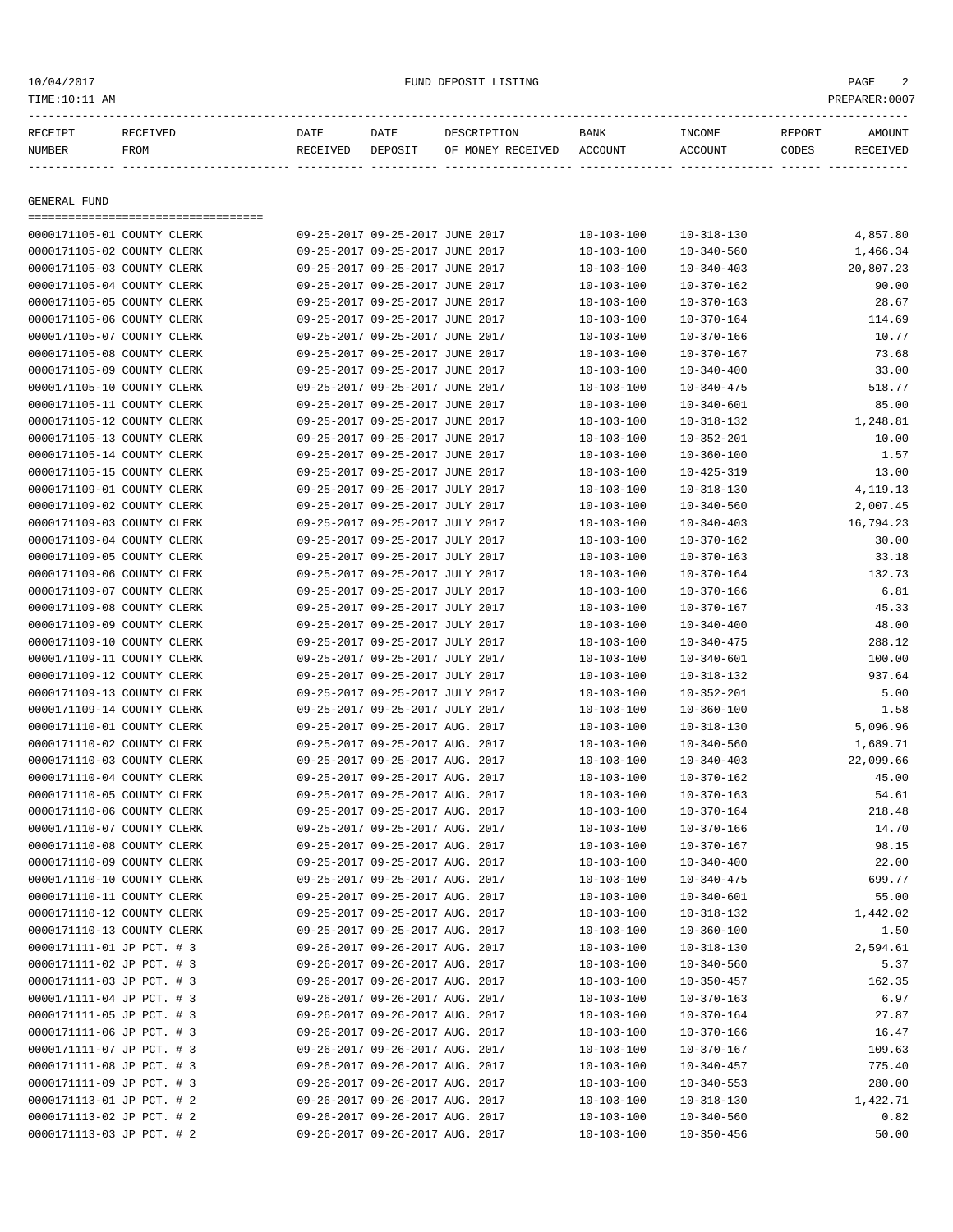| RECEIPT       | RECEIVED | DATE     | DATE    | DESCRIPTION               | <b>BANK</b> | INCOME  | REPORT | <b>AMOUNT</b> |
|---------------|----------|----------|---------|---------------------------|-------------|---------|--------|---------------|
| <b>NUMBER</b> | FROM     | RECEIVED | DEPOSIT | OF MONEY RECEIVED ACCOUNT |             | ACCOUNT | CODES  | RECEIVED      |
|               |          |          |         |                           |             |         |        |               |
|               |          |          |         |                           |             |         |        |               |

GENERAL FUND

| ====================================                                                         |                                                      |      |                  |                  |          |
|----------------------------------------------------------------------------------------------|------------------------------------------------------|------|------------------|------------------|----------|
| 0000171113-04 JP PCT. # 2                                                                    | 09-26-2017 09-26-2017 AUG. 2017                      |      | $10 - 103 - 100$ | $10 - 370 - 166$ | 9.54     |
| 0000171113-05 JP PCT. # 2                                                                    | 09-26-2017 09-26-2017 AUG.                           | 2017 | $10 - 103 - 100$ | $10 - 370 - 167$ | 63.63    |
| 0000171113-06 JP PCT. # 2                                                                    | 09-26-2017 09-26-2017 AUG. 2017                      |      | $10 - 103 - 100$ | $10 - 340 - 456$ | 384.54   |
| 0000171113-07 JP PCT. # 2                                                                    | 09-26-2017 09-26-2017 AUG.                           | 2017 | $10 - 103 - 100$ | $10 - 340 - 552$ | 660.00   |
| 0000171115-01 JP PCT. # 1                                                                    | 09-27-2017 09-27-2017 AUG. 2017                      |      | $10 - 103 - 100$ | $10 - 318 - 130$ | 4,891.46 |
| 0000171115-02 JP PCT. # 1                                                                    | 09-27-2017 09-27-2017 AUG. 2017                      |      | $10 - 103 - 100$ | $10 - 340 - 560$ | 94.10    |
| 0000171115-03 JP PCT. # 1                                                                    | 09-27-2017 09-27-2017 AUG.                           | 2017 | $10 - 103 - 100$ | $10 - 350 - 455$ | 342.23   |
| 0000171115-04 JP PCT. # 1                                                                    | 09-27-2017 09-27-2017 AUG. 2017                      |      | $10 - 103 - 100$ | $10 - 370 - 163$ | 3.03     |
| 0000171115-05 JP PCT. # 1                                                                    | 09-27-2017 09-27-2017 AUG.                           | 2017 | $10 - 103 - 100$ | $10 - 370 - 164$ | 12.11    |
| 0000171115-06 JP PCT. # 1                                                                    | 09-27-2017 09-27-2017 AUG. 2017                      |      | $10 - 103 - 100$ | $10 - 370 - 166$ | 29.28    |
| 0000171115-07 JP PCT. # 1                                                                    | 09-27-2017 09-27-2017 AUG. 2017                      |      | $10 - 103 - 100$ | $10 - 370 - 167$ | 195.13   |
| 0000171115-08 JP PCT. # 1                                                                    | 09-27-2017 09-27-2017 AUG. 2017                      |      | $10 - 103 - 100$ | $10 - 340 - 455$ | 2,275.41 |
| 0000171115-09 JP PCT. # 1                                                                    | 09-27-2017 09-27-2017 AUG. 2017                      |      | $10 - 103 - 100$ | $10 - 340 - 551$ | 1,060.00 |
| 0000171115-10 JP PCT. # 1                                                                    | 09-27-2017 09-27-2017 AUG. 2017                      |      | $10 - 103 - 100$ | $10 - 360 - 100$ | 0.21     |
| 0000171117-01 APPRAISAL DISTRICT                                                             | 09-28-2017 09-28-2017 TAXES                          |      | $10 - 103 - 100$ | $10 - 310 - 110$ | 6,133.24 |
| 0000171117-02 APPRAISAL DISTRICT                                                             | 09-28-2017 09-28-2017 TAXES                          |      | $10 - 103 - 100$ | $10 - 321 - 901$ | 241.60   |
| 0000171117-07 APPRAISAL DISTRICT                                                             | 09-28-2017 09-28-2017 TAXES                          |      | $10 - 103 - 100$ | $10 - 310 - 120$ | 2,045.42 |
| 0000171118-01 TAC A/C                                                                        | 09-28-2017 09-28-2017 TABC 5% COUNTY REFU 10-103-100 |      |                  | $10 - 320 - 200$ | 17.50    |
| 0000171119-01 TAX A/C                                                                        | 09-28-2017 09-28-2017 WEEK OF 09/22/17               |      | $10 - 103 - 100$ | $10 - 321 - 200$ | 1,756.00 |
| 0000171120-01 TAX A/C                                                                        | 09-28-2017 09-28-2017 WEEK OF 09/22/17 18 10-103-100 |      |                  | $10 - 321 - 250$ | 930.00   |
| 0000171121-01 FANNIN COUNTY PAYROLL FUN 09-28-2017 09-28-2017 INTEREST FROM PAYRO 10-103-100 |                                                      |      |                  | $10 - 360 - 100$ | 19.47    |
| 0000171125-01 SECURUS                                                                        | 09-29-2017 09-29-2017 AUG. 2017 JAIL PAY             |      | $10 - 103 - 100$ | $10 - 319 - 420$ | 1,837.80 |

FUND TOTAL  $329,073.57$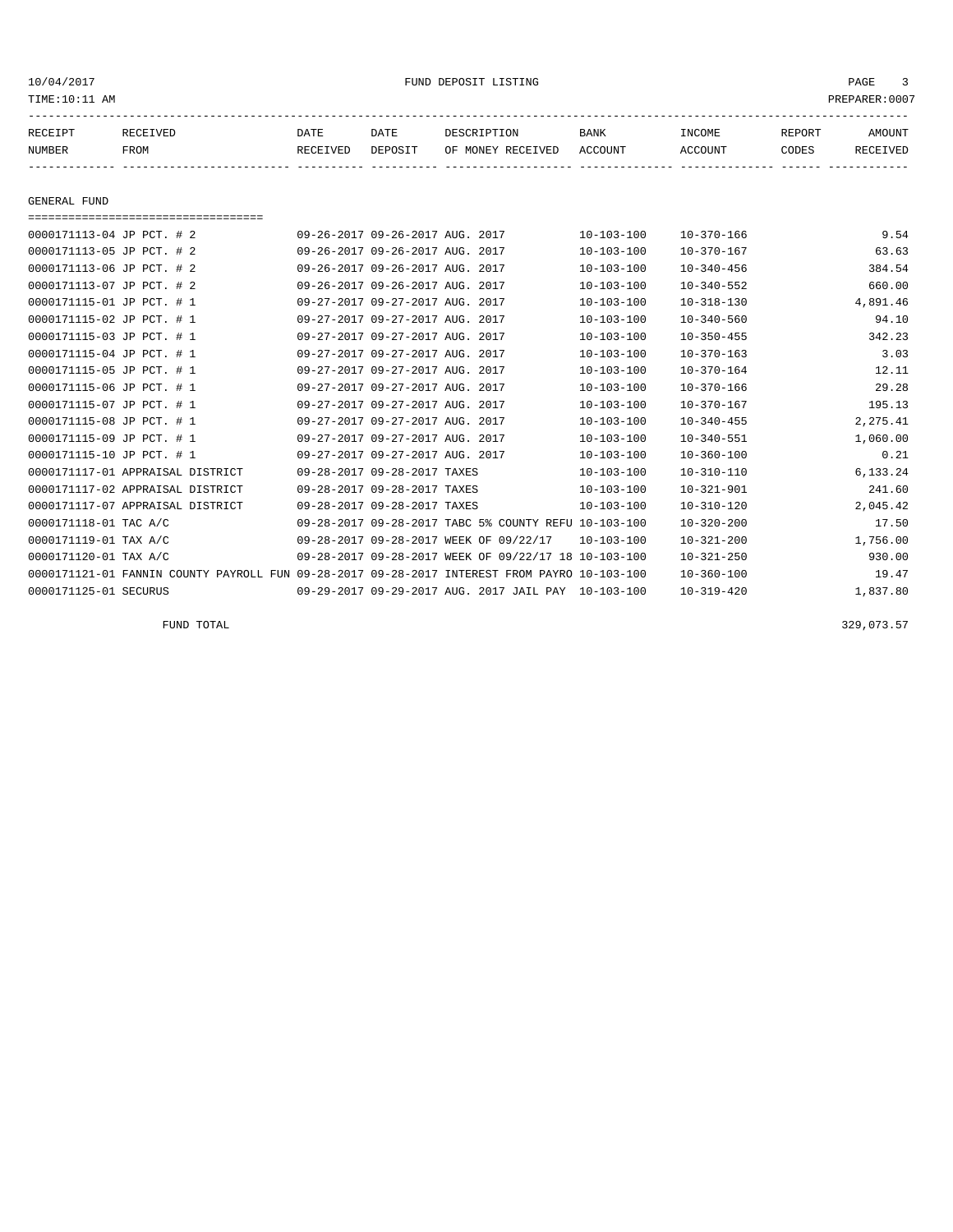# 10/04/2017 FUND DEPOSIT LISTING PAGE 1

| RECEIPT | <b>RECEIVED</b> | DATE     | DATE    | DESCRIPTION       | <b>BANK</b> | INCOME         | <b>REPORT</b> | AMOUNT   |
|---------|-----------------|----------|---------|-------------------|-------------|----------------|---------------|----------|
| NUMBER  | <b>FROM</b>     | RECEIVED | DEPOSIT | OF MONEY RECEIVED | ACCOUNT     | <b>ACCOUNT</b> | CODES         | RECEIVED |
|         |                 |          |         |                   |             |                |               |          |

#### COURTHOUSE SECURITY

| ================================ |                                          |                  |                  |        |
|----------------------------------|------------------------------------------|------------------|------------------|--------|
| 0000171055-02 LEGEND BANK        | 09-08-2017 09-08-2017 AUG. 2017 INTEREST | $11 - 103 - 100$ | $11 - 360 - 100$ | 6.99   |
| 0000171074-12 DISTRICT CLERK     | 09-15-2017 09-15-2017 AUG. 1-31, 2017    | 11-103-100       | $11 - 340 - 650$ | 271.69 |
| 0000171105-16 COUNTY CLERK       | 09-25-2017 09-25-2017 JUNE 2017          | 11-103-100       | $11 - 340 - 600$ | 811.47 |
| 0000171109-15 COUNTY CLERK       | 09-25-2017 09-25-2017 JULY 2017          | $11 - 103 - 100$ | $11 - 340 - 600$ | 724.96 |
| 0000171110-14 COUNTY CLERK       | 09-25-2017 09-25-2017 AUG. 2017          | $11 - 103 - 100$ | $11 - 340 - 600$ | 940.14 |
| 0000171111-10 JP PCT. # 3        | 09-26-2017 09-26-2017 AUG. 2017          | $11 - 103 - 100$ | $11 - 340 - 651$ | 82.23  |
| 0000171113-08 JP PCT. # 2        | 09-26-2017 09-26-2017 AUG. 2017          | $11 - 103 - 100$ | $11 - 340 - 651$ | 47.73  |
| 0000171115-11 JP PCT. # 1        | 09-27-2017 09-27-2017 AUG. 2017          | $11 - 103 - 100$ | $11 - 340 - 651$ | 146.36 |

FUND TOTAL  $3,031.57$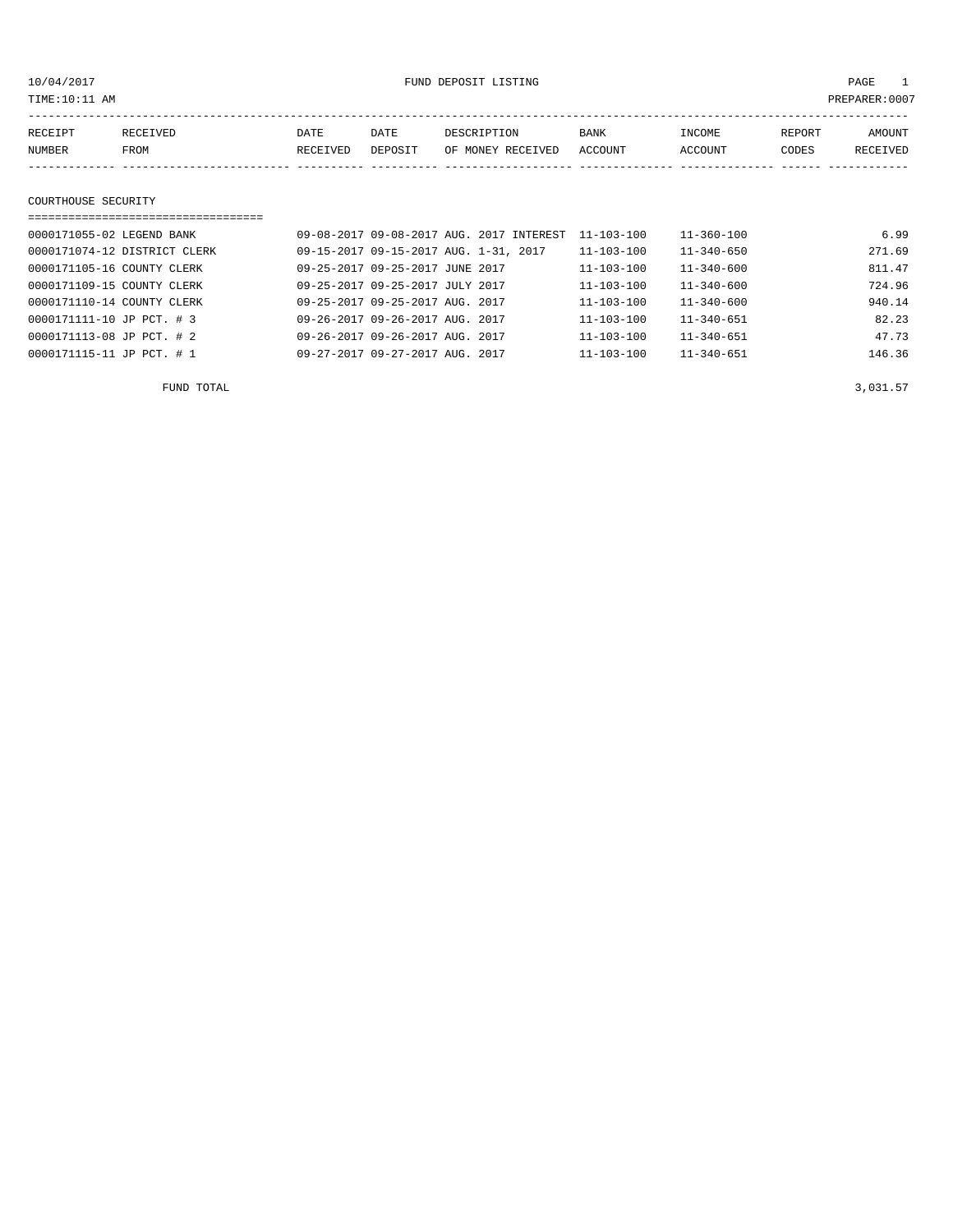TIME:10:11 AM PREPARER:0007

| RECEIPT | RECEIVED | DATE     | DATE    | DESCRIPTION       | <b>BANK</b> | INCOME  | REPORT | AMOUNT          |
|---------|----------|----------|---------|-------------------|-------------|---------|--------|-----------------|
| NUMBER  | FROM     | RECEIVED | DEPOSIT | OF MONEY RECEIVED | ACCOUNT     | ACCOUNT | CODES  | <b>RECEIVED</b> |
|         |          |          |         |                   |             |         |        |                 |

## CO.CLK.VITAL STAT.FEE

| 0000171055-03 LEGEND BANK  | 09-08-2017 09-08-2017 AUG. 2017 INTEREST 12-103-100 |                  | 12-360-100       | 0.40  |
|----------------------------|-----------------------------------------------------|------------------|------------------|-------|
| 0000171105-17 COUNTY CLERK | 09-25-2017 09-25-2017 JUNE 2017                     | $12 - 103 - 100$ | $12 - 370 - 134$ | 89.00 |
| 0000171109-16 COUNTY CLERK | 09-25-2017 09-25-2017 JULY 2017                     | $12 - 103 - 100$ | $12 - 370 - 134$ | 80.00 |
| 0000171110-15 COUNTY CLERK | 09-25-2017 09-25-2017 AUG. 2017                     | $12 - 103 - 100$ | $12 - 370 - 134$ | 98.00 |

FUND TOTAL 267.40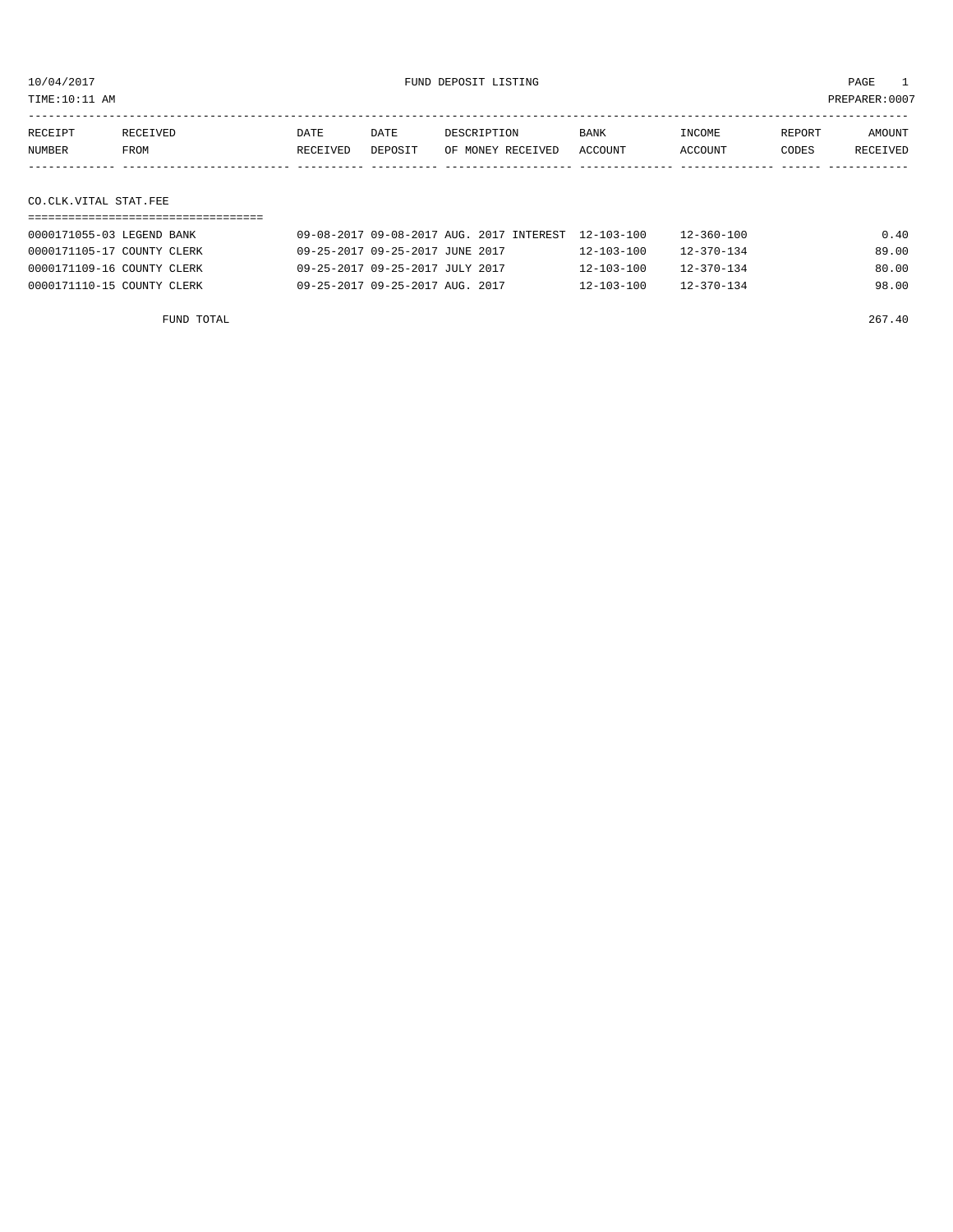| TIME:10:11 AM |                                        |          |                                   |                   |                  |                  |        | PREPARER: 0007 |
|---------------|----------------------------------------|----------|-----------------------------------|-------------------|------------------|------------------|--------|----------------|
| RECEIPT       | RECEIVED                               | DATE     | DATE                              | DESCRIPTION       | BANK             | INCOME           | REPORT | AMOUNT         |
| NUMBER        | FROM                                   | RECEIVED | DEPOSIT                           | OF MONEY RECEIVED | ACCOUNT          | ACCOUNT          | CODES  | RECEIVED       |
|               |                                        |          |                                   |                   |                  |                  |        |                |
|               | BAIL BONDS TRUST FUND                  |          |                                   |                   |                  |                  |        |                |
|               | 0000171060-01 DOC'S BAIL BONDS         |          | 09-11-2017 09-11-2017 BOND FEES   |                   | $13 - 103 - 113$ | $13 - 345 - 113$ |        | 75.00          |
|               | 0000171061-01 CARPENTER'S BAIL BONDS   |          | $09 - 11 - 2017$ $09 - 11 - 2017$ | BOND FEES         | $13 - 103 - 113$ | $13 - 345 - 113$ |        | 165.00         |
|               | 0000171062-01 FANNIN COUNTY BAIL BONDS |          | $09 - 11 - 2017$ $09 - 11 - 2017$ | BOND FEES         | $13 - 103 - 113$ | $13 - 345 - 113$ |        | 90.00          |
|               | 0000171063-01 DON BAILEY               |          | 09-11-2017 09-11-2017             | BOND<br>FEES      | $13 - 103 - 113$ | $13 - 345 - 113$ |        | 15.00          |

| 0000171069-01 FANNIN COUNTY BAIL BONDS | 09-12-2017 09-12-2017 BOND FEES | $13 - 103 - 113$ | $13 - 345 - 113$ | 15.00 |
|----------------------------------------|---------------------------------|------------------|------------------|-------|
| 0000171085-01 CARPENTER'S BAIL BONDS   | 09-20-2017 09-20-2017 BOND FEES | $13 - 103 - 113$ | $13 - 345 - 113$ | 75.00 |
| 0000171086-01 FANNIN COUNTY BAIL BONDS | 09-20-2017 09-20-2017 BOND FEES | $13 - 103 - 113$ | $13 - 345 - 113$ | 45.00 |
| 0000171087-01 DOC'S BAIL BONDS         | 09-20-2017 09-20-2017 BOND FEES | $13 - 103 - 113$ | $13 - 345 - 113$ | 75.00 |
| 0000171099-01 DOC'S BAIL BONDS         | 09-25-2017 09-25-2017 BOND FEES | $13 - 103 - 113$ | $13 - 345 - 113$ | 60.00 |
| 0000171100-01 CARPENTER'S BAIL BONDS   | 09-25-2017 09-25-2017 BOND FEES | $13 - 103 - 113$ | $13 - 345 - 113$ | 75.00 |
| 0000171126-01 CARPENTER'S BAIL BONDS   | 09-29-2017 09-29-2017 BOND FEES | $13 - 103 - 113$ | $13 - 345 - 113$ | 45.00 |
| 0000171127-01 FANNIN COUNTY BAIL BONDS | 09-29-2017 09-29-2017 BOND FEES | $13 - 103 - 113$ | $13 - 345 - 113$ | 30.00 |
|                                        |                                 |                  |                  |       |

FUND TOTAL 765.00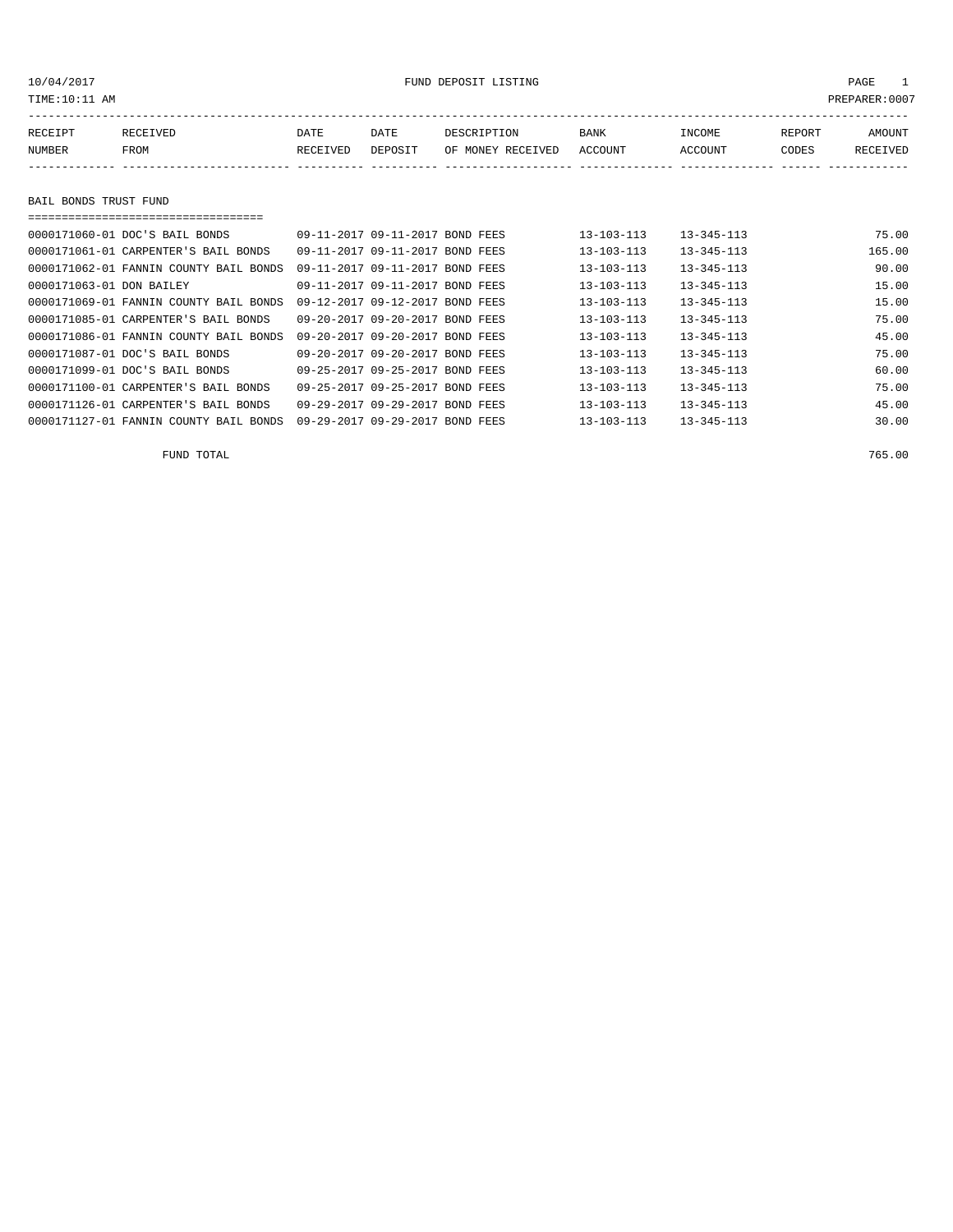TIME:10:11 AM PREPARER:0007

| RECEIPT                  | RECEIVED | DATE     | DATE    | DESCRIPTION       | <b>BANK</b> | INCOME  | REPORT | AMOUNT   |  |
|--------------------------|----------|----------|---------|-------------------|-------------|---------|--------|----------|--|
| NUMBER                   | FROM     | RECEIVED | DEPOSIT | OF MONEY RECEIVED | ACCOUNT     | ACCOUNT | CODES  | RECEIVED |  |
|                          |          |          |         |                   |             |         |        |          |  |
|                          |          |          |         |                   |             |         |        |          |  |
| JUSTICE CT.BLDG.SECURITY |          |          |         |                   |             |         |        |          |  |
|                          |          |          |         |                   |             |         |        |          |  |

| 0000171111-11 JP PCT. # 3 | 09-26-2017 09-26-2017 AUG. 2017 | $14 - 103 - 100$ | $14 - 370 - 168$ | 27.41 |
|---------------------------|---------------------------------|------------------|------------------|-------|
| 0000171113-09 JP PCT. # 2 | 09-26-2017 09-26-2017 AUG. 2017 | $14 - 103 - 100$ | $14 - 370 - 168$ | 15.90 |
| 0000171115-12 JP PCT. # 1 | 09-27-2017 09-27-2017 AUG. 2017 | $14 - 103 - 100$ | $14 - 370 - 168$ | 48.78 |

FUND TOTAL 92.09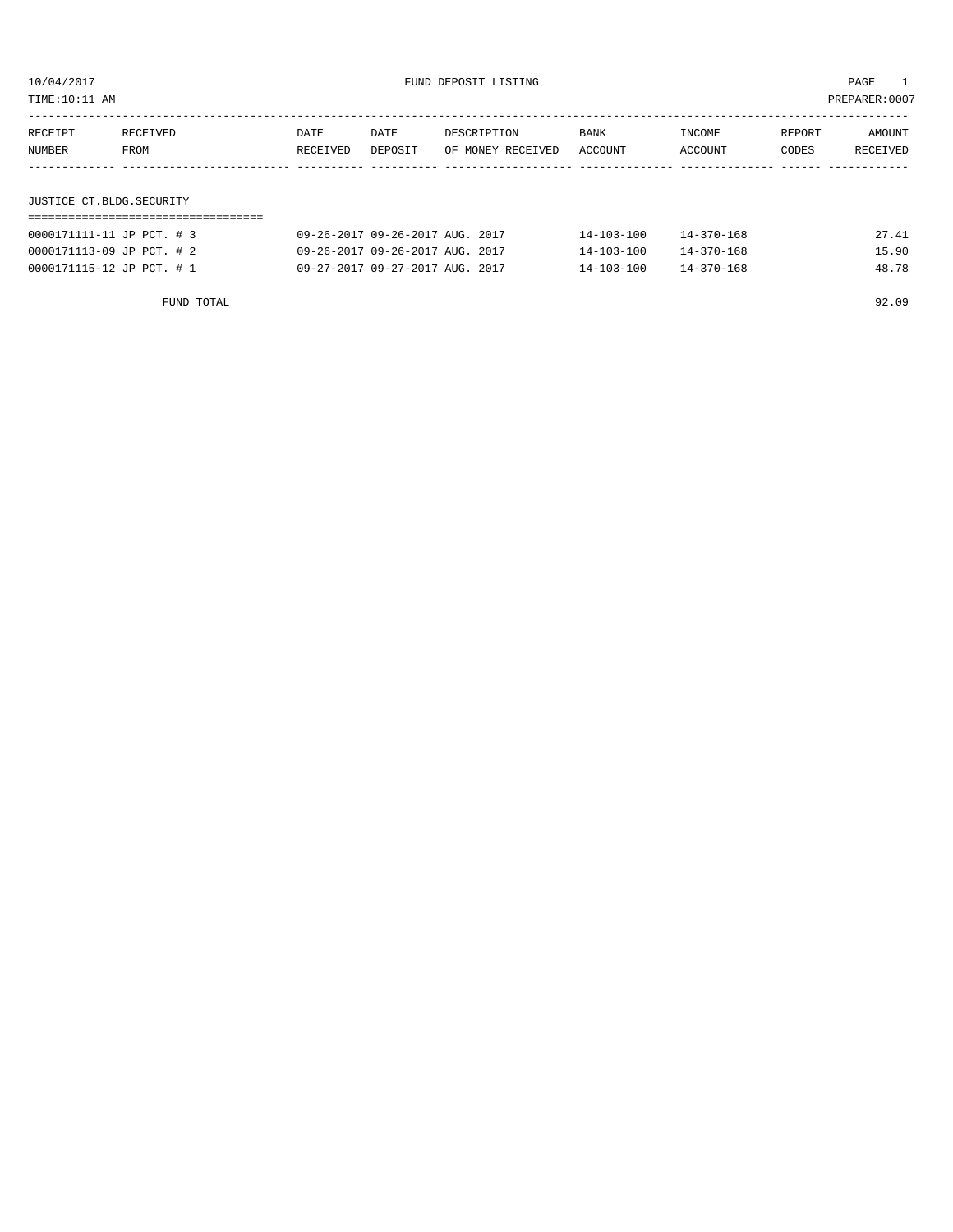10/04/2017 FUND DEPOSIT LISTING PAGE 1

|         | PROBATE JUDGES EDUCATION |          |         |                   |         |         |        |          |
|---------|--------------------------|----------|---------|-------------------|---------|---------|--------|----------|
|         |                          |          |         |                   |         |         |        |          |
| NUMBER  | FROM                     | RECEIVED | DEPOSIT | OF MONEY RECEIVED | ACCOUNT | ACCOUNT | CODES  | RECEIVED |
| RECEIPT | RECEIVED                 | DATE     | DATE    | DESCRIPTION       | BANK    | INCOME  | REPORT | AMOUNT   |
|         |                          |          |         |                   |         |         |        |          |

| 09-25-2017 09-25-2017 JUNE 2017 | 17-103-100 | $17 - 340 - 131$ | 55.00 |
|---------------------------------|------------|------------------|-------|
| 09-25-2017 09-25-2017 JULY 2017 | 17-103-100 | 17-340-131       | 90.00 |
| 09-25-2017 09-25-2017 AUG. 2017 | 17-103-100 | 17-340-131       | 40.00 |
|                                 |            |                  |       |

FUND TOTAL 185.00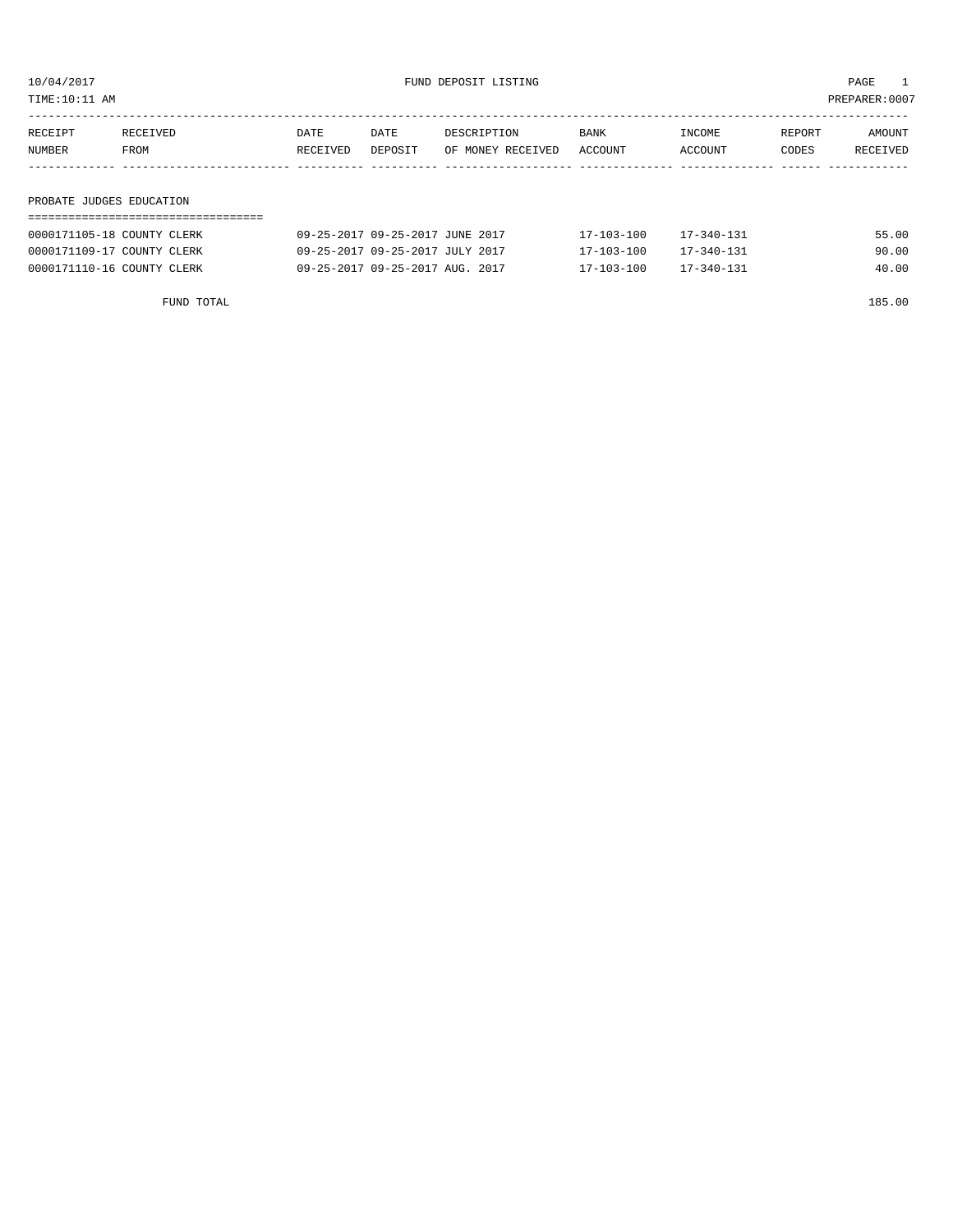TIME:10:11 AM PREPARER:0007

| RECEIPT | RECEIVED    | DATE     | DATE    | DESCRIPTION       | <b>BANK</b> | INCOME         | REPORT | AMOUNT   |
|---------|-------------|----------|---------|-------------------|-------------|----------------|--------|----------|
| NUMBER  | <b>FROM</b> | RECEIVED | DEPOSIT | OF MONEY RECEIVED | ACCOUNT     | <b>ACCOUNT</b> | CODES  | RECEIVED |
|         |             |          |         |                   |             |                |        |          |
|         |             |          |         |                   |             |                |        |          |

### CO.CLERK RECORD MNGMT.

| 0000171055-04 LEGEND BANK  | 09-08-2017 09-08-2017 AUG. 2017 INTEREST 18-103-100 |                  | 18-360-100       | 2.51     |
|----------------------------|-----------------------------------------------------|------------------|------------------|----------|
| 0000171105-19 COUNTY CLERK | 09-25-2017 09-25-2017 JUNE 2017                     | $18 - 103 - 100$ | $18 - 370 - 133$ | 6,465.39 |
| 0000171109-18 COUNTY CLERK | 09-25-2017 09-25-2017 JULY 2017                     | $18 - 103 - 100$ | $18 - 370 - 133$ | 5,737.71 |
| 0000171110-17 COUNTY CLERK | 09-25-2017 09-25-2017 AUG. 2017                     | $18 - 103 - 100$ | $18 - 370 - 133$ | 7,830.97 |

FUND TOTAL 20,036.58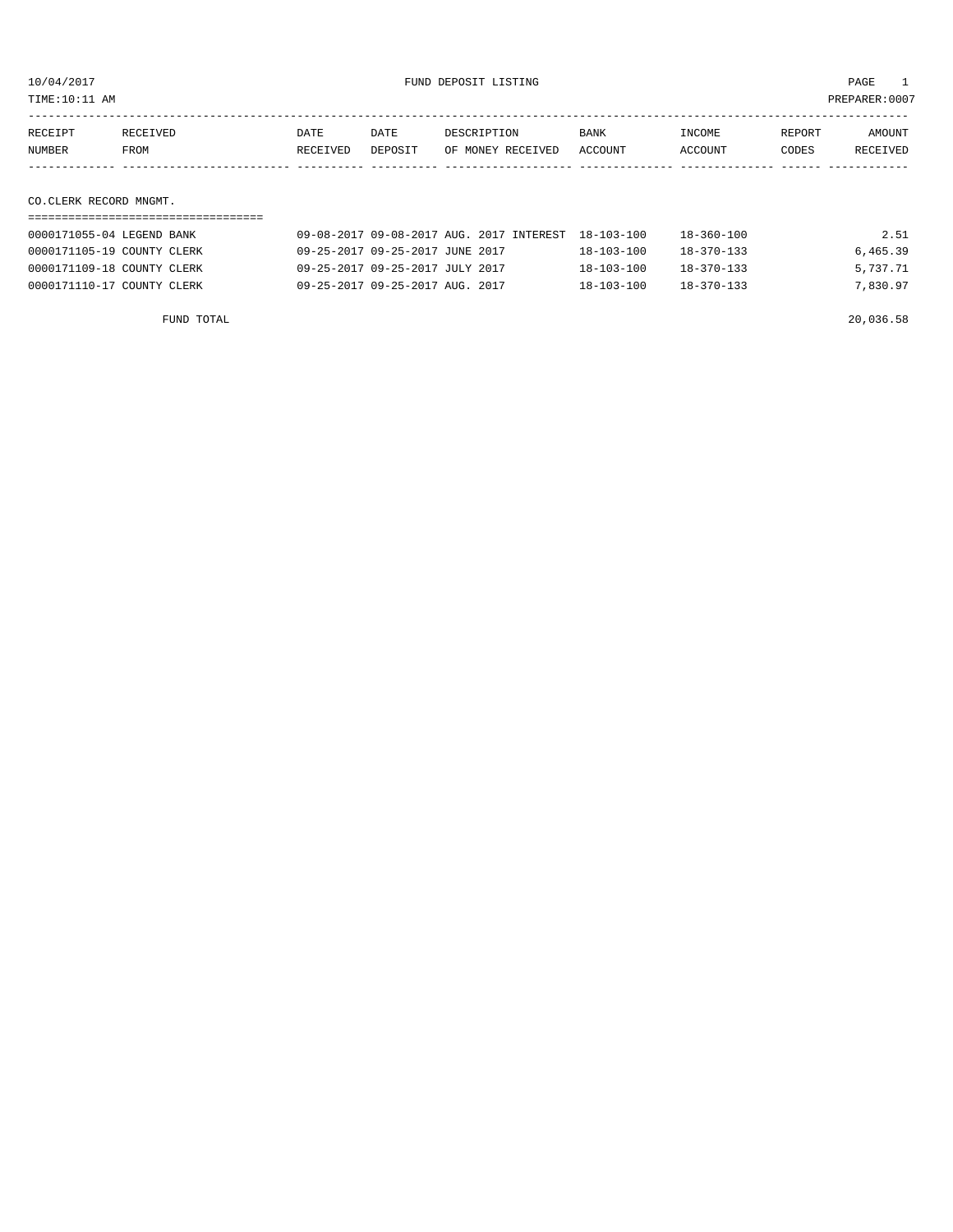TIME:10:11 AM PREPARER:0007

| RECEIPT | RECEIVED                | DATE     | DATE    | DESCRIPTION       | <b>BANK</b> | INCOME  | REPORT | AMOUNT   |  |
|---------|-------------------------|----------|---------|-------------------|-------------|---------|--------|----------|--|
| NUMBER  | FROM                    | RECEIVED | DEPOSIT | OF MONEY RECEIVED | ACCOUNT     | ACCOUNT | CODES  | RECEIVED |  |
|         |                         |          |         |                   |             |         |        |          |  |
|         |                         |          |         |                   |             |         |        |          |  |
|         | DIST.CLK.RECORDS MNGMT. |          |         |                   |             |         |        |          |  |
|         |                         |          |         |                   |             |         |        |          |  |

| 0000171055-05 LEGEND BANK    | 09-08-2017 09-08-2017 AUG. 2017 INTEREST 19-103-100 |                  | 19-360-100 | 0.47   |
|------------------------------|-----------------------------------------------------|------------------|------------|--------|
| 0000171074-13 DISTRICT CLERK | 09-15-2017 09-15-2017 AUG. 1-31, 2017               | $19 - 103 - 100$ | 19-370-136 | 221.50 |

FUND TOTAL 221.97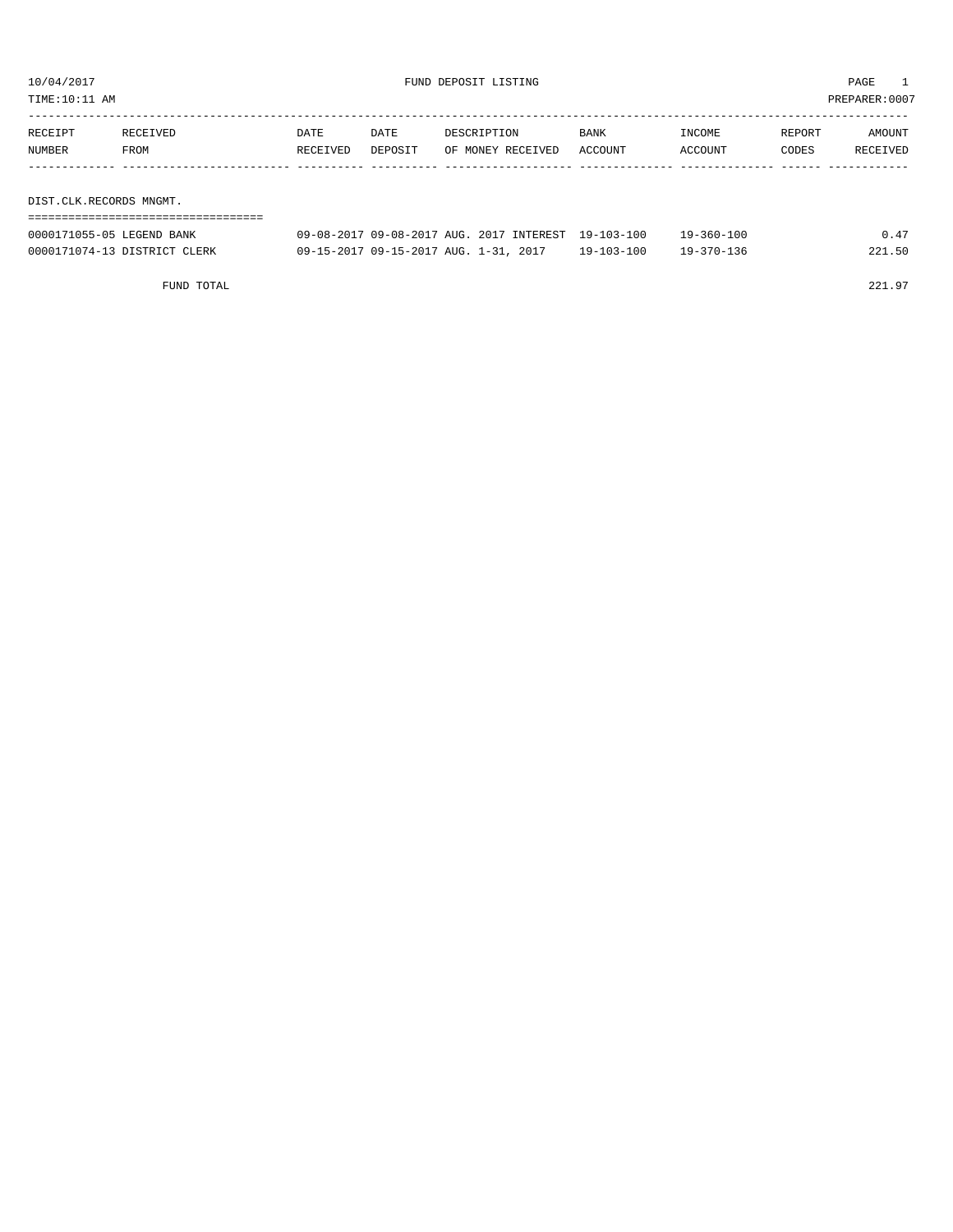10/04/2017 FUND DEPOSIT LISTING PAGE 1

|        | COUNTY OFFICES REC.MNGMT. |          |          |         |                   |         |         |        |          |
|--------|---------------------------|----------|----------|---------|-------------------|---------|---------|--------|----------|
|        |                           |          |          |         |                   |         |         |        |          |
| NUMBER |                           | FROM     | RECEIVED | DEPOSIT | OF MONEY RECEIVED | ACCOUNT | ACCOUNT | CODES  | RECEIVED |
|        | RECEIPT                   | RECEIVED | DATE     | DATE    | DESCRIPTION       | BANK    | INCOME  | REPORT | AMOUNT   |
|        |                           |          |          |         |                   |         |         |        |          |

| 0000171055-06 LEGEND BANK    | 09-08-2017 09-08-2017 AUG. 2017 INTEREST | $20 - 103 - 100$ | 20-360-100       | 2.51   |
|------------------------------|------------------------------------------|------------------|------------------|--------|
| 0000171074-14 DISTRICT CLERK | 09-15-2017 09-15-2017 AUG. 1-31, 2017    | $20 - 103 - 100$ | 20-370-135       | 564.19 |
| 0000171105-20 COUNTY CLERK   | 09-25-2017 09-25-2017 JUNE 2017          | $20 - 103 - 100$ | 20-370-135       | 624.88 |
| 0000171109-19 COUNTY CLERK   | 09-25-2017 09-25-2017 JULY 2017          | $20 - 103 - 100$ | $20 - 370 - 135$ | 485.15 |
| 0000171110-18 COUNTY CLERK   | 09-25-2017 09-25-2017 AUG. 2017          | $20 - 103 - 100$ | $20 - 370 - 135$ | 815.21 |
|                              |                                          |                  |                  |        |

FUND TOTAL 2,491.94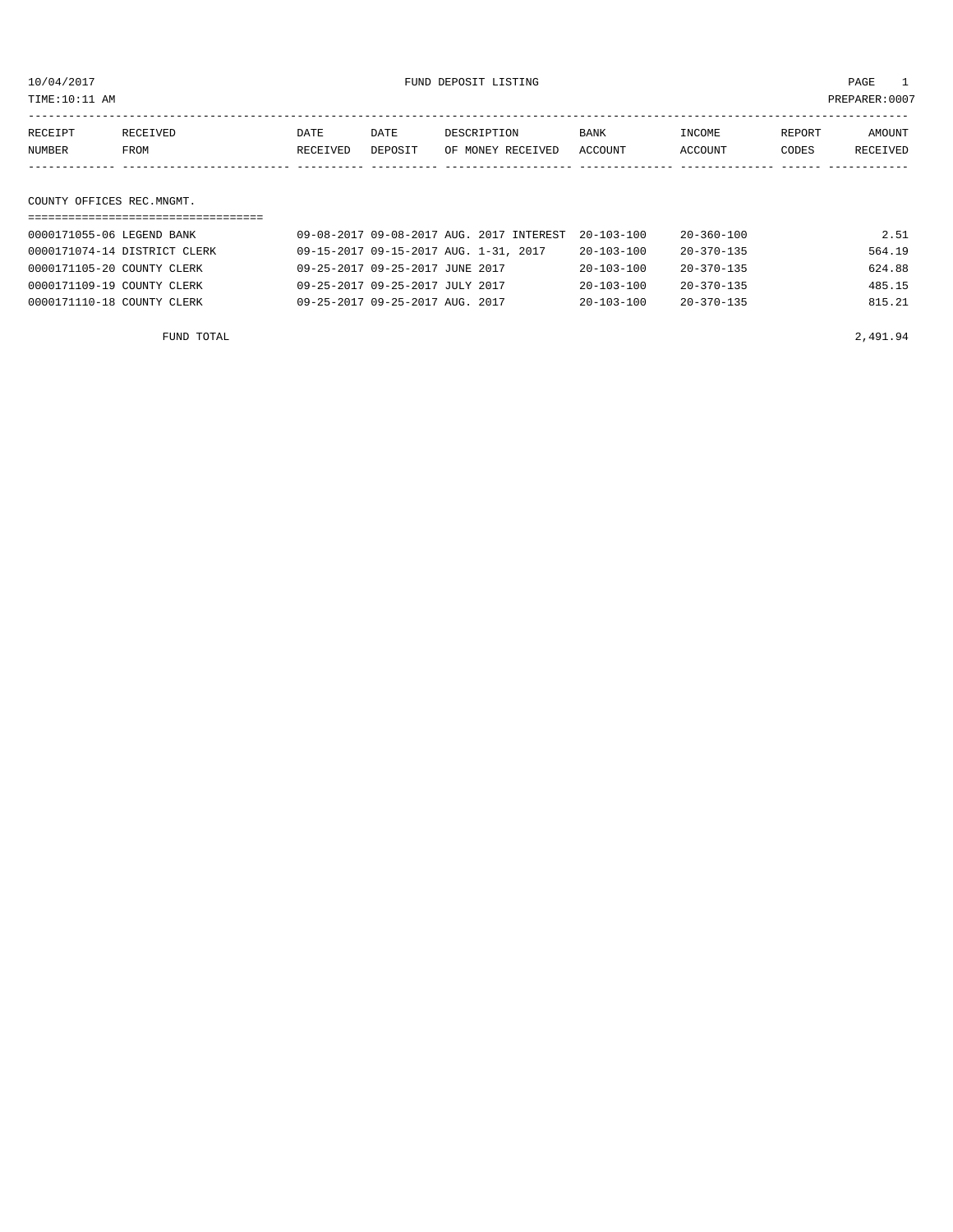10/04/2017 FUND DEPOSIT LISTING PAGE 1

| RECEIPT | RECEIVED | DATE     | DATE    | DESCRIPTION               | BANK | INCOME  | REPORT | AMOUNT   |
|---------|----------|----------|---------|---------------------------|------|---------|--------|----------|
| NUMBER  | FROM     | RECEIVED | DEPOSIT | OF MONEY RECEIVED ACCOUNT |      | ACCOUNT | CODES  | RECEIVED |
|         |          |          |         |                           |      |         |        |          |

FANNIN CO. R & B #1 FUND

| ====================================== |                                                                                              |                  |                  |          |
|----------------------------------------|----------------------------------------------------------------------------------------------|------------------|------------------|----------|
| 0000171032-02 TEXPOOL                  | 09-01-2017 09-01-2017 AUG. 2017 INTEREST 21-103-175                                          |                  | $21 - 360 - 100$ | 14.78    |
| 0000171035-01 RON GILDERSLEEVE         | 09-01-2017 09-01-2017 2 CULVERTS & 2 LOAD 21-103-100                                         |                  | $21 - 370 - 145$ | 608.38   |
| 0000171045-02 TAX A/C                  | 09-06-2017 09-06-2017 WEEK OF 08/25/17                                                       | $21 - 103 - 100$ | $21 - 321 - 300$ | 1,025.11 |
| 0000171047-03 APPRAISAL DISTRICT       | 09-07-2017 09-07-2017 TAXES                                                                  | $21 - 103 - 100$ | $21 - 310 - 110$ | 470.48   |
| 0000171047-08 APPRAISAL DISTRICT       | 09-07-2017 09-07-2017 TAXES                                                                  | $21 - 103 - 100$ | $21 - 310 - 120$ | 174.25   |
| 0000171055-07 LEGEND BANK              | 09-08-2017 09-08-2017 AUG. 2017 INTEREST 21-103-100                                          |                  | $21 - 360 - 100$ | 14.33    |
| 0000171058-02 TAX A/C                  | 09-08-2017 09-08-2017 WEEK OF 09/01/17                                                       | $21 - 103 - 100$ | $21 - 321 - 300$ | 1,711.92 |
|                                        | 0000171066-02 COMPTROLLER - STATE FISCA 09-12-2017 09-12-2017 JULY 2017 LOCAL SAL 21-103-100 |                  | $21 - 318 - 160$ | 3,684.82 |
| 0000171070-02 APPRAISAL DISTRICT       | 09-14-2017 09-14-2017 TAXES                                                                  | $21 - 103 - 100$ | $21 - 310 - 110$ | 291.31   |
| 0000171070-07 APPRAISAL DISTRICT       | 09-14-2017 09-14-2017 TAXES                                                                  | $21 - 103 - 100$ | $21 - 310 - 120$ | 170.67   |
| 0000171072-01 RJ METAL LLC             | 09-14-2017 09-14-2017 SALE OF SCRAP METAL 21-103-100                                         |                  | $21 - 370 - 130$ | 217.50   |
| 0000171073-01 RJ METAL LLC             | 09-14-2017 09-14-2017 SALE OF SCRAP METAL 21-103-100                                         |                  | $21 - 370 - 130$ | 361.00   |
| 0000171074-17 DISTRICT CLERK           | 09-15-2017 09-15-2017 AUG. 1-31, 2017                                                        | $21 - 103 - 100$ | $21 - 350 - 450$ | 1,079.64 |
| 0000171075-02 TAX A/C                  | 09-15-2017 09-15-2017 WEEK OF 09/08/17                                                       | 21-103-100       | $21 - 321 - 300$ | 1,188.16 |
| 0000171077-02 TAX A/C                  | 09-15-2017 09-15-2017 WEEK OF 09/08/17                                                       | $21 - 103 - 100$ | $21 - 321 - 300$ | 6.11     |
| 0000171078-02 TAX A/C                  | 09-15-2017 09-15-2017 WEEK OF 09/01/17                                                       | $21 - 103 - 100$ | $21 - 321 - 300$ | 6.11     |
| 0000171081-01 MICHAEL D. SHACKLEFOD    | 09-18-2017 09-18-2017 CULVERT                                                                | $21 - 103 - 100$ | $21 - 370 - 145$ | 252.00   |
| 0000171082-01 MARY L. DODSON           | 09-18-2017 09-18-2017 CULVERT                                                                | $21 - 103 - 100$ | $21 - 370 - 145$ | 351.60   |
| 0000171089-02 TAX A/C                  | 09-20-2017 09-20-2017 WEEK OF 09/15/17                                                       | $21 - 103 - 100$ | $21 - 321 - 300$ | 1,269.68 |
| 0000171091-03 APPRAISAL DISTRICT       | 09-21-2017 09-21-2017 TAXES                                                                  | $21 - 103 - 100$ | $21 - 310 - 110$ | 223.49   |
| 0000171091-08 APPRAISAL DISTRICT       | 09-21-2017 09-21-2017 TAXES                                                                  | $21 - 103 - 100$ | $21 - 310 - 120$ | 161.89   |
| 0000171096-01 STEPHENIA J. CASTLE      | 09-25-2017 09-25-2017 CULVERT                                                                | $21 - 103 - 100$ | $21 - 370 - 145$ | 311.28   |
| 0000171105-22 COUNTY CLERK             | 09-25-2017 09-25-2017 JUNE 2017                                                              | $21 - 103 - 100$ | $21 - 350 - 403$ | 779.91   |
| 0000171109-21 COUNTY CLERK             | 09-25-2017 09-25-2017 JULY 2017                                                              | $21 - 103 - 100$ | $21 - 350 - 403$ | 130.76   |
| 0000171110-20 COUNTY CLERK             | 09-25-2017 09-25-2017 AUG. 2017                                                              | $21 - 103 - 100$ | $21 - 350 - 403$ | 1,046.46 |
| 0000171111-13 JP PCT. # 3              | 09-26-2017 09-26-2017 AUG. 2017                                                              | $21 - 103 - 100$ | $21 - 350 - 457$ | 324.48   |
| 0000171113-11 JP PCT. # 2              | 09-26-2017 09-26-2017 AUG. 2017                                                              | $21 - 103 - 100$ | $21 - 350 - 456$ | 207.77   |
| 0000171115-14 JP PCT. # 1              | 09-27-2017 09-27-2017 AUG. 2017                                                              | $21 - 103 - 100$ | $21 - 350 - 455$ | 655.71   |
| 0000171117-03 APPRAISAL DISTRICT       | 09-28-2017 09-28-2017 TAXES                                                                  | $21 - 103 - 100$ | $21 - 310 - 110$ | 352.55   |
| 0000171117-08 APPRAISAL DISTRICT       | 09-28-2017 09-28-2017 TAXES                                                                  | $21 - 103 - 100$ | $21 - 310 - 120$ | 116.74   |
| 0000171119-02 TAX A/C                  | 09-28-2017 09-28-2017 WEEK OF 09/22/17                                                       | $21 - 103 - 100$ | $21 - 321 - 300$ | 1,027.15 |

FUND TOTAL  $18,236.04$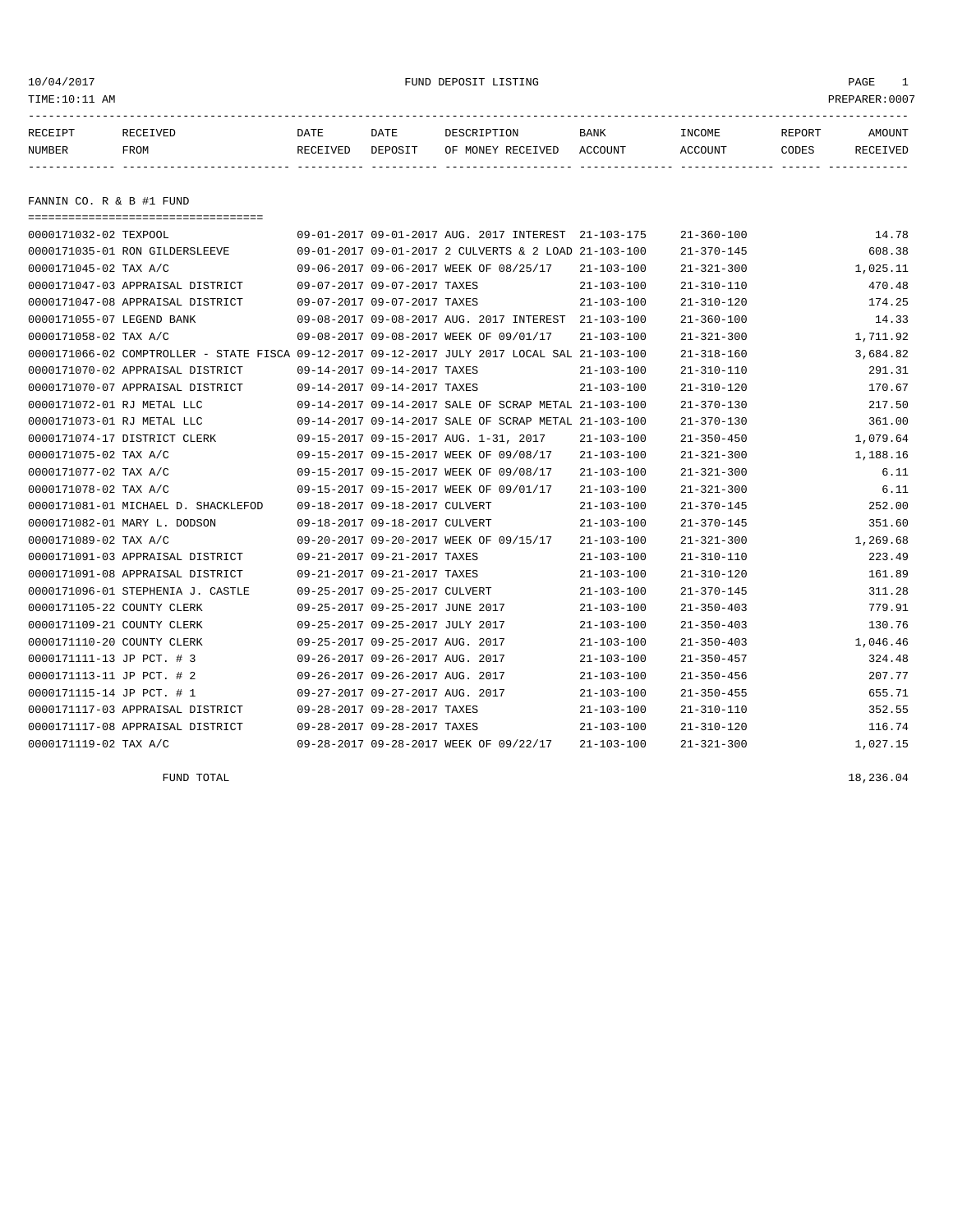10/04/2017 FUND DEPOSIT LISTING PAGE 1

| RECEIPT | <b>RECEIVED</b> | DATE     | DATE    | DESCRIPTION       | BANK    | <b>TNCOME</b>  | REPORT | AMOUNT          |
|---------|-----------------|----------|---------|-------------------|---------|----------------|--------|-----------------|
| NUMBER  | <b>FROM</b>     | RECEIVED | DEPOSIT | OF MONEY RECEIVED | ACCOUNT | <b>ACCOUNT</b> | CODES  | <b>RECEIVED</b> |
|         |                 |          |         |                   |         |                |        |                 |

FANNIN CO. R & B #2 FUND

| -------------------------------------                                                        |                                                     |                  |                  |          |
|----------------------------------------------------------------------------------------------|-----------------------------------------------------|------------------|------------------|----------|
| 0000171032-03 TEXPOOL                                                                        | 09-01-2017 09-01-2017 AUG. 2017 INTEREST 22-103-175 |                  | $22 - 360 - 100$ | 322.45   |
| 0000171045-03 TAX A/C                                                                        | 09-06-2017 09-06-2017 WEEK OF 08/25/17              | $22 - 103 - 100$ | $22 - 321 - 300$ | 1,194.12 |
| 0000171047-04 APPRAISAL DISTRICT                                                             | 09-07-2017 09-07-2017 TAXES                         | $22 - 103 - 100$ | $22 - 310 - 110$ | 548.04   |
| 0000171047-09 APPRAISAL DISTRICT                                                             | 09-07-2017 09-07-2017 TAXES                         | $22 - 103 - 100$ | $22 - 310 - 120$ | 202.97   |
| 0000171055-08 LEGEND BANK                                                                    | 09-08-2017 09-08-2017 AUG. 2017 INTEREST 22-103-100 |                  | $22 - 360 - 100$ | 15.28    |
| 0000171058-03 TAX A/C                                                                        | 09-08-2017 09-08-2017 WEEK OF 09/01/17              | $22 - 103 - 100$ | $22 - 321 - 300$ | 1,994.16 |
| 0000171066-03 COMPTROLLER - STATE FISCA 09-12-2017 09-12-2017 JULY 2017 LOCAL SAL 22-103-100 |                                                     |                  | $22 - 318 - 160$ | 4,292.33 |
| 0000171070-03 APPRAISAL DISTRICT                                                             | 09-14-2017 09-14-2017 TAXES                         | $22 - 103 - 100$ | $22 - 310 - 110$ | 339.34   |
| 0000171070-08 APPRAISAL DISTRICT                                                             | 09-14-2017 09-14-2017 TAXES                         | $22 - 103 - 100$ | $22 - 310 - 120$ | 198.81   |
| 0000171074-18 DISTRICT CLERK                                                                 | 09-15-2017 09-15-2017 AUG. 1-31, 2017               | $22 - 103 - 100$ | $22 - 350 - 450$ | 1,257.64 |
| 0000171075-03 TAX A/C                                                                        | 09-15-2017 09-15-2017 WEEK OF 09/08/17              | $22 - 103 - 100$ | $22 - 321 - 300$ | 1,384.04 |
| 0000171077-03 TAX A/C                                                                        | 09-15-2017 09-15-2017 WEEK OF 09/08/17              | $22 - 103 - 100$ | $22 - 321 - 300$ | 7.12     |
| 0000171078-03 TAX A/C                                                                        | 09-15-2017 09-15-2017 WEEK OF 09/01/17              | $22 - 103 - 100$ | $22 - 321 - 300$ | 7.12     |
| 0000171079-01 MICHAEL FOREMAN                                                                | 09-15-2017 09-15-2017 CULVERT                       | $22 - 103 - 100$ | $22 - 370 - 145$ | 202.00   |
| 0000171080-01 JORDAN J. EATON                                                                | 09-15-2017 09-15-2017 CULVERT                       | $22 - 103 - 100$ | $22 - 370 - 145$ | 333.00   |
| 0000171089-03 TAX A/C                                                                        | 09-20-2017 09-20-2017 WEEK OF 09/15/17              | $22 - 103 - 100$ | $22 - 321 - 300$ | 1,479.00 |
| 0000171091-04 APPRAISAL DISTRICT                                                             | 09-21-2017 09-21-2017 TAXES                         | $22 - 103 - 100$ | $22 - 310 - 110$ | 260.34   |
| 0000171091-09 APPRAISAL DISTRICT                                                             | 09-21-2017 09-21-2017 TAXES                         | $22 - 103 - 100$ | $22 - 310 - 120$ | 188.57   |
| 0000171105-23 COUNTY CLERK                                                                   | 09-25-2017 09-25-2017 JUNE 2017                     | $22 - 103 - 100$ | $22 - 350 - 403$ | 908.49   |
| 0000171106-01 L4 MANUFACTURING                                                               | 09-25-2017 09-25-2017 CULVERT                       | $22 - 103 - 100$ | $22 - 370 - 145$ | 252.00   |
| 0000171107-01 JUSTIN MASSEY                                                                  | 09-25-2017 09-25-2017 CULVERT                       | $22 - 103 - 100$ | $22 - 370 - 145$ | 202.00   |
| 0000171108-01 RICK FOREMAN                                                                   | 09-25-2017 09-25-2017 CULVERT                       | $22 - 103 - 100$ | $22 - 370 - 145$ | 202.00   |
| 0000171109-22 COUNTY CLERK                                                                   | 09-25-2017 09-25-2017 JULY 2017                     | $22 - 103 - 100$ | $22 - 350 - 403$ | 152.32   |
| 0000171110-21 COUNTY CLERK                                                                   | 09-25-2017 09-25-2017 AUG. 2017                     | $22 - 103 - 100$ | $22 - 350 - 403$ | 1,218.98 |
| 0000171111-14 JP PCT. # 3                                                                    | 09-26-2017 09-26-2017 AUG. 2017                     | $22 - 103 - 100$ | $22 - 350 - 457$ | 377.98   |
| 0000171113-12 JP PCT. # 2                                                                    | 09-26-2017 09-26-2017 AUG. 2017                     | $22 - 103 - 100$ | $22 - 350 - 456$ | 242.03   |
| 0000171115-15 JP PCT. # 1                                                                    | 09-27-2017 09-27-2017 AUG. 2017                     | $22 - 103 - 100$ | $22 - 350 - 455$ | 763.81   |
| 0000171117-04 APPRAISAL DISTRICT                                                             | 09-28-2017 09-28-2017 TAXES                         | $22 - 103 - 100$ | $22 - 310 - 110$ | 410.68   |
| 0000171117-09 APPRAISAL DISTRICT                                                             | 09-28-2017 09-28-2017 TAXES                         | $22 - 103 - 100$ | $22 - 310 - 120$ | 135.99   |
| 0000171119-03 TAX A/C                                                                        | 09-28-2017 09-28-2017 WEEK OF 09/22/17              | $22 - 103 - 100$ | $22 - 321 - 300$ | 1,196.50 |

FUND TOTAL 20,289.11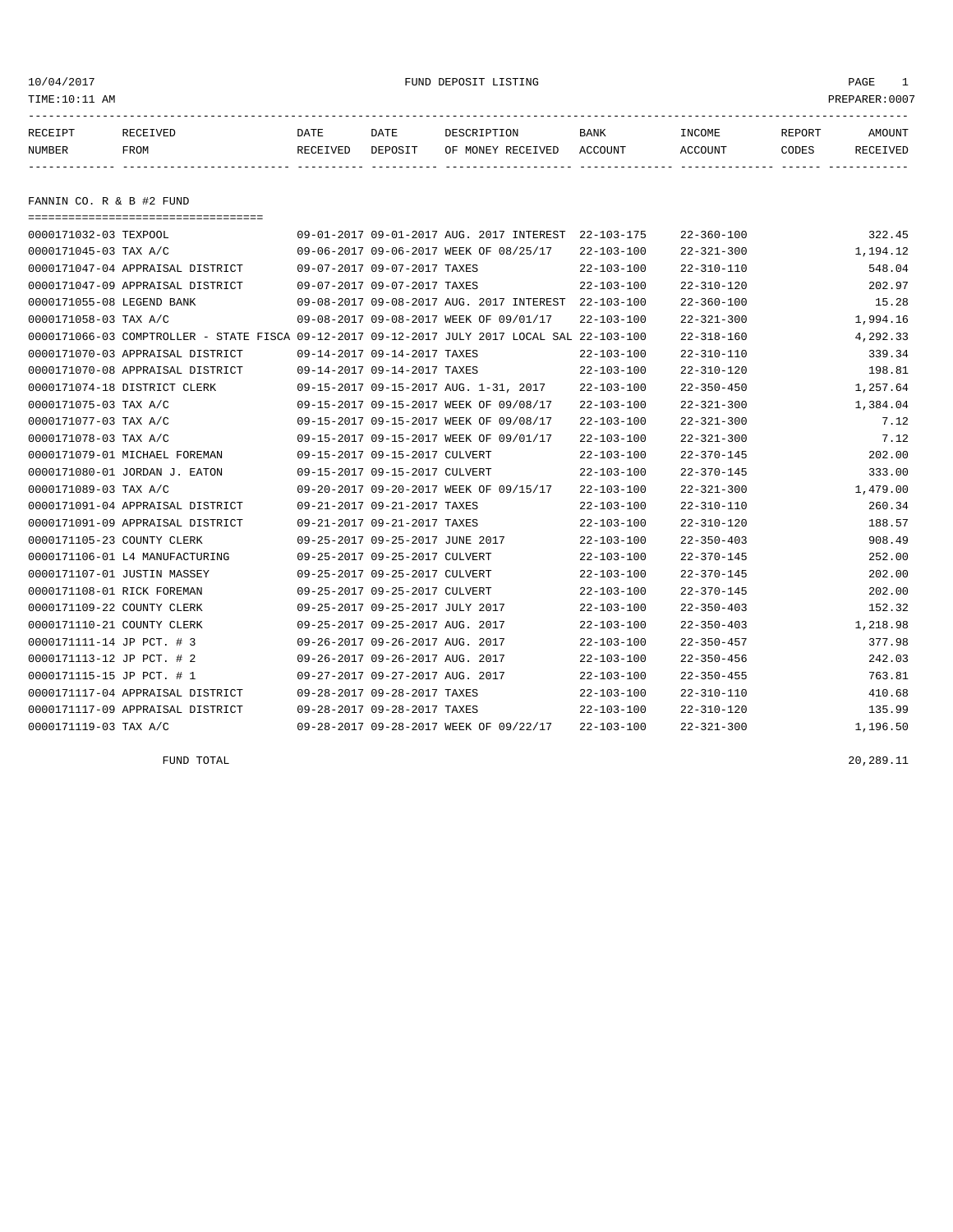# 10/04/2017 FUND DEPOSIT LISTING PAGE 1

| RECEIPT       | RECEIVED    | DATE     | DATE    | DESCRIPTION               | BANK | INCOME  | REPORT       | AMOUNT          |
|---------------|-------------|----------|---------|---------------------------|------|---------|--------------|-----------------|
| <b>NUMBER</b> | <b>FROM</b> | RECEIVED | DEPOSIT | OF MONEY RECEIVED ACCOUNT |      | ACCOUNT | <b>CODES</b> | <b>RECEIVED</b> |
|               |             |          |         |                           |      |         |              |                 |

FANNIN CO. R & B #3 FUND

| -------------------------------------                                                        |                                 |                                                      |                  |                  |          |
|----------------------------------------------------------------------------------------------|---------------------------------|------------------------------------------------------|------------------|------------------|----------|
| 0000171032-04 TEXPOOL                                                                        |                                 | 09-01-2017 09-01-2017 AUG. 2017 INTEREST 23-103-175  |                  | $23 - 360 - 100$ | 194.09   |
| 0000171043-01 LAMAR COUNTY                                                                   |                                 | 09-06-2017 09-06-2017 REIMBURSEMENT FOR P 23-103-100 |                  | $23 - 370 - 130$ | 12.92    |
| 0000171045-04 TAX A/C                                                                        |                                 | 09-06-2017 09-06-2017 WEEK OF 08/25/17               | $23 - 103 - 100$ | $23 - 321 - 300$ | 1,791.19 |
| 0000171047-05 APPRAISAL DISTRICT                                                             | 09-07-2017 09-07-2017 TAXES     |                                                      | $23 - 103 - 100$ | $23 - 310 - 110$ | 822.06   |
| 0000171047-10 APPRAISAL DISTRICT                                                             | 09-07-2017 09-07-2017 TAXES     |                                                      | $23 - 103 - 100$ | $23 - 310 - 120$ | 304.46   |
| 0000171055-09 LEGEND BANK                                                                    |                                 | 09-08-2017 09-08-2017 AUG. 2017 INTEREST 23-103-100  |                  | $23 - 360 - 100$ | 35.46    |
| 0000171058-04 TAX A/C                                                                        |                                 | 09-08-2017 09-08-2017 WEEK OF 09/01/17               | $23 - 103 - 100$ | $23 - 321 - 300$ | 2,991.24 |
| 0000171066-04 COMPTROLLER - STATE FISCA 09-12-2017 09-12-2017 JULY 2017 LOCAL SAL 23-103-100 |                                 |                                                      |                  | $23 - 318 - 160$ | 6,438.49 |
| 0000171070-04 APPRAISAL DISTRICT                                                             | 09-14-2017 09-14-2017 TAXES     |                                                      | $23 - 103 - 100$ | $23 - 310 - 110$ | 509.01   |
| 0000171070-09 APPRAISAL DISTRICT                                                             | 09-14-2017 09-14-2017 TAXES     |                                                      | $23 - 103 - 100$ | $23 - 310 - 120$ | 298.20   |
| 0000171071-01 CITY OF HONEY GROVE                                                            |                                 | 09-14-2017 09-14-2017 ROCK HAULED                    | $23 - 103 - 100$ | $23 - 370 - 145$ | 178.32   |
| 0000171074-19 DISTRICT CLERK                                                                 |                                 | 09-15-2017 09-15-2017 AUG. 1-31, 2017                | $23 - 103 - 100$ | $23 - 350 - 450$ | 1,886.46 |
| 0000171075-04 TAX A/C                                                                        |                                 | 09-15-2017 09-15-2017 WEEK OF 09/08/17               | $23 - 103 - 100$ | $23 - 321 - 300$ | 2,076.06 |
| 0000171077-04 TAX A/C                                                                        |                                 | 09-15-2017 09-15-2017 WEEK OF 09/08/17               | $23 - 103 - 100$ | $23 - 321 - 300$ | 10.69    |
| 0000171078-04 TAX A/C                                                                        |                                 | 09-15-2017 09-15-2017 WEEK OF 09/01/17               | $23 - 103 - 100$ | $23 - 321 - 300$ | 10.69    |
| 0000171084-01 MICHAEL J. HICKEY                                                              | 09-20-2017 09-20-2017 CULVERT   |                                                      | $23 - 103 - 100$ | $23 - 370 - 145$ | 400.00   |
| 0000171089-04 TAX A/C                                                                        |                                 | 09-20-2017 09-20-2017 WEEK OF 09/15/17               | $23 - 103 - 100$ | $23 - 321 - 300$ | 2,218.50 |
| 0000171091-05 APPRAISAL DISTRICT                                                             | 09-21-2017 09-21-2017 TAXES     |                                                      | $23 - 103 - 100$ | $23 - 310 - 110$ | 390.51   |
| 0000171091-10 APPRAISAL DISTRICT                                                             | 09-21-2017 09-21-2017 TAXES     |                                                      | 23-103-100       | $23 - 310 - 120$ | 282.86   |
| 0000171105-24 COUNTY CLERK                                                                   | 09-25-2017 09-25-2017 JUNE 2017 |                                                      | $23 - 103 - 100$ | $23 - 350 - 403$ | 1,362.72 |
| 0000171109-23 COUNTY CLERK                                                                   | 09-25-2017 09-25-2017 JULY 2017 |                                                      | $23 - 103 - 100$ | $23 - 350 - 403$ | 228.47   |
| 0000171110-22 COUNTY CLERK                                                                   | 09-25-2017 09-25-2017 AUG. 2017 |                                                      | $23 - 103 - 100$ | $23 - 350 - 403$ | 1,828.47 |
| 0000171111-15 JP PCT. # 3                                                                    | 09-26-2017 09-26-2017 AUG. 2017 |                                                      | $23 - 103 - 100$ | $23 - 350 - 457$ | 566.96   |
| 0000171113-13 JP PCT. # 2                                                                    | 09-26-2017 09-26-2017 AUG. 2017 |                                                      | $23 - 103 - 100$ | $23 - 350 - 456$ | 363.04   |
| 0000171114-01 KESHA L. FERGUSON                                                              | 09-27-2017 09-27-2017 CULVERT   |                                                      | $23 - 103 - 100$ | $23 - 370 - 145$ | 427.50   |
| 0000171115-16 JP PCT. # 1                                                                    | 09-27-2017 09-27-2017 AUG. 2017 |                                                      | $23 - 103 - 100$ | $23 - 350 - 455$ | 1,145.71 |
| 0000171117-05 APPRAISAL DISTRICT                                                             | 09-28-2017 09-28-2017 TAXES     |                                                      | $23 - 103 - 100$ | $23 - 310 - 110$ | 616.01   |
| 0000171117-10 APPRAISAL DISTRICT                                                             | 09-28-2017 09-28-2017 TAXES     |                                                      | $23 - 103 - 100$ | $23 - 310 - 120$ | 203.99   |
| 0000171119-04 TAX A/C                                                                        |                                 | 09-28-2017 09-28-2017 WEEK OF 09/22/17               | $23 - 103 - 100$ | $23 - 321 - 300$ | 1,794.74 |
| 0000171124-01 PAUL LESTER WRECKER                                                            |                                 | 09-29-2017 09-29-2017 SALE OF SCRAP METAL 23-103-100 |                  | $23 - 370 - 130$ | 367.20   |

FUND TOTAL 29,756.02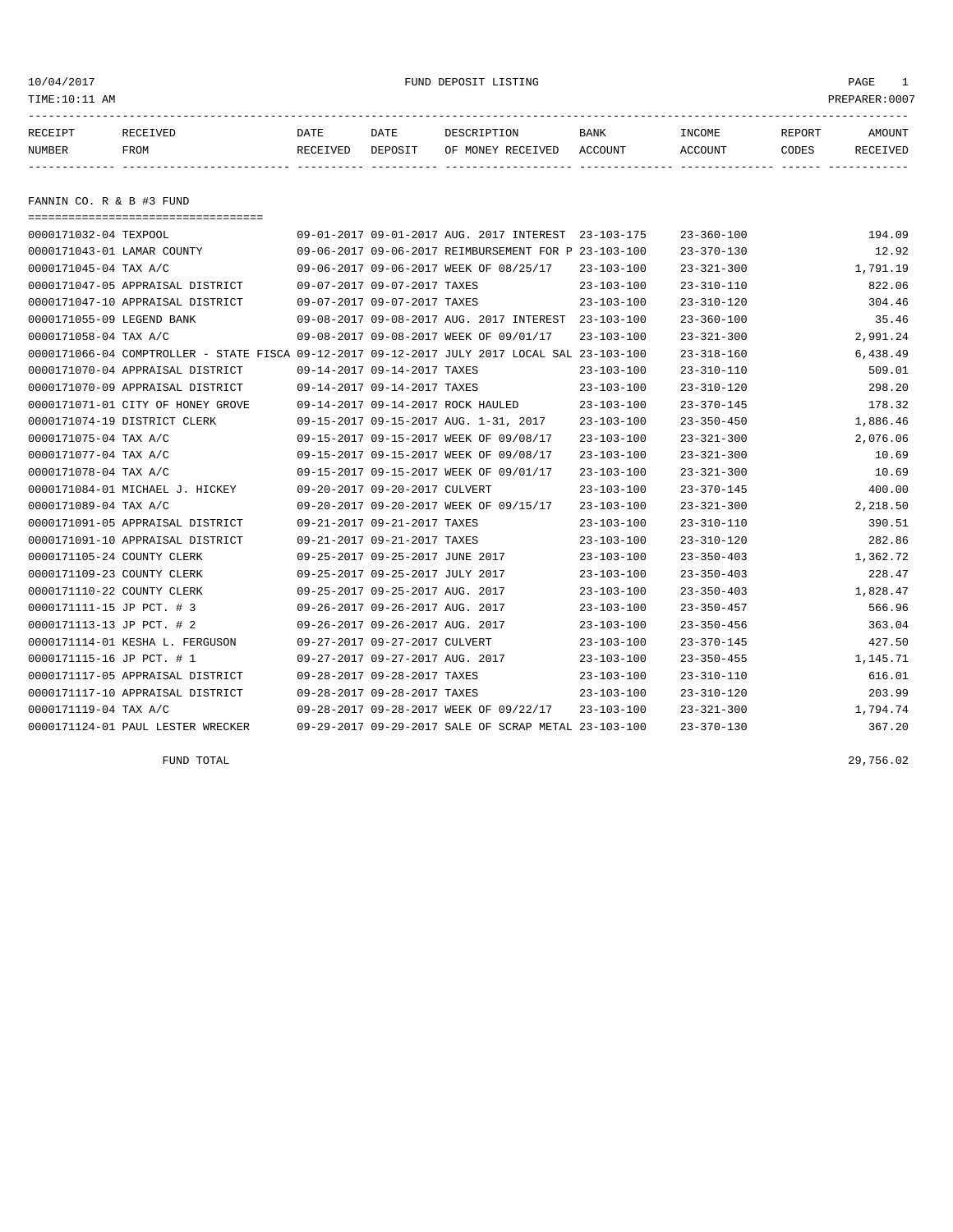#### 10/04/2017 FUND DEPOSIT LISTING PAGE 1

| RECEIPT | RECEIVED | DATE            | DATE    | DESCRIPTION       | <b>BANK</b> | INCOME  | REPORT | AMOUNT          |
|---------|----------|-----------------|---------|-------------------|-------------|---------|--------|-----------------|
| NUMBER  | FROM     | <b>RECEIVED</b> | DEPOSIT | OF MONEY RECEIVED | ACCOUNT     | ACCOUNT | CODES  | <b>RECEIVED</b> |
|         |          |                 |         |                   |             |         |        |                 |

FANNIN CO. R & B #4 FUND

| =====================================                                                        |                                 |                                 |                                                      |                  |                  |          |
|----------------------------------------------------------------------------------------------|---------------------------------|---------------------------------|------------------------------------------------------|------------------|------------------|----------|
| 0000171032-05 TEXPOOL                                                                        |                                 |                                 | 09-01-2017 09-01-2017 AUG. 2017 INTEREST 24-103-175  |                  | $24 - 360 - 100$ | 170.66   |
| 0000171036-01 69 METAL RECYCLERS                                                             |                                 |                                 | 09-01-2017 09-01-2017 SALE OF CSRAP METAL 24-103-100 |                  | $24 - 370 - 146$ | 381.00   |
| 0000171045-05 TAX A/C                                                                        |                                 |                                 | 09-06-2017 09-06-2017 WEEK OF 08/25/17               | $24 - 103 - 100$ | $24 - 321 - 300$ | 1,019.58 |
| 0000171047-06 APPRAISAL DISTRICT                                                             |                                 | 09-07-2017 09-07-2017 TAXES     |                                                      | $24 - 103 - 100$ | $24 - 310 - 110$ | 467.94   |
| 0000171047-11 APPRAISAL DISTRICT                                                             |                                 | 09-07-2017 09-07-2017 TAXES     |                                                      | $24 - 103 - 100$ | $24 - 310 - 120$ | 173.30   |
| 0000171055-10 LEGEND BANK                                                                    |                                 |                                 | 09-08-2017 09-08-2017 AUG. 2017 INTEREST             | $24 - 103 - 100$ | $24 - 360 - 100$ | 10.05    |
| 0000171058-05 TAX A/C                                                                        |                                 |                                 | 09-08-2017 09-08-2017 WEEK OF 09/01/17               | $24 - 103 - 100$ | $24 - 321 - 300$ | 1,702.68 |
| 0000171066-05 COMPTROLLER - STATE FISCA 09-12-2017 09-12-2017 JULY 2017 LOCAL SAL 24-103-100 |                                 |                                 |                                                      |                  | $24 - 318 - 160$ | 3,664.93 |
| 0000171070-05 APPRAISAL DISTRICT                                                             |                                 | 09-14-2017 09-14-2017 TAXES     |                                                      | $24 - 103 - 100$ | $24 - 310 - 110$ | 289.74   |
| 0000171070-10 APPRAISAL DISTRICT                                                             |                                 | 09-14-2017 09-14-2017 TAXES     |                                                      | $24 - 103 - 100$ | $24 - 310 - 120$ | 169.75   |
| 0000171074-20 DISTRICT CLERK                                                                 |                                 |                                 | 09-15-2017 09-15-2017 AUG. 1-31, 2017                | $24 - 103 - 100$ | $24 - 350 - 450$ | 1,073.82 |
| 0000171075-05 TAX A/C                                                                        |                                 |                                 | 09-15-2017 09-15-2017 WEEK OF 09/08/17               | $24 - 103 - 100$ | $24 - 321 - 300$ | 1,181.74 |
| 0000171077-05 TAX A/C                                                                        |                                 |                                 | 09-15-2017 09-15-2017 WEEK OF 09/08/17               | $24 - 103 - 100$ | $24 - 321 - 300$ | 6.08     |
| 0000171078-05 TAX A/C                                                                        |                                 |                                 | 09-15-2017 09-15-2017 WEEK OF 09/01/17               | $24 - 103 - 100$ | $24 - 321 - 300$ | 6.08     |
| 0000171089-05 TAX A/C                                                                        |                                 |                                 | 09-20-2017 09-20-2017 WEEK OF 09/15/17               | $24 - 103 - 100$ | $24 - 321 - 300$ | 1,262.82 |
| 0000171091-06 APPRAISAL DISTRICT                                                             |                                 | 09-21-2017 09-21-2017 TAXES     |                                                      | $24 - 103 - 100$ | $24 - 310 - 110$ | 222.29   |
| 0000171091-11 APPRAISAL DISTRICT                                                             |                                 | 09-21-2017 09-21-2017 TAXES     |                                                      | $24 - 103 - 100$ | $24 - 310 - 120$ | 161.01   |
| 0000171097-01 CITY OF DODD CITY                                                              |                                 |                                 | 09-25-2017 09-25-2017 ROAD OIL, ROCK, DEI 24-103-100 |                  | $24 - 370 - 145$ | 3,541.50 |
| 0000171105-25 COUNTY CLERK                                                                   |                                 | 09-25-2017 09-25-2017 JUNE 2017 |                                                      | $24 - 103 - 100$ | $24 - 350 - 403$ | 775.70   |
| 0000171109-24 COUNTY CLERK                                                                   |                                 | 09-25-2017 09-25-2017 JULY 2017 |                                                      | $24 - 103 - 100$ | $24 - 350 - 403$ | 130.05   |
| 0000171110-23 COUNTY CLERK                                                                   |                                 | 09-25-2017 09-25-2017 AUG. 2017 |                                                      | $24 - 103 - 100$ | $24 - 350 - 403$ | 1,040.81 |
| 0000171111-16 JP PCT. # 3                                                                    |                                 | 09-26-2017 09-26-2017 AUG. 2017 |                                                      | $24 - 103 - 100$ | $24 - 350 - 457$ | 322.73   |
| 0000171113-14 JP PCT. # 2                                                                    | 09-26-2017 09-26-2017 AUG. 2017 |                                 |                                                      | $24 - 103 - 100$ | $24 - 350 - 456$ | 206.66   |
| 0000171115-17 JP PCT. # 1                                                                    |                                 | 09-27-2017 09-27-2017 AUG. 2017 |                                                      | $24 - 103 - 100$ | $24 - 350 - 455$ | 652.17   |
| 0000171117-06 APPRAISAL DISTRICT                                                             |                                 | 09-28-2017 09-28-2017 TAXES     |                                                      | $24 - 103 - 100$ | $24 - 310 - 110$ | 350.65   |
| 0000171117-11 APPRAISAL DISTRICT                                                             |                                 | 09-28-2017 09-28-2017 TAXES     |                                                      | $24 - 103 - 100$ | $24 - 310 - 120$ | 116.12   |
| 0000171119-05 TAX A/C                                                                        |                                 |                                 | 09-28-2017 09-28-2017 WEEK OF 09/22/17               | $24 - 103 - 100$ | $24 - 321 - 300$ | 1,021.61 |

FUND TOTAL  $20,121.47$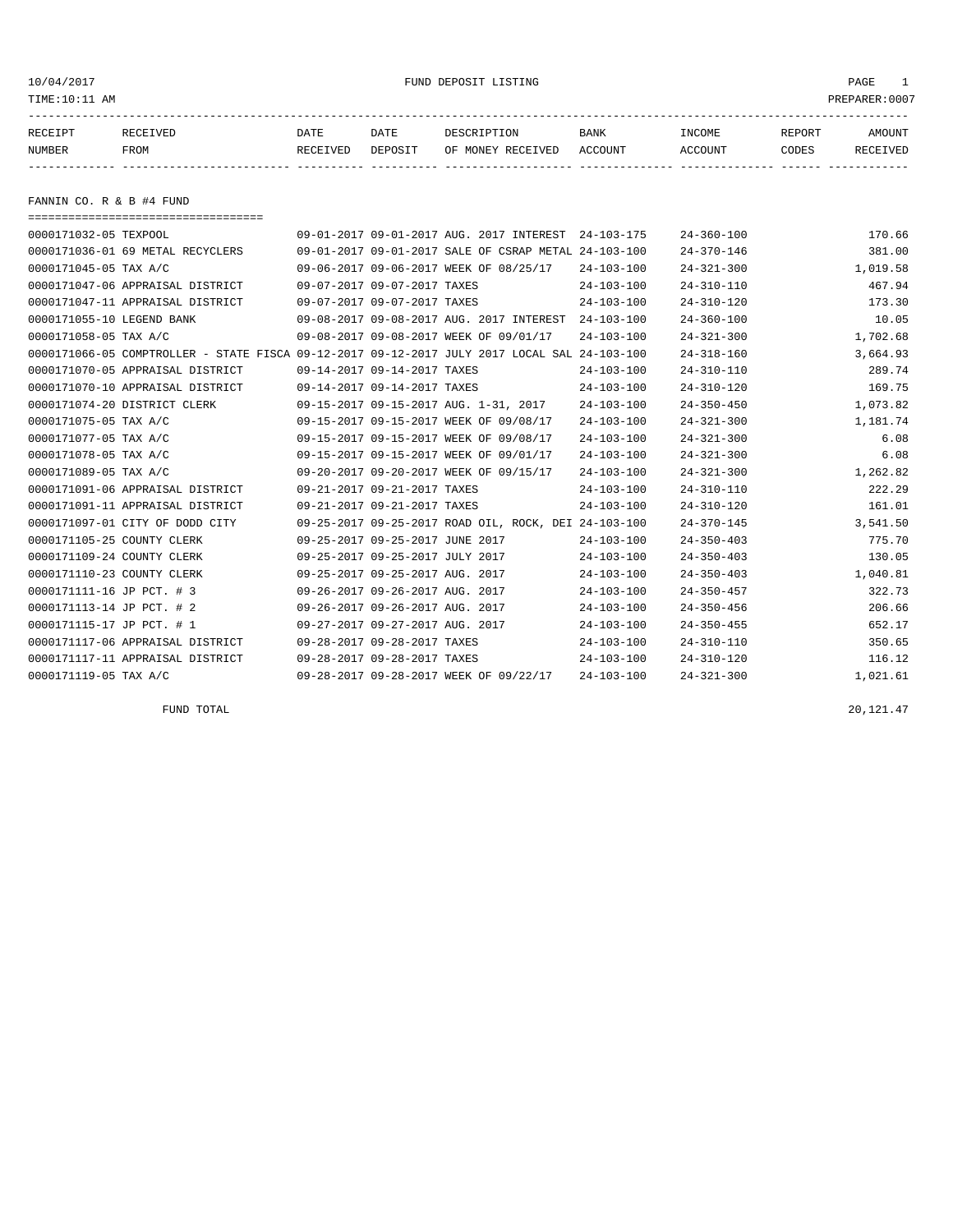| TIME:10:11 AM             |          |          |         |                                          |            |                  |        | PREPARER: 0007 |
|---------------------------|----------|----------|---------|------------------------------------------|------------|------------------|--------|----------------|
| RECEIPT                   | RECEIVED | DATE     | DATE    | DESCRIPTION                              | BANK       | INCOME           | REPORT | AMOUNT         |
| <b>NUMBER</b>             | FROM     | RECEIVED | DEPOSIT | OF MONEY RECEIVED                        | ACCOUNT    | ACCOUNT          | CODES  | RECEIVED       |
|                           |          |          |         |                                          |            |                  |        |                |
| J.P.#1 JUST.CT.TECHNOLOGY |          |          |         |                                          |            |                  |        |                |
|                           |          |          |         |                                          |            |                  |        |                |
| 0000171055-11 LEGEND BANK |          |          |         | 09-08-2017 09-08-2017 AUG. 2017 INTEREST | 26-103-100 | $26 - 360 - 100$ |        | 2.85           |

| 0000171115-1<br>ידים ה<br>-2. JD | 2017<br>7 AUG.<br>$27 - 201'$<br>$\sim$ $\sim$<br>$27 - 2017$<br>ng.<br>$09 - 2$ | 10 <sup>r</sup><br>$\sim$<br>ノトー | <b>QГ</b><br>$\overline{\phantom{a}}$ |
|----------------------------------|----------------------------------------------------------------------------------|----------------------------------|---------------------------------------|
|                                  |                                                                                  |                                  |                                       |

FUND TOTAL 197.99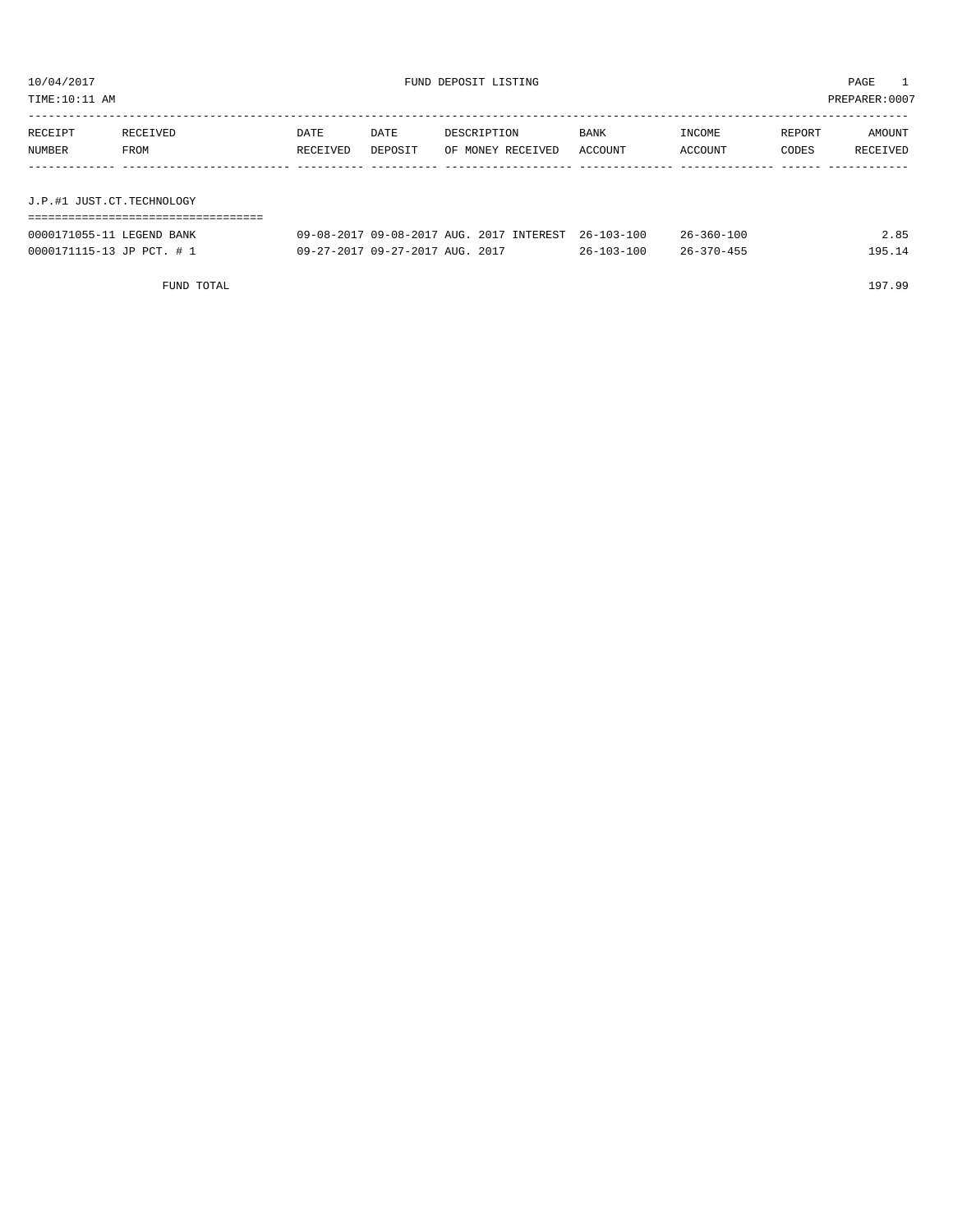| 10/04/2017<br>FUND DEPOSIT LISTING<br>TIME: 10:11 AM |          |          |                                 |                                                     |                  |                  | PAGE<br>PREPARER: 0007 |          |
|------------------------------------------------------|----------|----------|---------------------------------|-----------------------------------------------------|------------------|------------------|------------------------|----------|
| RECEIPT                                              | RECEIVED | DATE     | DATE                            | DESCRIPTION                                         | BANK             | INCOME           | REPORT                 | AMOUNT   |
| NUMBER                                               | FROM     | RECEIVED | DEPOSIT                         | OF MONEY RECEIVED                                   | ACCOUNT          | ACCOUNT          | CODES                  | RECEIVED |
|                                                      |          |          |                                 |                                                     |                  |                  |                        |          |
|                                                      |          |          |                                 |                                                     |                  |                  |                        |          |
| J.P.#2 JUST.CT.TECHNOLOGY                            |          |          |                                 |                                                     |                  |                  |                        |          |
|                                                      |          |          |                                 |                                                     |                  |                  |                        |          |
| 0000171055-12 LEGEND BANK                            |          |          |                                 | 09-08-2017 09-08-2017 AUG. 2017 INTEREST 27-103-100 |                  | $27 - 360 - 100$ |                        | 0.67     |
| 0000171113-10 JP PCT. # 2                            |          |          | 09-26-2017 09-26-2017 AUG. 2017 |                                                     | $27 - 103 - 100$ | $27 - 370 - 456$ |                        | 63.63    |

FUND TOTAL 64.30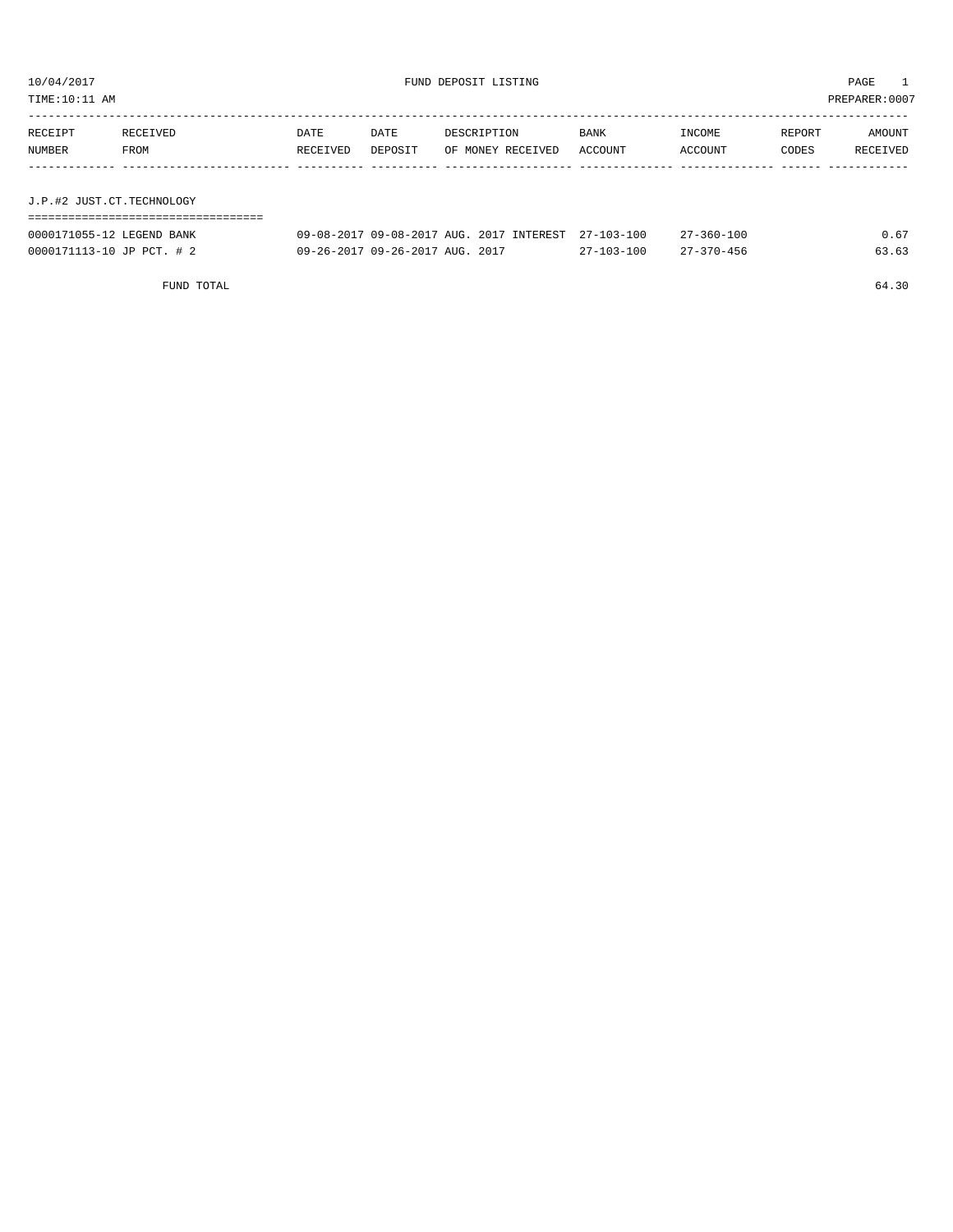| PREPARER: 0007<br>TIME: 10:11 AM |                             |          |                                 |                                          |                  |                  |        |          |  |
|----------------------------------|-----------------------------|----------|---------------------------------|------------------------------------------|------------------|------------------|--------|----------|--|
| RECEIPT                          | RECEIVED                    | DATE     | DATE                            | DESCRIPTION                              | BANK             | INCOME           | REPORT | AMOUNT   |  |
| NUMBER                           | FROM                        | RECEIVED | DEPOSIT                         | OF MONEY RECEIVED                        | ACCOUNT          | ACCOUNT          | CODES  | RECEIVED |  |
|                                  |                             |          |                                 |                                          |                  |                  |        |          |  |
| J.P.#3 JUST.CT.TECHNOLOGY        |                             |          |                                 |                                          |                  |                  |        |          |  |
|                                  | =========================== |          |                                 |                                          |                  |                  |        |          |  |
| 0000171055-13 LEGEND BANK        |                             |          |                                 | 09-08-2017 09-08-2017 AUG. 2017 INTEREST | $28 - 103 - 100$ | $28 - 360 - 100$ |        | 0.27     |  |
| 0000171111-12 JP PCT. # 3        |                             |          | 09-26-2017 09-26-2017 AUG. 2017 |                                          | $28 - 103 - 100$ | $28 - 370 - 456$ |        | 109.64   |  |

FUND TOTAL 109.91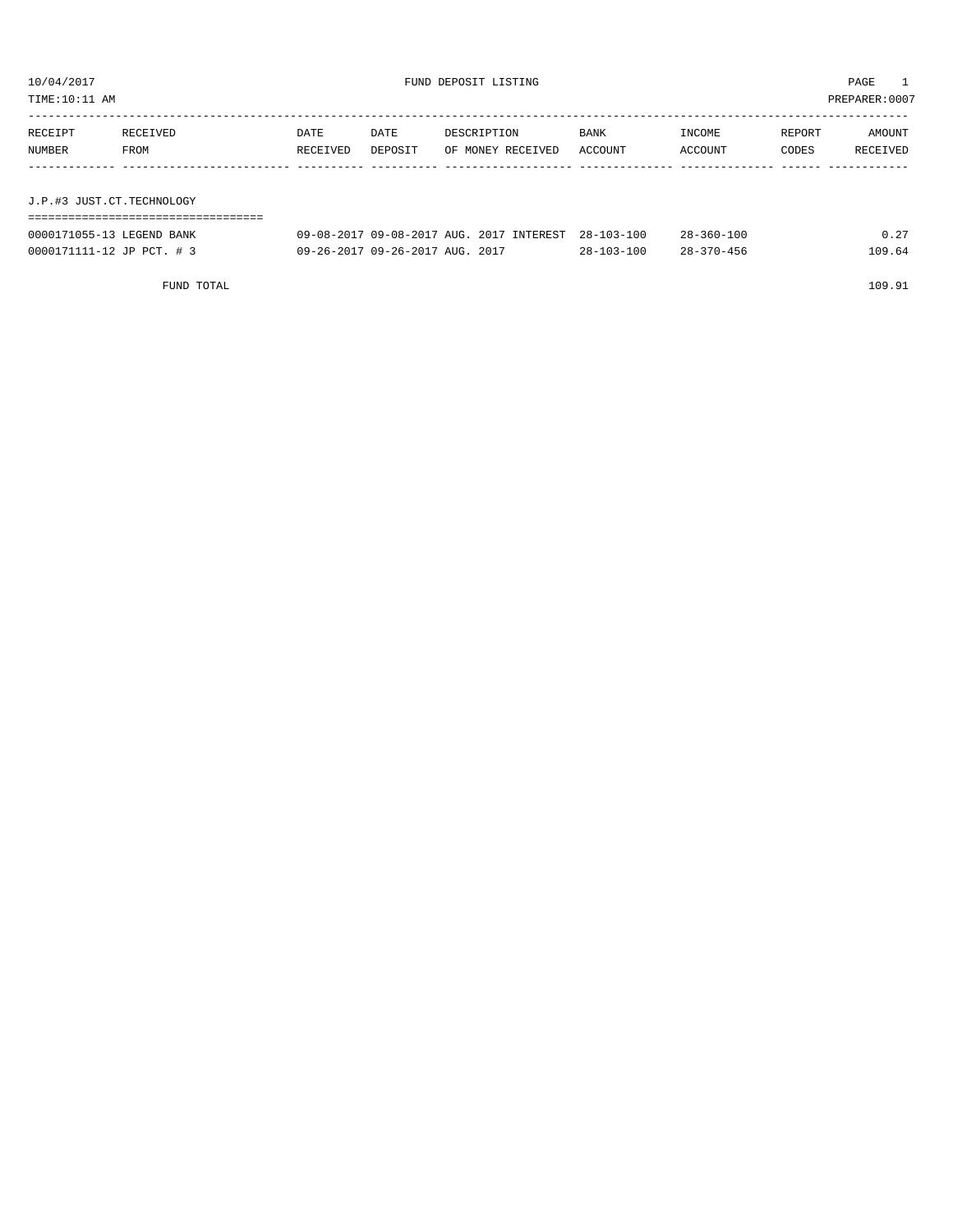TIME:10:11 AM PREPARER:0007

| RECEIPT | RECEIVED                    | DATE     | DATE    | DESCRIPTION       | BANK    | INCOME  | REPORT | AMOUNT   |
|---------|-----------------------------|----------|---------|-------------------|---------|---------|--------|----------|
| NUMBER  | FROM                        | RECEIVED | DEPOSIT | OF MONEY RECEIVED | ACCOUNT | ACCOUNT | CODES  | RECEIVED |
|         |                             |          |         |                   |         |         |        |          |
|         |                             |          |         |                   |         |         |        |          |
|         | DISTRICT CT.RECORDS ARCHIVE |          |         |                   |         |         |        |          |
|         |                             |          |         |                   |         |         |        |          |

| 0000171055-14 LEGEND BANK    | 09-08-2017 09-08-2017 AUG. 2017 INTEREST 34-103-100 |            | 34-360-100       | 1.35   |
|------------------------------|-----------------------------------------------------|------------|------------------|--------|
| 0000171074-15 DISTRICT CLERK | 09-15-2017 09-15-2017 AUG. 1-31, 2017               | 34-103-100 | $34 - 370 - 450$ | 363.89 |

FUND TOTAL 365.24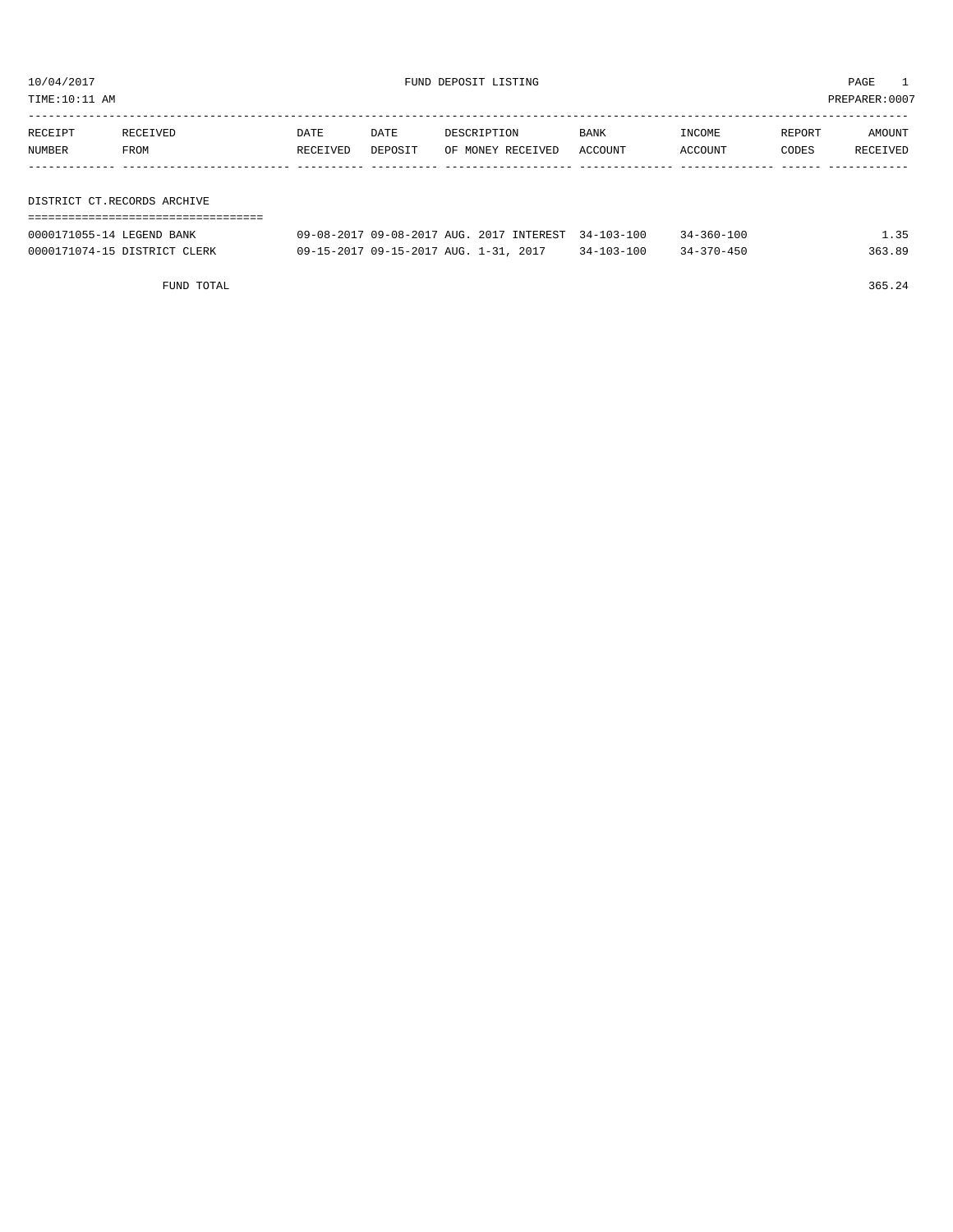TIME:10:11 AM PREPARER:0007

| RECEIPT | RECEIVED    | DATE     | DATE    | DESCRIPTION       | <b>BANK</b> | INCOME  | REPORT | AMOUNT   |
|---------|-------------|----------|---------|-------------------|-------------|---------|--------|----------|
| NUMBER  | <b>FROM</b> | RECEIVED | DEPOSIT | OF MONEY RECEIVED | ACCOUNT     | ACCOUNT | CODES  | RECEIVED |
|         |             |          |         |                   |             |         |        |          |
|         |             |          |         |                   |             |         |        |          |

#### LAW LIBRARY FUND

| 0000171055-15 LEGEND BANK    | 09-08-2017 09-08-2017 AUG. 2017 INTEREST | $35 - 103 - 100$ | $35 - 360 - 100$ | 8.69   |
|------------------------------|------------------------------------------|------------------|------------------|--------|
| 0000171074-16 DISTRICT CLERK | 09-15-2017 09-15-2017 AUG. 1-31, 2017    | $35 - 103 - 100$ | $35 - 340 - 450$ | 991.73 |
| 0000171105-21 COUNTY CLERK   | 09-25-2017 09-25-2017 JUNE 2017          | $35 - 103 - 100$ | $35 - 340 - 403$ | 630.00 |
| 0000171109-20 COUNTY CLERK   | 09-25-2017 09-25-2017 JULY 2017          | $35 - 103 - 100$ | $35 - 340 - 403$ | 700.00 |
| 0000171110-19 COUNTY CLERK   | 09-25-2017 09-25-2017 AUG. 2017          | $35 - 103 - 100$ | $35 - 340 - 403$ | 385.00 |
|                              |                                          |                  |                  |        |

FUND TOTAL 2,715.42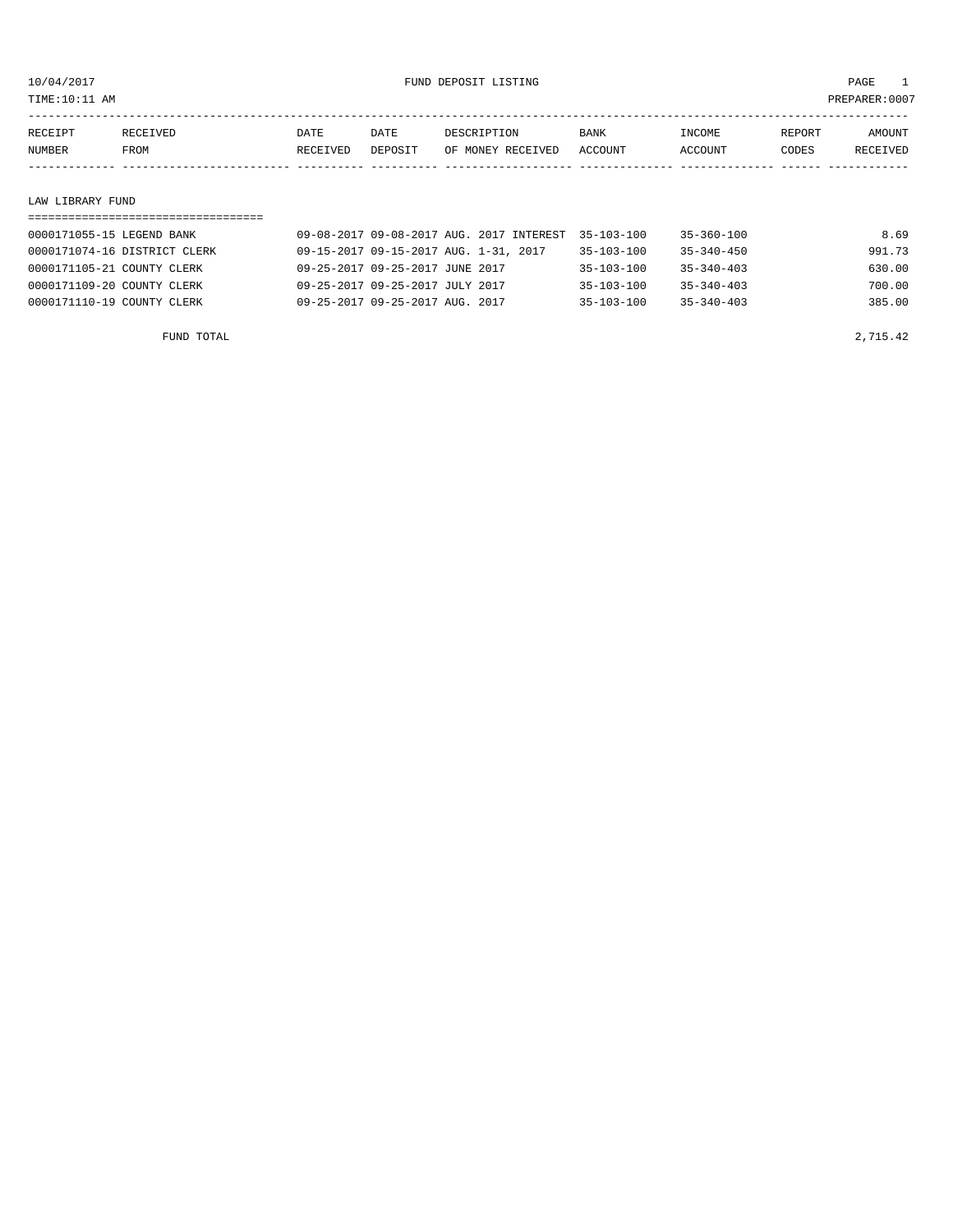10/04/2017 FUND DEPOSIT LISTING PAGE 1

| RECEIPT | RECEIVED | DATE     | DATE    | DESCRIPTION       | BANK    | INCOME  | REPORT | <b>AMOUNT</b> |
|---------|----------|----------|---------|-------------------|---------|---------|--------|---------------|
| NUMBER  | FROM     | RECEIVED | DEPOSIT | OF MONEY RECEIVED | ACCOUNT | ACCOUNT | CODES  | RECEIVED      |
|         |          |          |         |                   |         |         |        |               |
|         |          |          |         |                   |         |         |        |               |

# D.A. FEE ACCOUNT FUND

| ===================================   |                                                      |                  |                  |        |
|---------------------------------------|------------------------------------------------------|------------------|------------------|--------|
| 0000171034-01 DISTRICT ATTORNEY TRUST | 09-01-2017 09-01-2017 CHECK FEES                     | $36 - 103 - 136$ | $36 - 340 - 475$ | 103.14 |
| 0000171055-23 LEGEND BANK             | 09-08-2017 09-08-2017 AUG. 2017 INTEREST             | $36 - 103 - 136$ | $36 - 360 - 100$ | 0.07   |
| 0000171055-24 LEGEND BANK             | 09-08-2017 09-08-2017 AUG. 2017 INTEREST             | $36 - 103 - 236$ | $36 - 360 - 236$ | 0.14   |
| 0000171112-01 FANNIN COUNTY CSCD      | 09-26-2017 09-26-2017 BLOOD DRAWS                    | $36 - 103 - 136$ | $36 - 370 - 130$ | 83.68  |
| 0000171122-01 COUNTY CLERK            | 09-29-2017 09-29-2017 BLOOD DRAWS- ROBERT 36-103-136 |                  | $36 - 370 - 130$ | 40.00  |
| 0000171123-01 COUNTY CLERK            | 09-29-2017 09-29-2017 BLOOD DRAW-ZOLLIE A 36-103-136 |                  | $36 - 370 - 130$ | 3.00   |
|                                       |                                                      |                  |                  |        |

FUND TOTAL 230.03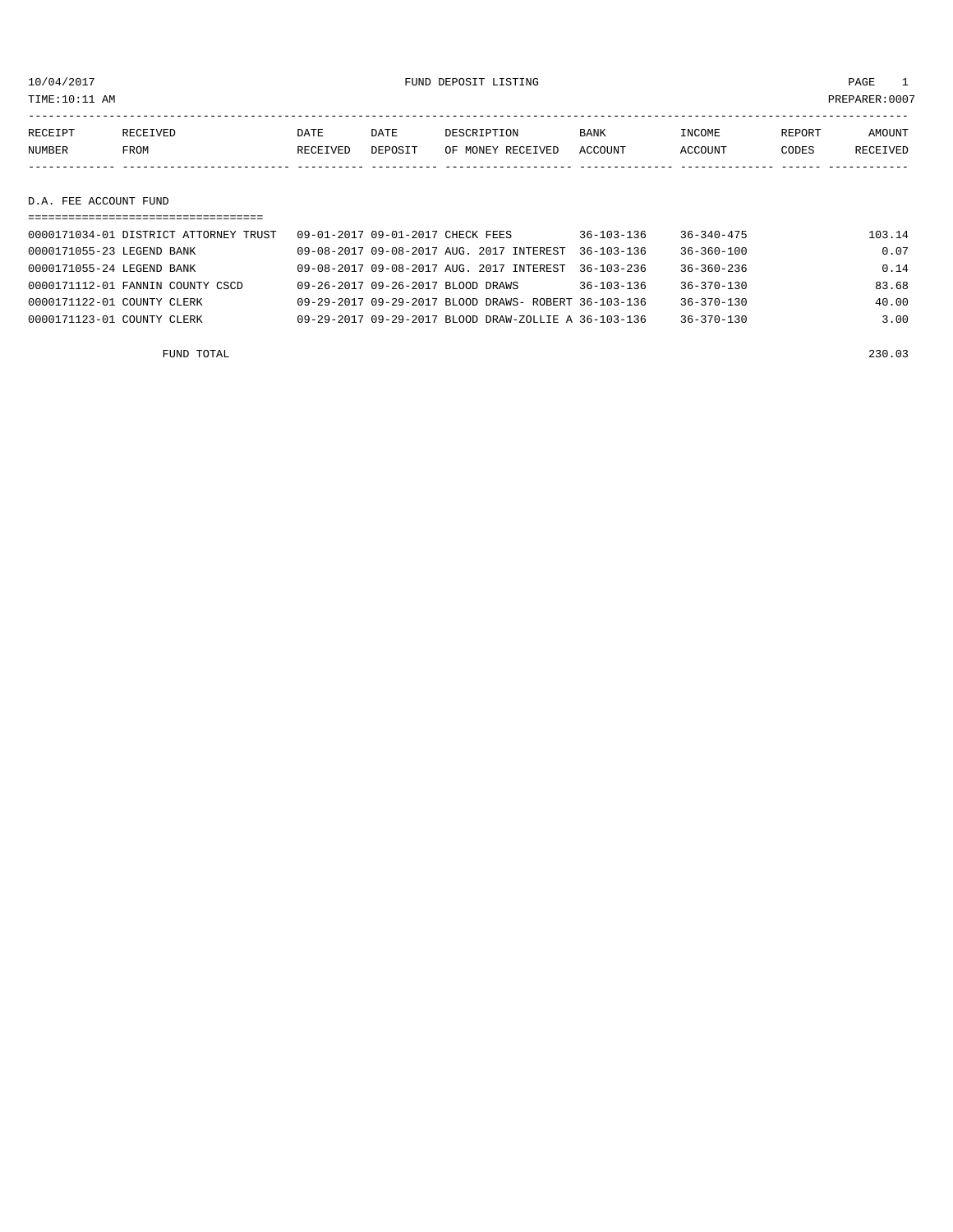TIME:10:11 AM PREPARER:0007 -----------------------------------------------------------------------------------------------------------------------------------

| RECEIPT       |      | DATE            | DATE           |                      | <b>BANK</b>    | <b>INCOME</b> | <b>REPORT</b> | AMOUNT |
|---------------|------|-----------------|----------------|----------------------|----------------|---------------|---------------|--------|
| <b>NUMBER</b> | FROM | <b>RECEIVED</b> | <b>DEPOSTT</b> | RECEIVED<br>OF MONEY | <b>ACCOUNT</b> | `CCOUNT       | CODES         |        |
|               |      |                 |                |                      |                |               |               |        |

#### CONTRABAND SEIZURE

===================================

| 0000171055-25 LEGEND BANK | 09-08-2017 09-08-2017 AUG. 2017 INTEREST 37-103-137 |  | $37 - 360 - 100$ |  |
|---------------------------|-----------------------------------------------------|--|------------------|--|
|                           |                                                     |  |                  |  |

FUND TOTAL 0.05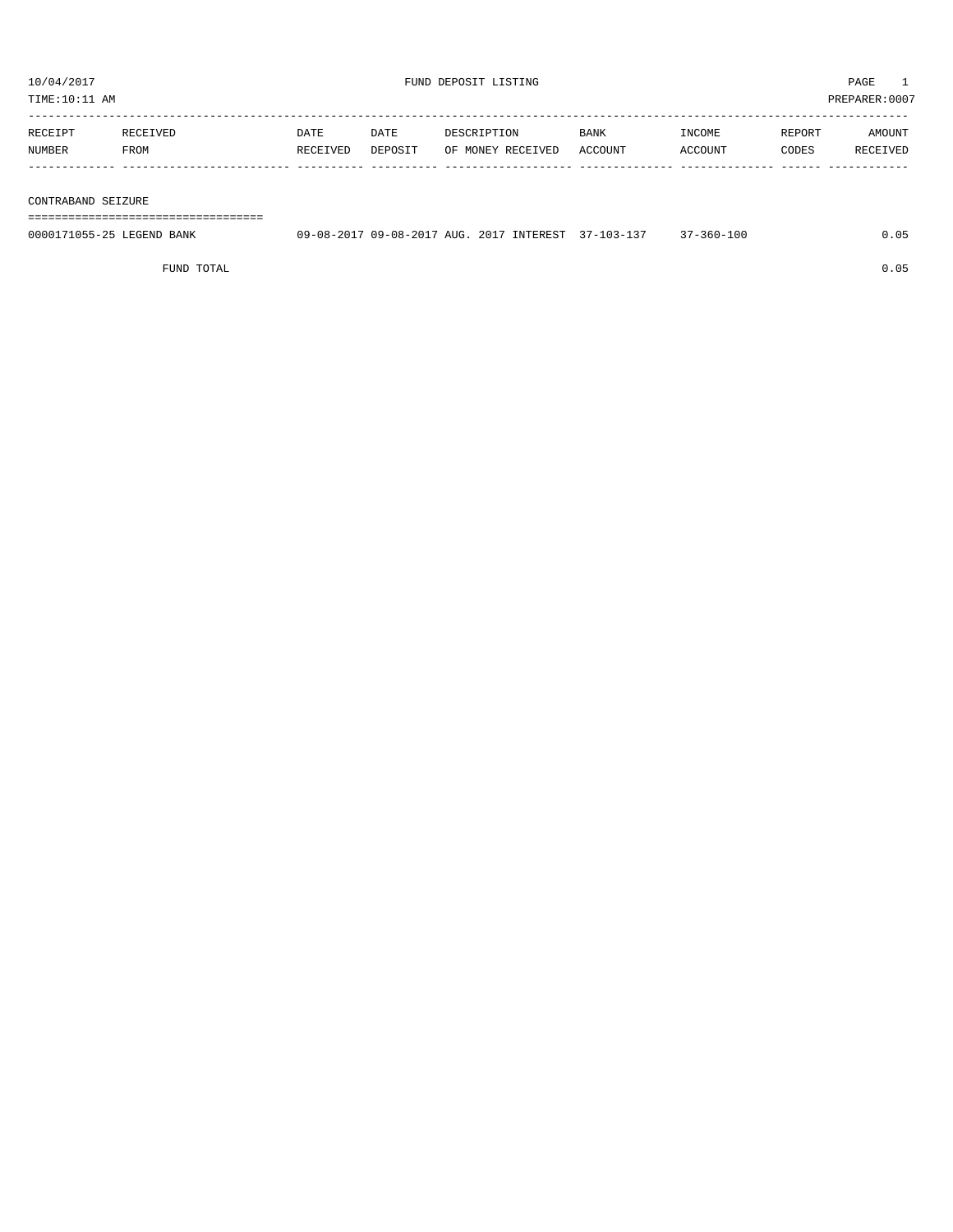TIME:10:11 AM PREPARER:0007

| RECEIPT       | RECEIVED | DATE     | DATE    | DESCRIPTION       | <b>BANK</b> | INCOME         | REPORT | AMOUNT   |
|---------------|----------|----------|---------|-------------------|-------------|----------------|--------|----------|
| NUMBER        | FROM     | RECEIVED | DEPOSIT | OF MONEY RECEIVED | ACCOUNT     | <b>ACCOUNT</b> | CODES  | RECEIVED |
|               |          |          |         |                   |             |                |        |          |
|               |          |          |         |                   |             |                |        |          |
| IHC CO-OP GIN |          |          |         |                   |             |                |        |          |

===================================

| 0000171032-06 TEXPOOL     | 09-01-2017 09-01-2017 AUG. 2017 INTEREST 38-103-175 |  | $38 - 360 - 100$ | 15.51 |
|---------------------------|-----------------------------------------------------|--|------------------|-------|
| 0000171055-16 LEGEND BANK | 09-08-2017 09-08-2017 AUG. 2017 INTEREST 38-103-100 |  | $38 - 360 - 100$ | 0.03  |

FUND TOTAL 15.54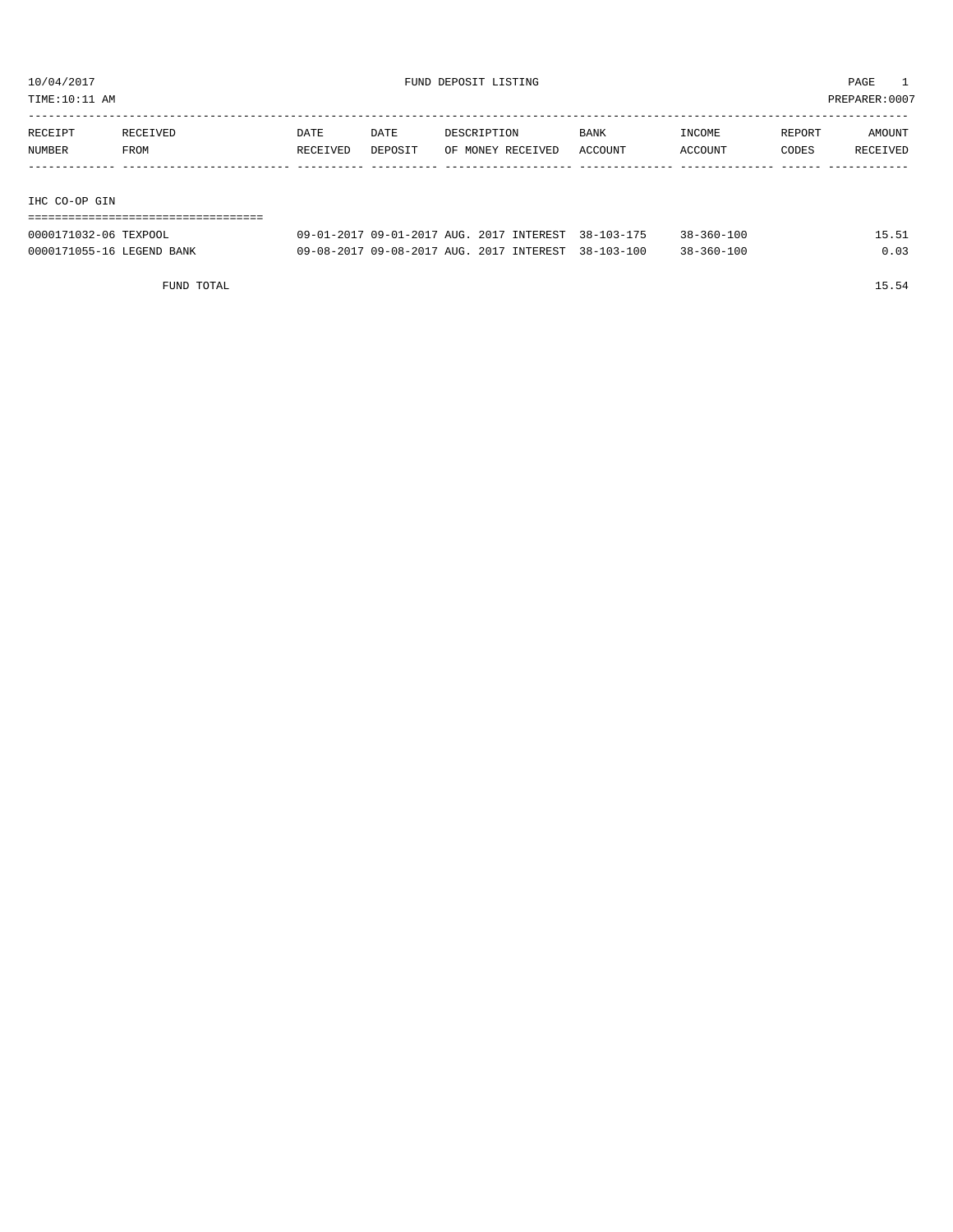TIME:10:11 AM PREPARER:0007

| RECEIPT         | RECEIVED | DATE     | DATE    | DESCRIPTION       | <b>BANK</b> | INCOME  | REPORT | AMOUNT   |  |  |
|-----------------|----------|----------|---------|-------------------|-------------|---------|--------|----------|--|--|
| NUMBER          | FROM     | RECEIVED | DEPOSIT | OF MONEY RECEIVED | ACCOUNT     | ACCOUNT | CODES  | RECEIVED |  |  |
|                 |          |          |         |                   |             |         |        |          |  |  |
|                 |          |          |         |                   |             |         |        |          |  |  |
| IHC B.R. COOPER |          |          |         |                   |             |         |        |          |  |  |
|                 |          |          |         |                   |             |         |        |          |  |  |

| 0000171032-07 TEXPOOL     | 09-01-2017 09-01-2017 AUG. 2017 INTEREST 39-103-175 |  | $39 - 360 - 100$ | 5.27 |
|---------------------------|-----------------------------------------------------|--|------------------|------|
| 0000171055-17 LEGEND BANK | 09-08-2017 09-08-2017 AUG. 2017 INTEREST 39-103-100 |  | $39 - 360 - 100$ | 0.74 |

FUND TOTAL 6.01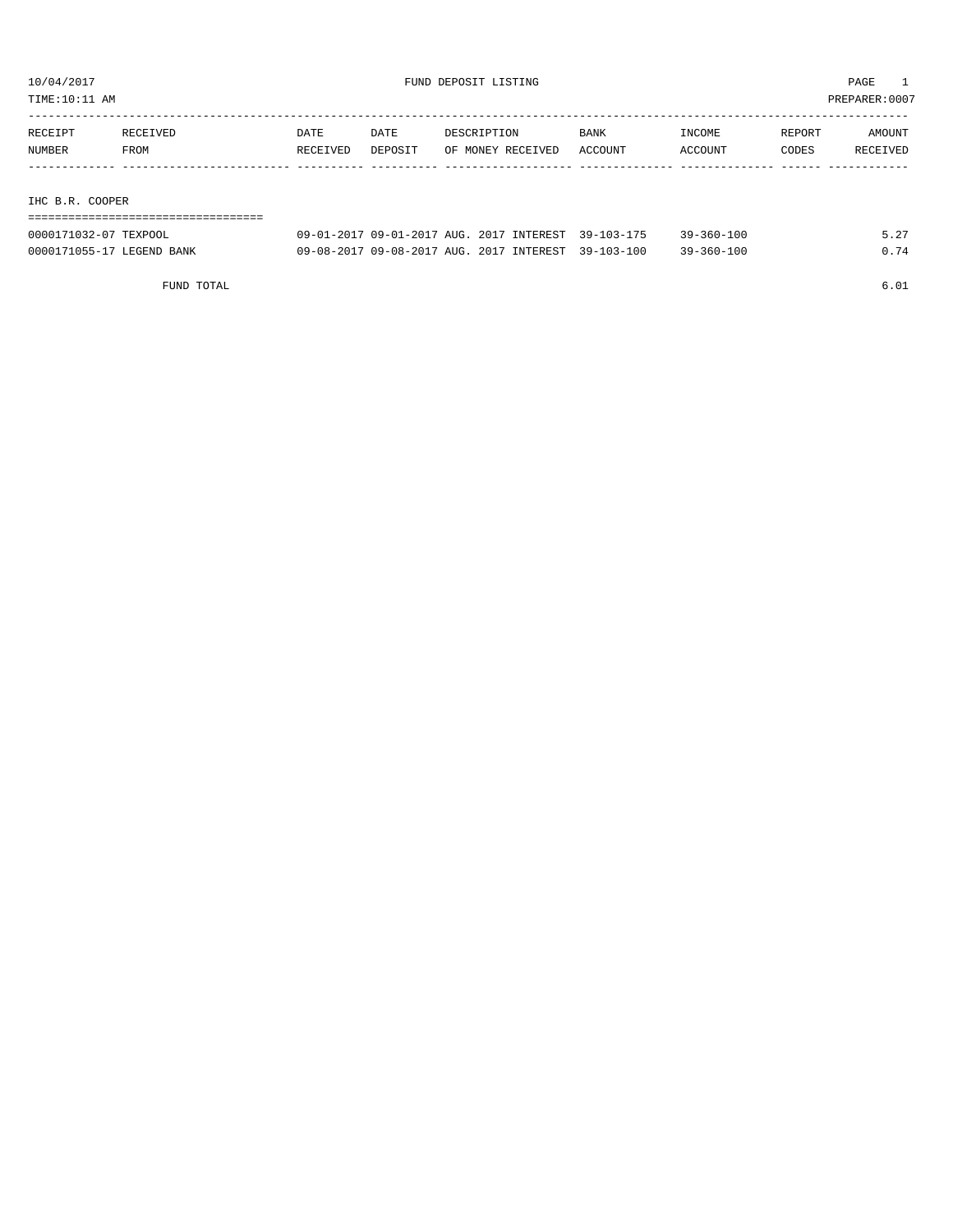| RECEIPT | RECEIVED | DATE     | DATE    | DESCRIPTION       | <b>BANK</b> | INCOME         | REPORT | AMOUNT   |
|---------|----------|----------|---------|-------------------|-------------|----------------|--------|----------|
| NUMBER  | FROM     | RECEIVED | DEPOSIT | OF MONEY RECEIVED | ACCOUNT     | <b>ACCOUNT</b> | CODES  | RECEIVED |
|         |          |          |         |                   |             |                |        |          |

#### HAZARD MITIGATION PLAN

===================================

| 0000171093-01 TEXAS DEPT. OF PUBLIC SAF 09-21-2017 09-21-2017 FINAL HAZARD MITIGA 42-103-100 |  |  |  | $42 - 330 - 477$ | 20,825.05 |
|----------------------------------------------------------------------------------------------|--|--|--|------------------|-----------|
|                                                                                              |  |  |  |                  |           |

FUND TOTAL 20,825.05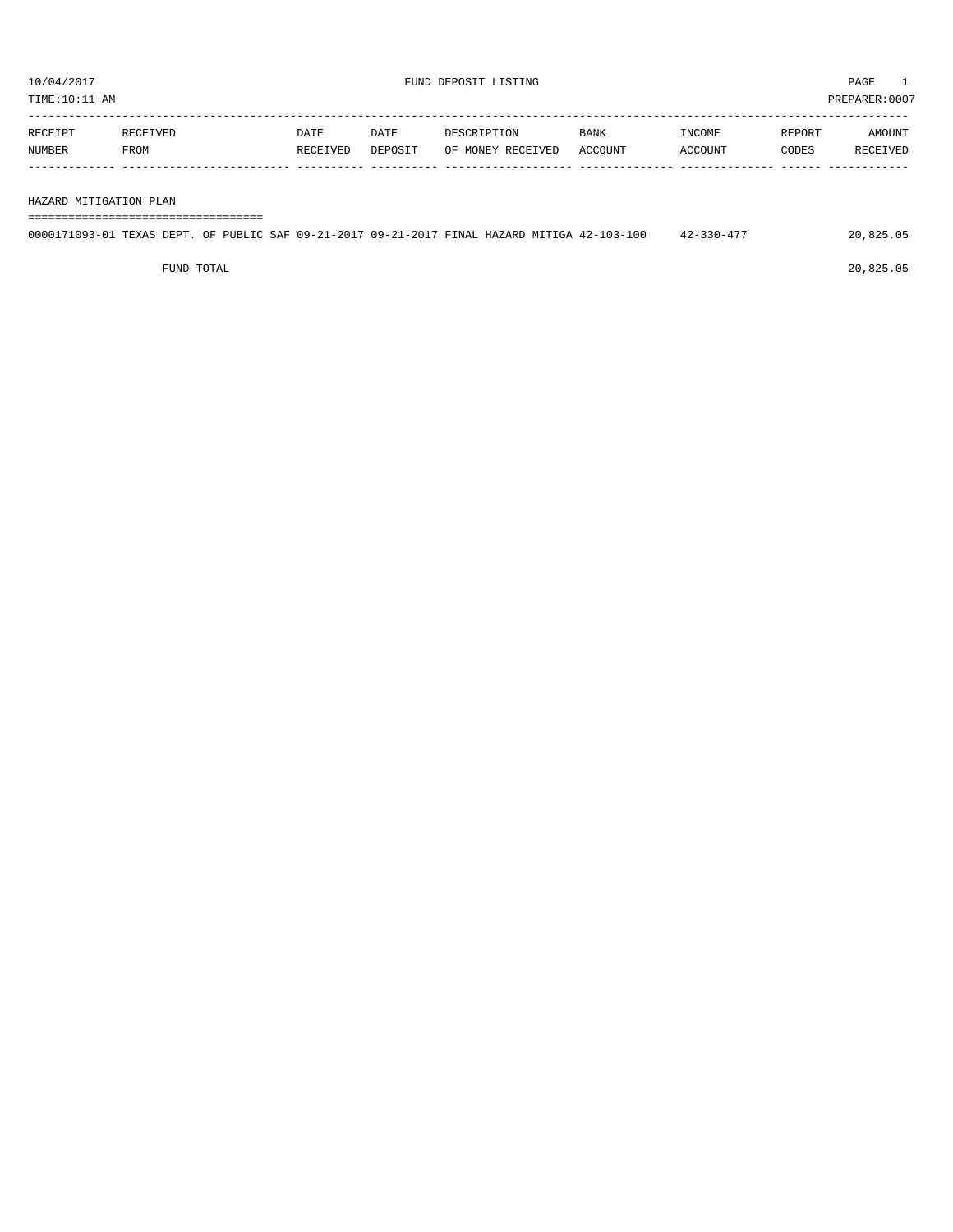TIME:10:11 AM PREPARER:0007

| RECEIPT | RECEIVED | DATE     | DATE    | DESCRIPTION       | <b>BANK</b> | INCOME  | REPORT | AMOUNT   |
|---------|----------|----------|---------|-------------------|-------------|---------|--------|----------|
| NUMBER  | FROM     | RECEIVED | DEPOSIT | OF MONEY RECEIVED | ACCOUNT     | ACCOUNT | CODES  | RECEIVED |
|         |          |          |         |                   |             |         |        |          |
|         |          |          |         |                   |             |         |        |          |

#### CHAPTER 19 FUNDS

| ---------------------------------- |                                        |            |            |        |
|------------------------------------|----------------------------------------|------------|------------|--------|
| 0000171067-01 SECRETARY OF STATE   | 09-12-2017 09-12-2017 CHAPTER 19 FUNDS | 45-103-100 | 45-330-403 | 105.50 |
| 0000171116-01 SECRETARY OF STATE   | 09-28-2017 09-28-2017 CHAPTER 19 FUNDS | 45-103-100 | 45-330-403 | 96.89  |

FUND TOTAL 202.39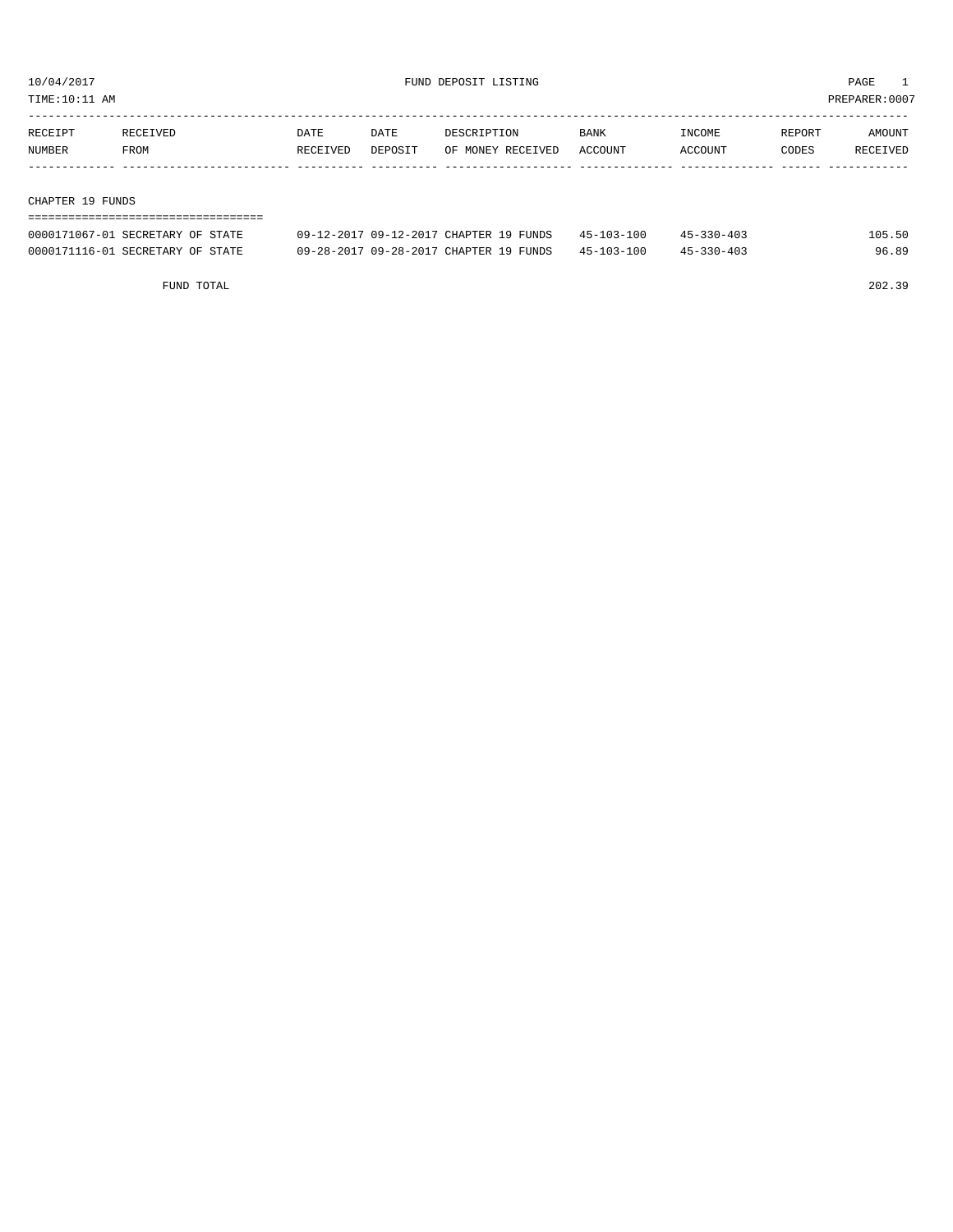10/04/2017 FUND DEPOSIT LISTING PAGE 1

| RECEIPT<br>NUMBER | RECEIVED<br>FROM                  | DATE<br>RECEIVED | DATE<br>DEPOSIT | DESCRIPTION<br>OF MONEY RECEIVED | BANK<br>ACCOUNT | INCOME<br>ACCOUNT | REPORT<br>CODES | AMOUNT<br>RECEIVED |
|-------------------|-----------------------------------|------------------|-----------------|----------------------------------|-----------------|-------------------|-----------------|--------------------|
|                   |                                   |                  |                 |                                  |                 |                   |                 |                    |
|                   | CO.CLERK CO.& DIST.CT. TECHNOLOGY |                  |                 |                                  |                 |                   |                 |                    |
|                   |                                   |                  |                 |                                  |                 |                   |                 |                    |

| 0000171105-26 COUNTY CLERK | 09-25-2017 09-25-2017 JUNE 2017 | $51 - 103 - 100$ | 51-370-440       | 65.88 |
|----------------------------|---------------------------------|------------------|------------------|-------|
| 0000171109-25 COUNTY CLERK | 09-25-2017 09-25-2017 JULY 2017 | $51 - 103 - 100$ | $51 - 370 - 440$ | 43.96 |
| 0000171110-24 COUNTY CLERK | 09-25-2017 09-25-2017 AUG. 2017 | $51 - 103 - 100$ | 51-370-440       | 92.25 |

FUND TOTAL 202.09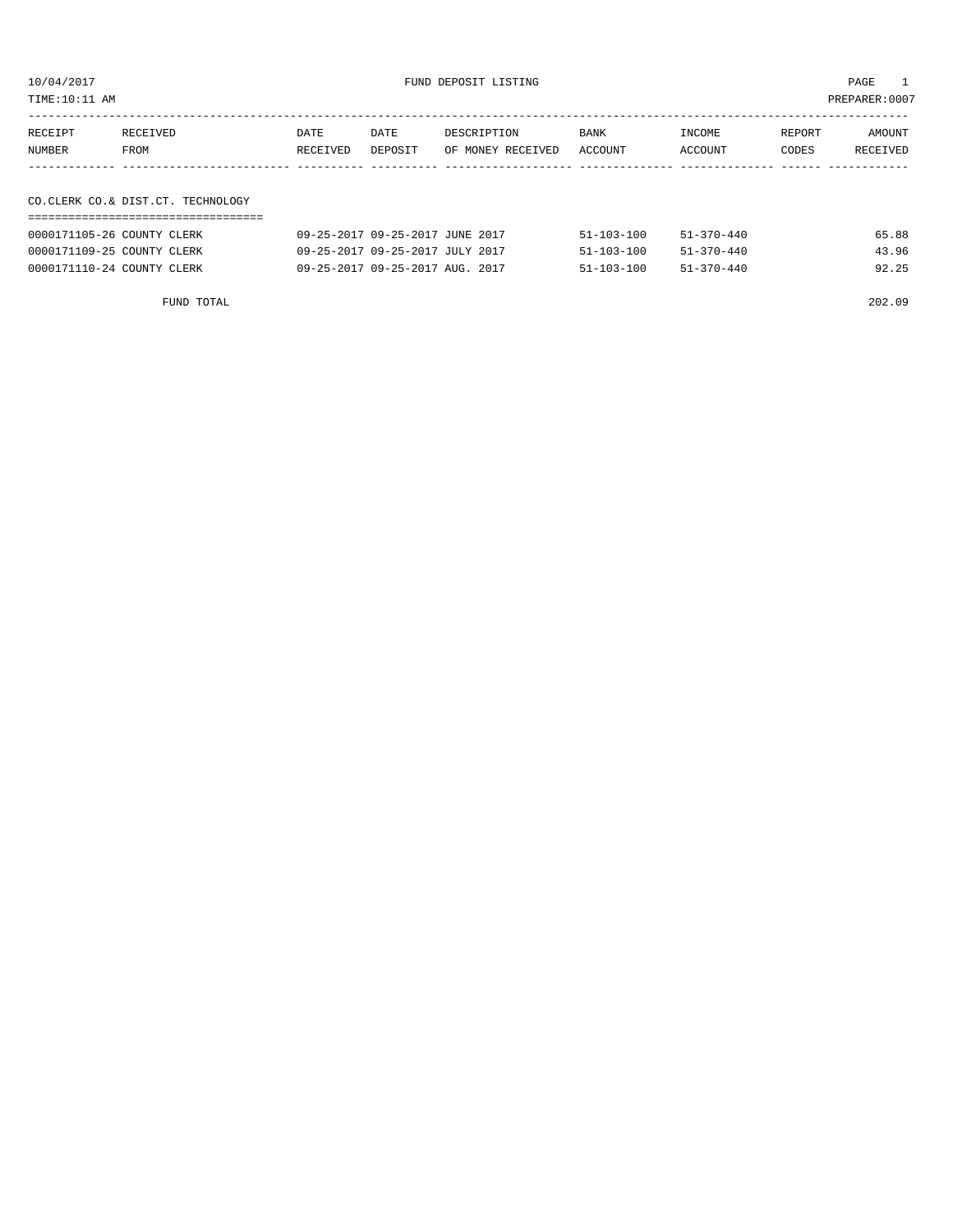10/04/2017 FUND DEPOSIT LISTING PAGE 1

| RECEIPT | RECEIVED | DATE     | DATE    | DESCRIPTION       | <b>BANK</b> | INCOME  | REPORT | AMOUNT          |
|---------|----------|----------|---------|-------------------|-------------|---------|--------|-----------------|
| NUMBER  | FROM     | RECEIVED | DEPOSIT | OF MONEY RECEIVED | ACCOUNT     | ACCOUNT | CODES  | <b>RECEIVED</b> |
|         |          |          |         |                   |             |         |        |                 |

# CO.CLK.COURT RECORDS PRESERVATION

| 0000171055-18 LEGEND BANK  | 09-08-2017 09-08-2017 AUG. 2017 INTEREST 52-103-100 |                  | $52 - 360 - 100$ | 0.74   |
|----------------------------|-----------------------------------------------------|------------------|------------------|--------|
| 0000171105-27 COUNTY CLERK | 09-25-2017 09-25-2017 JUNE 2017                     | $52 - 103 - 100$ | 52-370-133       | 180.00 |
| 0000171109-26 COUNTY CLERK | 09-25-2017 09-25-2017 JULY 2017                     | $52 - 103 - 100$ | 52-370-133       | 200.00 |
| 0000171110-25 COUNTY CLERK | 09-25-2017 09-25-2017 AUG. 2017                     | $52 - 103 - 100$ | 52-370-133       | 120.00 |

FUND TOTAL  $500.74$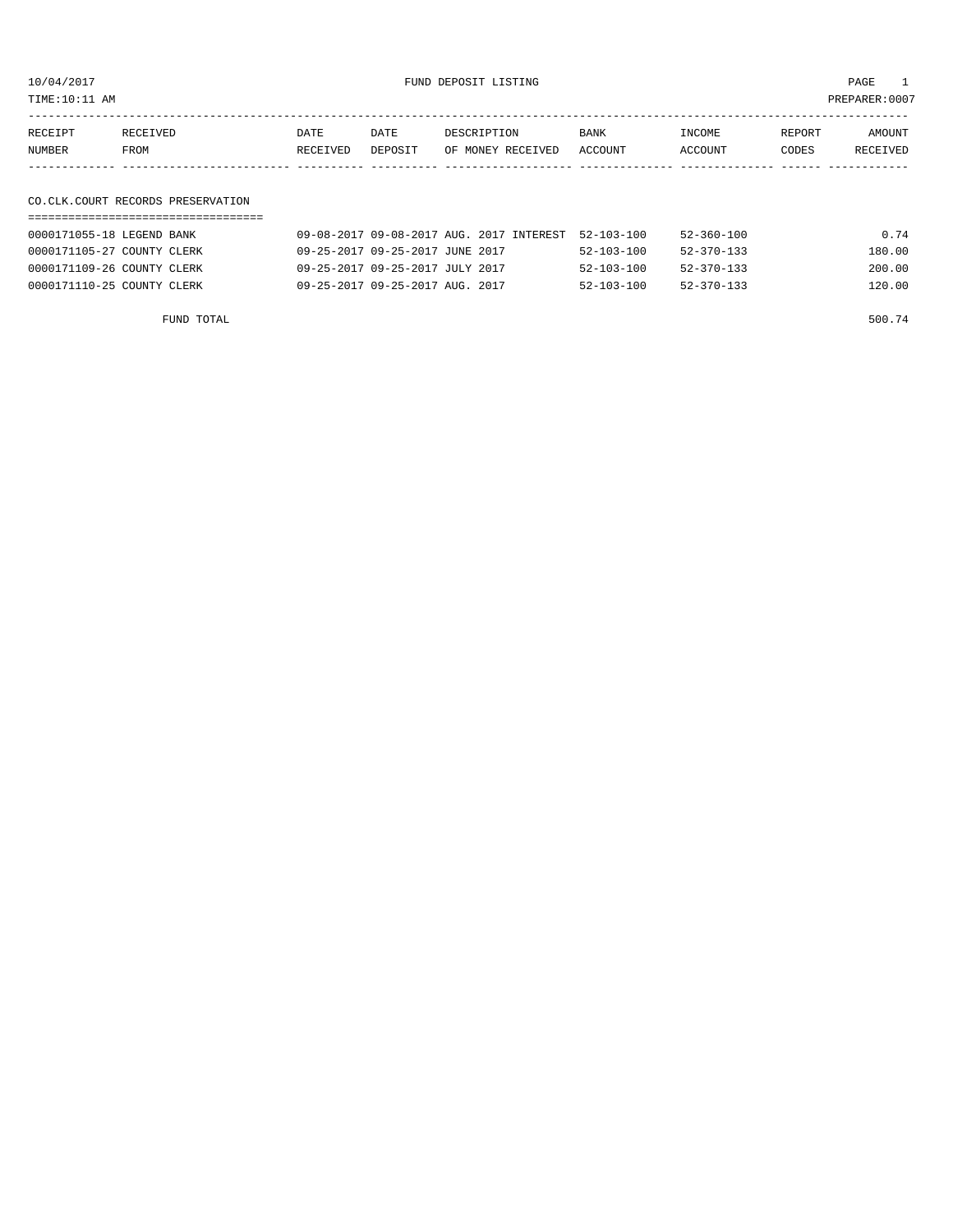10/04/2017 FUND DEPOSIT LISTING PAGE 1

| RECEIPT | RECEIVED                 | DATE     | DATE    | DESCRIPTION       | BANK    | INCOME  | REPORT | AMOUNT   |  |  |
|---------|--------------------------|----------|---------|-------------------|---------|---------|--------|----------|--|--|
| NUMBER  | FROM                     | RECEIVED | DEPOSIT | OF MONEY RECEIVED | ACCOUNT | ACCOUNT | CODES  | RECEIVED |  |  |
|         |                          |          |         |                   |         |         |        |          |  |  |
|         |                          |          |         |                   |         |         |        |          |  |  |
|         | CO.CLERK RECORDS ARCHIVE |          |         |                   |         |         |        |          |  |  |
|         |                          |          |         |                   |         |         |        |          |  |  |

| 0000171105-28 COUNTY CLERK | 09-25-2017 09-25-2017 JUNE 2017 | $53 - 103 - 100$ | $53 - 370 - 133$ | 6.590.00 |
|----------------------------|---------------------------------|------------------|------------------|----------|
| 0000171109-27 COUNTY CLERK | 09-25-2017 09-25-2017 JULY 2017 | $53 - 103 - 100$ | $53 - 370 - 133$ | 5,930.00 |
| 0000171110-26 COUNTY CLERK | 09-25-2017 09-25-2017 AUG. 2017 | $53 - 103 - 100$ | $53 - 370 - 133$ | 8,020.00 |

FUND TOTAL 20,540.00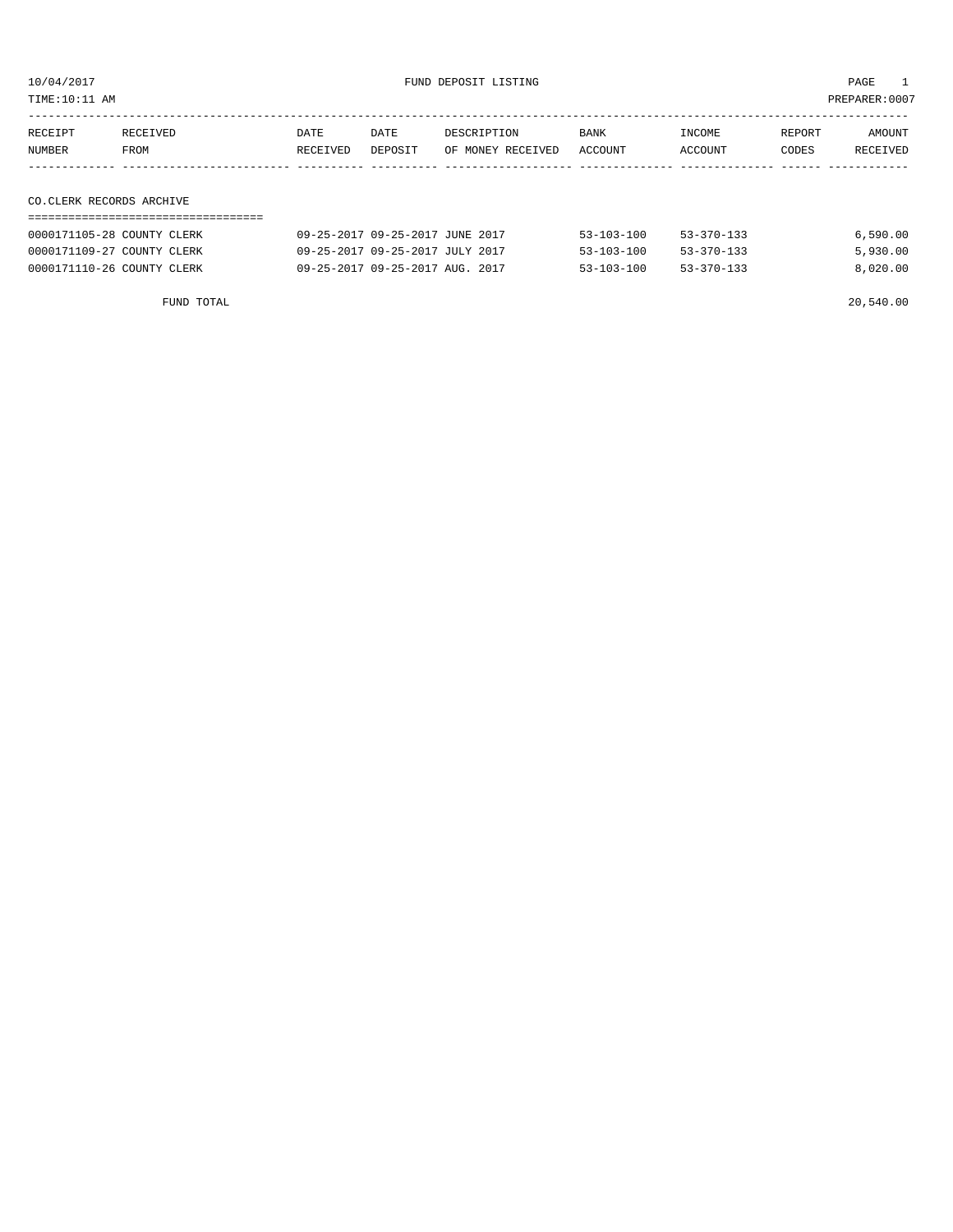TIME:10:11 AM PREPARER:0007

| RECEIPT | RECEIVED    | DATE     | DATE    | DESCRIPTION       | BANK    | INCOME  | REPORT | AMOUNT   |
|---------|-------------|----------|---------|-------------------|---------|---------|--------|----------|
| NUMBER  | <b>FROM</b> | RECEIVED | DEPOSIT | OF MONEY RECEIVED | ACCOUNT | ACCOUNT | CODES  | RECEIVED |
|         |             |          |         |                   |         |         |        |          |
|         |             |          |         |                   |         |         |        |          |

F.C. LAW ENFORCEMENT EDUCATION

===================================

| 0000171055-26 LEGEND BANK | 09-08-2017 09-08-2017 AUG. 2017 INTEREST 55-103-155 |  | $55 - 360 - 100$ | 02. ( |
|---------------------------|-----------------------------------------------------|--|------------------|-------|
|                           |                                                     |  |                  |       |

FUND TOTAL 0.02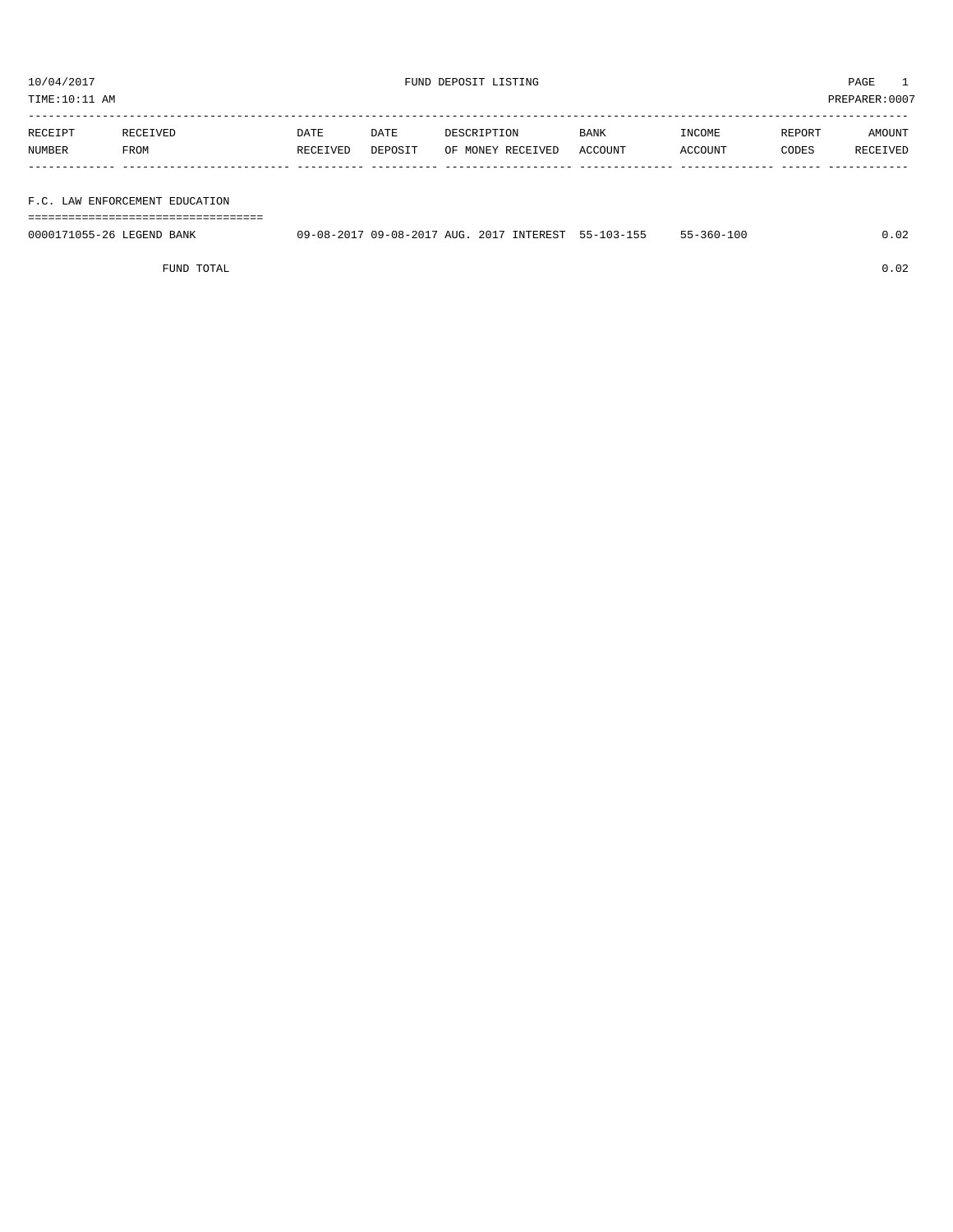TIME:10:11 AM PREPARER:0007

| RECEIPT | RECEIVED | DATE     | DATE    | DESCRIPTION       | BANK    | INCOME  | REPORT | AMOUNT   |
|---------|----------|----------|---------|-------------------|---------|---------|--------|----------|
| NUMBER  | FROM     | RECEIVED | DEPOSIT | OF MONEY RECEIVED | ACCOUNT | ACCOUNT | CODES  | RECEIVED |
|         |          |          |         |                   |         |         |        |          |
|         |          |          |         |                   |         |         |        |          |

### F C SHERIFF FORFEITURE

===================================

| 0000171055-27 LEGEND BANK | 09-08-2017 09-08-2017 AUG. 2017 INTEREST 56-103-156 |  | 56-360-100 | د ⊥ . |
|---------------------------|-----------------------------------------------------|--|------------|-------|
|                           |                                                     |  |            |       |

FUND TOTAL  $0.13$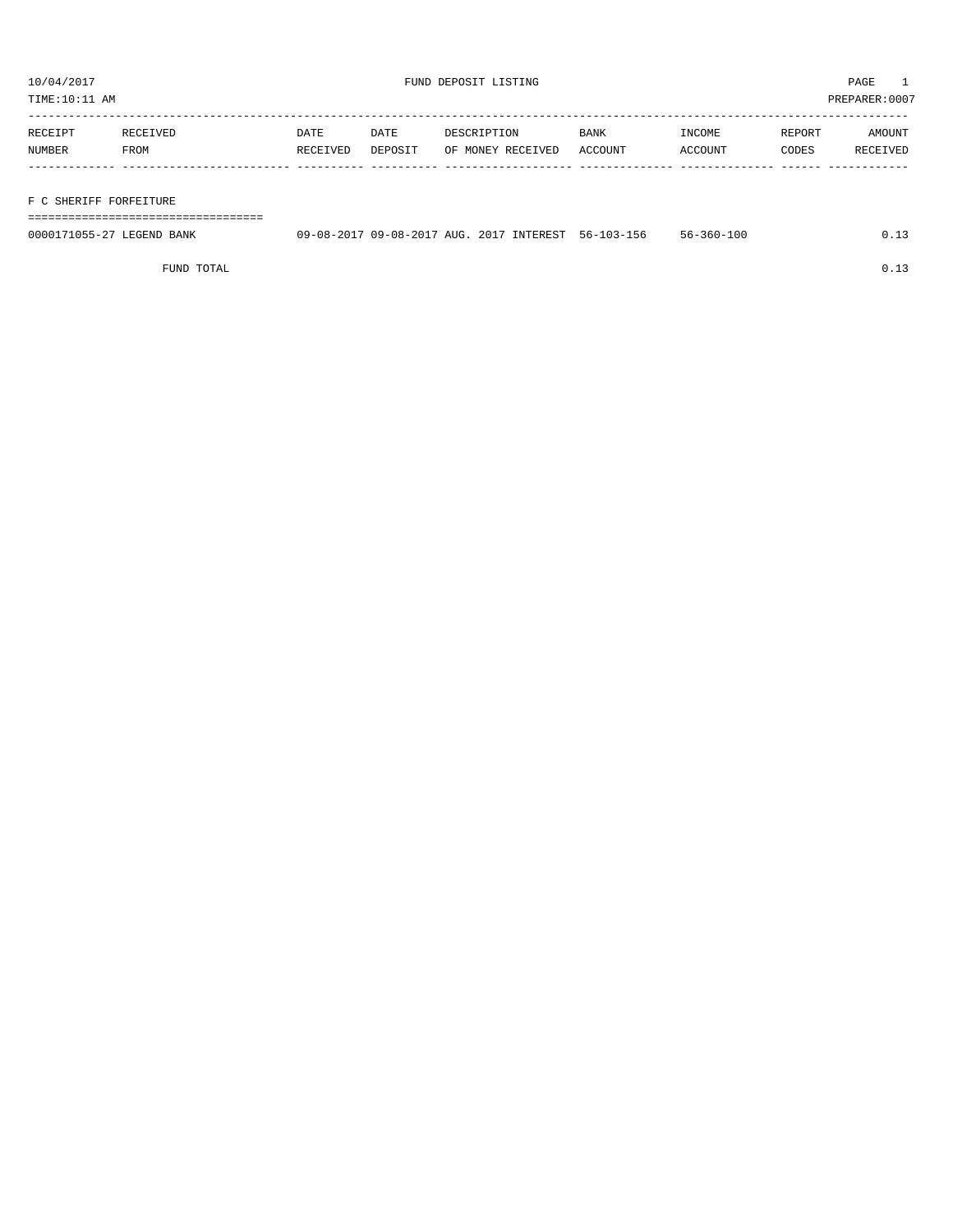TIME:10:11 AM PREPARER:0007

| RECEIPT | RECEIVED | DATE     | DATE    | DESCRIPTION       | BANK    | INCOME  | REPORT | AMOUNT   |
|---------|----------|----------|---------|-------------------|---------|---------|--------|----------|
| NUMBER  | FROM     | RECEIVED | DEPOSIT | OF MONEY RECEIVED | ACCOUNT | ACCOUNT | CODES  | RECEIVED |
|         |          |          |         |                   |         |         |        |          |
|         |          |          |         |                   |         |         |        |          |

## DRUG COURT PROGRAM

| 0000171055-19 LEGEND BANK    |                                       | 09-08-2017 09-08-2017 AUG. 2017 INTEREST | $59 - 103 - 100$ | 59-360-100       | 2.03   |
|------------------------------|---------------------------------------|------------------------------------------|------------------|------------------|--------|
| 0000171074-23 DISTRICT CLERK | 09-15-2017 09-15-2017 AUG. 1-31, 2017 |                                          | $59 - 103 - 100$ | $59 - 370 - 425$ | 363.18 |
| 0000171105-29 COUNTY CLERK   | 09-25-2017 09-25-2017 JUNE 2017       |                                          | $59 - 103 - 100$ | $59 - 370 - 425$ | 196.25 |
| 0000171109-28 COUNTY CLERK   | 09-25-2017 09-25-2017 JULY 2017       |                                          | $59 - 103 - 100$ | $59 - 370 - 425$ | 129.82 |
| 0000171110-27 COUNTY CLERK   | 09-25-2017 09-25-2017 AUG. 2017       |                                          | $59 - 103 - 100$ | $59 - 370 - 425$ | 333.21 |
|                              |                                       |                                          |                  |                  |        |

FUND TOTAL  $1,024.49$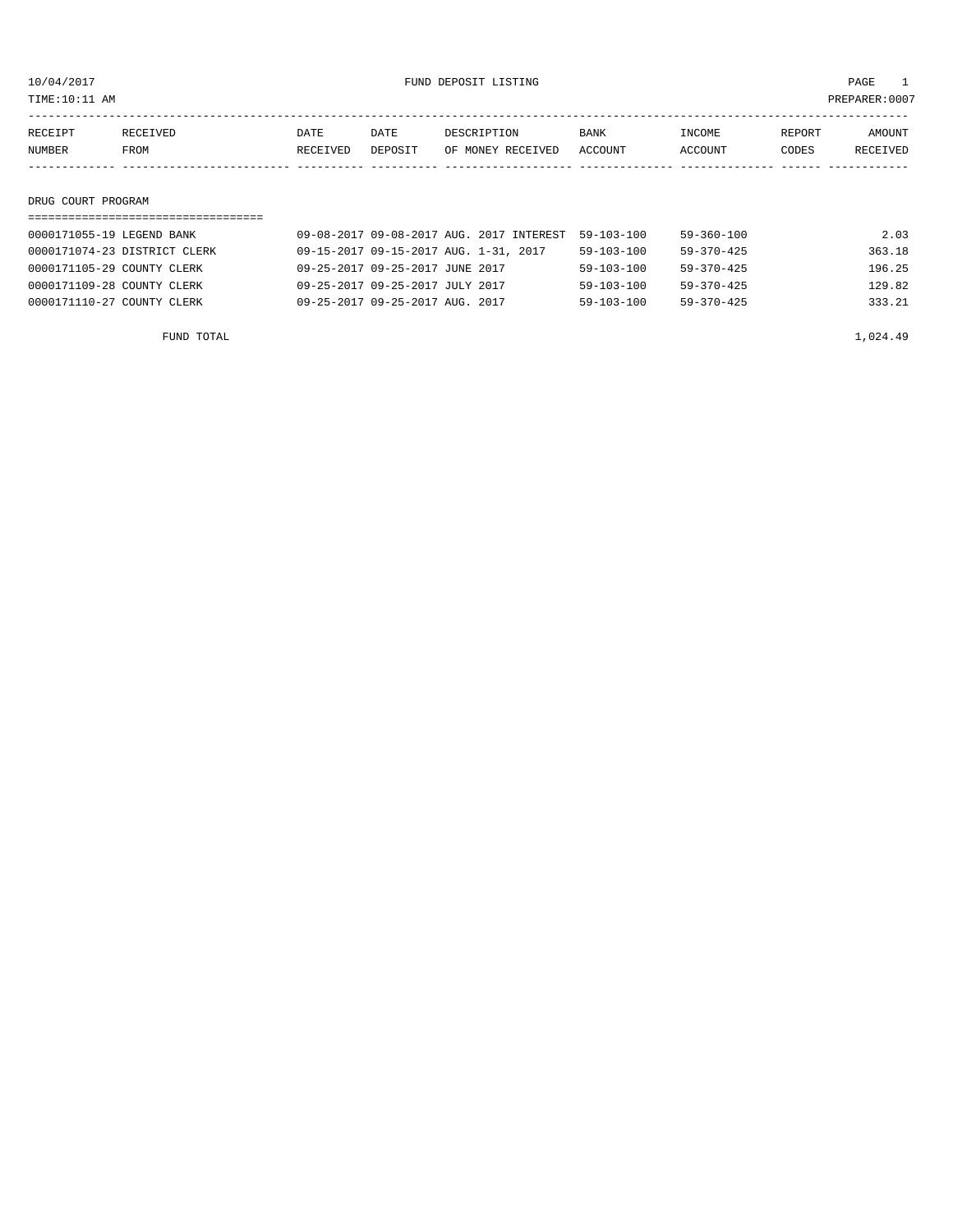| TIME:10:11 AM     |                                     |                  |                 |                                  |                 |                   |                 | PREPARER: 0007     |
|-------------------|-------------------------------------|------------------|-----------------|----------------------------------|-----------------|-------------------|-----------------|--------------------|
| RECEIPT<br>NUMBER | RECEIVED<br>FROM                    | DATE<br>RECEIVED | DATE<br>DEPOSIT | DESCRIPTION<br>OF MONEY RECEIVED | BANK<br>ACCOUNT | INCOME<br>ACCOUNT | REPORT<br>CODES | AMOUNT<br>RECEIVED |
|                   |                                     |                  |                 |                                  |                 |                   |                 |                    |
|                   | DIST.CLK.CO.&DIST.CT.TECH.-COMB.FUN |                  |                 |                                  |                 |                   |                 |                    |

===================================

| 0000171074-21 DISTRICT CLERK | 09-15-2017 09-15-2017 AUG. 1-31, 2017 | $61 - 103 - 100$ | $61 - 370 - 440$ | 87.82 |
|------------------------------|---------------------------------------|------------------|------------------|-------|
|                              |                                       |                  |                  |       |

FUND TOTAL 87.82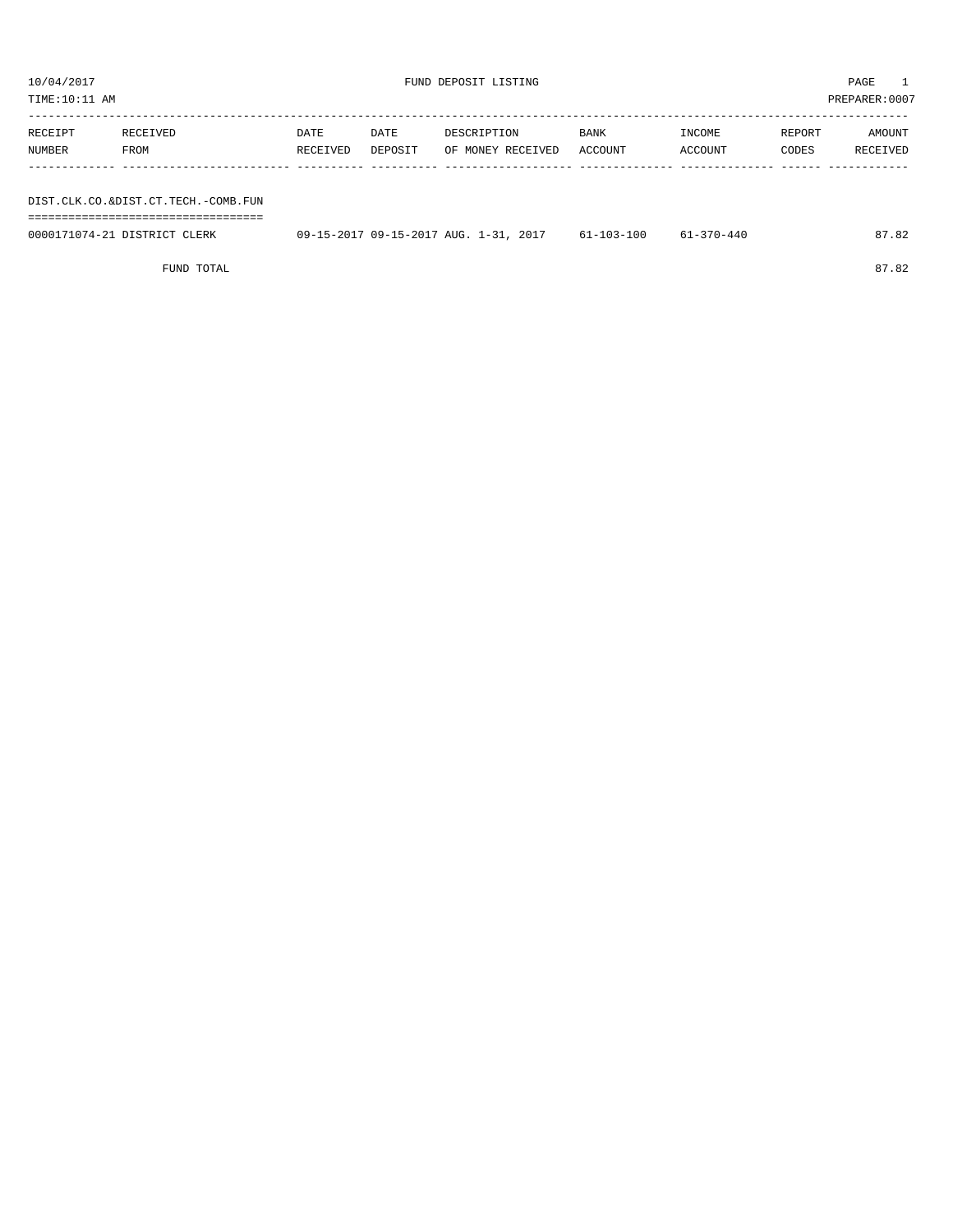TIME:10:11 AM PREPARER:0007

| RECEIPT | RECEIVED                              | DATE     | DATE    | DESCRIPTION       | <b>BANK</b> | INCOME  | REPORT | AMOUNT   |
|---------|---------------------------------------|----------|---------|-------------------|-------------|---------|--------|----------|
| NUMBER  | FROM                                  | RECEIVED | DEPOSIT | OF MONEY RECEIVED | ACCOUNT     | ACCOUNT | CODES  | RECEIVED |
|         |                                       |          |         |                   |             |         |        |          |
|         |                                       |          |         |                   |             |         |        |          |
|         | DIST. CLK. COURT RECORDS PRESERVATION |          |         |                   |             |         |        |          |

| -------------------------------------<br>------------------------------------ |  |  |  |  |  |  |  |  |  |  |  |  |  |  |  |  |  |  |
|-------------------------------------------------------------------------------|--|--|--|--|--|--|--|--|--|--|--|--|--|--|--|--|--|--|
|                                                                               |  |  |  |  |  |  |  |  |  |  |  |  |  |  |  |  |  |  |

| 0000171055-20 LEGEND BANK    | 09-08-2017 09-08-2017 AUG. 2017 INTEREST 62-103-100 |                  | $62 - 360 - 100$ | 1.63   |
|------------------------------|-----------------------------------------------------|------------------|------------------|--------|
| 0000171074-22 DISTRICT CLERK | 09-15-2017 09-15-2017 AUG. 1-31, 2017               | $62 - 103 - 100$ | 62-370-133       | 296.00 |

FUND TOTAL 297.63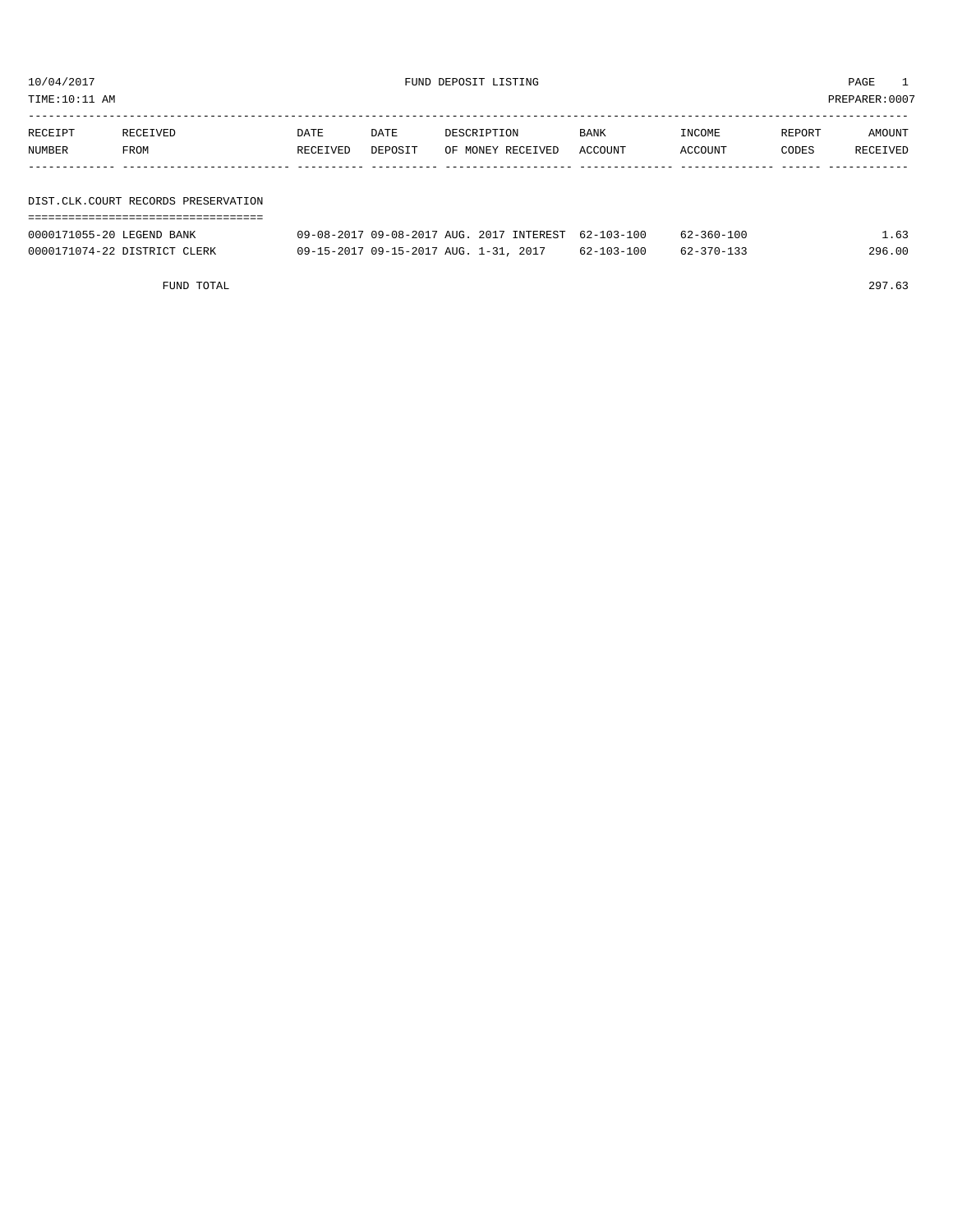TIME:10:11 AM PREPARER:0007

| RECEIPT           | RECEIVED | DATE     | DATE    | DESCRIPTION       | <b>BANK</b> | INCOME  | REPORT | AMOUNT   |
|-------------------|----------|----------|---------|-------------------|-------------|---------|--------|----------|
| NUMBER            | FROM     | RECEIVED | DEPOSIT | OF MONEY RECEIVED | ACCOUNT     | ACCOUNT | CODES  | RECEIVED |
|                   |          |          |         |                   |             |         |        |          |
|                   |          |          |         |                   |             |         |        |          |
| RIGHT OF WAY FUND |          |          |         |                   |             |         |        |          |

| 0000171032-08 TEXPOOL     | 09-01-2017 09-01-2017 AUG. 2017 INTEREST 70-103-175 |  | $70 - 360 - 100$ | 68.53 |
|---------------------------|-----------------------------------------------------|--|------------------|-------|
| 0000171055-21 LEGEND BANK | 09-08-2017 09-08-2017 AUG. 2017 INTEREST 70-103-100 |  | $70 - 360 - 100$ | n1    |

FUND TOTAL 69.54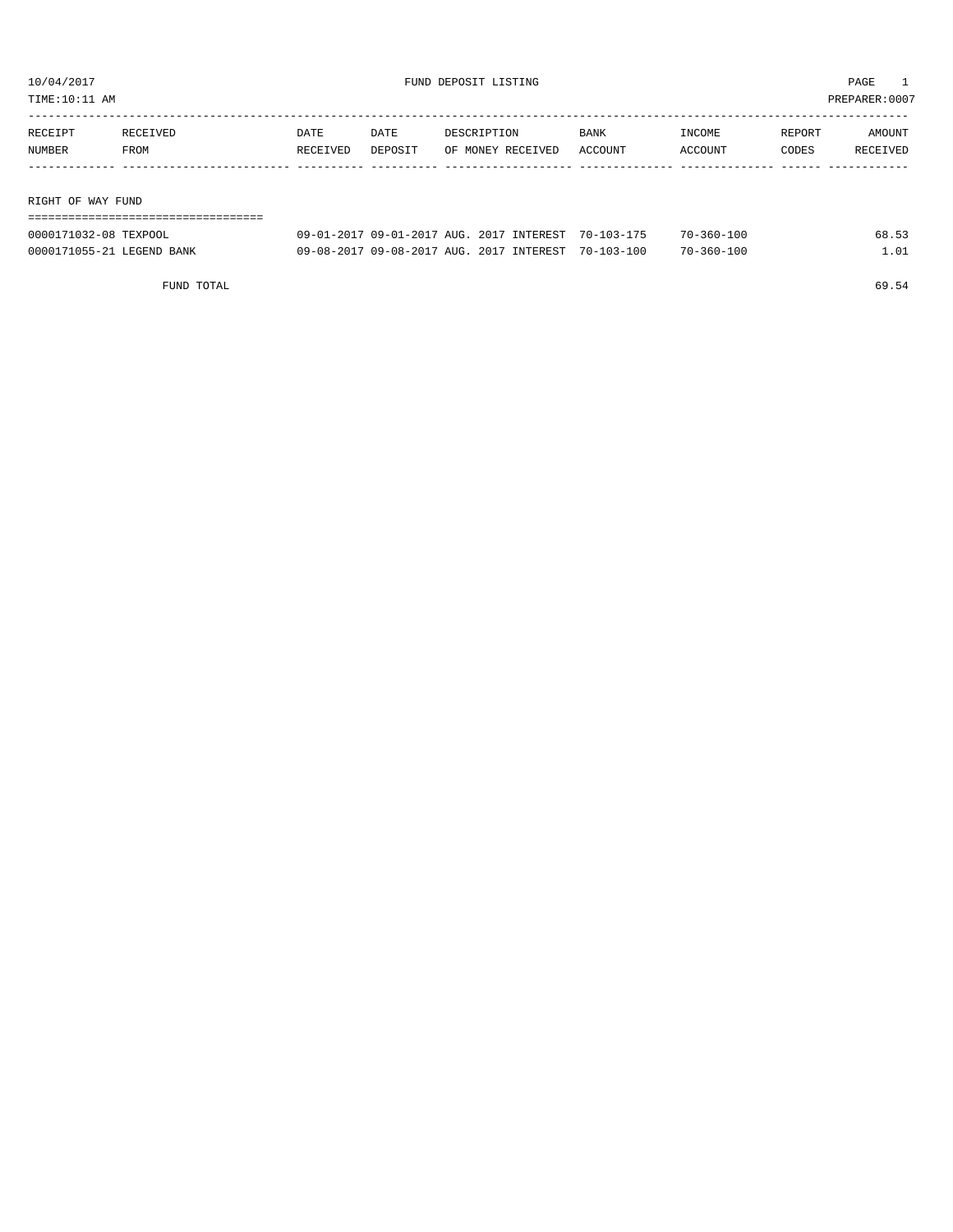10/04/2017 FUND DEPOSIT LISTING PAGE 1

| RECEIPT | <b>RECEIVED</b> | DATE     | DATE    | DESCRIPTION       | <b>BANK</b> | INCOME  | <b>REPORT</b> | AMOUNT          |
|---------|-----------------|----------|---------|-------------------|-------------|---------|---------------|-----------------|
| NUMBER  | FROM            | RECEIVED | DEPOSIT | OF MONEY RECEIVED | ACCOUNT     | ACCOUNT | CODES         | <b>RECEIVED</b> |
|         |                 |          |         |                   |             |         |               |                 |

JUVENILE PROBATION

| 0000171038-01 JUVENILE PROBATION | 09-05-2017 09-05-2017 DEFERRED PROSECUTIO 87-103-187 |                  | $87 - 340 - 575$ | 30.00  |
|----------------------------------|------------------------------------------------------|------------------|------------------|--------|
| 0000171038-02 JUVENILE PROBATION | 09-05-2017 09-05-2017 JOINT RESTITUTION              | 87-103-187       | 87-340-576       | 138.00 |
| 0000171039-01 JUVENILE PROBATION | 09-05-2017 09-05-2017 PID-2205 DEFERRED              | 87-103-187       | $87 - 340 - 575$ | 10.00  |
| 0000171050-01 JUVENILE PROBATION | 09-08-2017 09-08-2017 PID- 2198 JOINT RES 87-103-187 |                  | $87 - 340 - 576$ | 55.00  |
| 0000171051-01 JUVENILE PROBATION | 09-08-2017 09-08-2017 PID- 2195 DEFERRED             | 87-103-187       | $87 - 340 - 575$ | 10.00  |
| 0000171052-01 JUVENILE PROBATION | 09-08-2017 09-08-2017 PID-2194 DEFERRED              | 87-103-187       | $87 - 340 - 575$ | 10.00  |
| 0000171053-01 JUVENILE PROBATION | 09-08-2017 09-08-2017 PID-2200 RESTITUTIO 87-103-187 |                  | $87 - 340 - 576$ | 50.00  |
| 0000171054-01 JUVENILE PROBATION | 09-08-2017 09-08-2017 PID-2158 PROBATION             | $87 - 103 - 187$ | $87 - 340 - 575$ | 20.00  |
| 0000171102-01 JUVENILE PROBATION | 09-25-2017 09-25-2017 PID-2204 DEFERRED              | $87 - 103 - 187$ | $87 - 340 - 575$ | 5.00   |
| 0000171103-01 JUVENILE PROBATION | 09-25-2017 09-25-2017 PID-2158 PROBATION             | 87-103-187       | $87 - 340 - 575$ | 5.00   |
| 0000171104-01 JUVENILE PROBATION | 09-25-2017 09-25-2017 PID-2200 RESTITUTIO 87-103-187 |                  | $87 - 340 - 576$ | 50.00  |

FUND TOTAL 383.00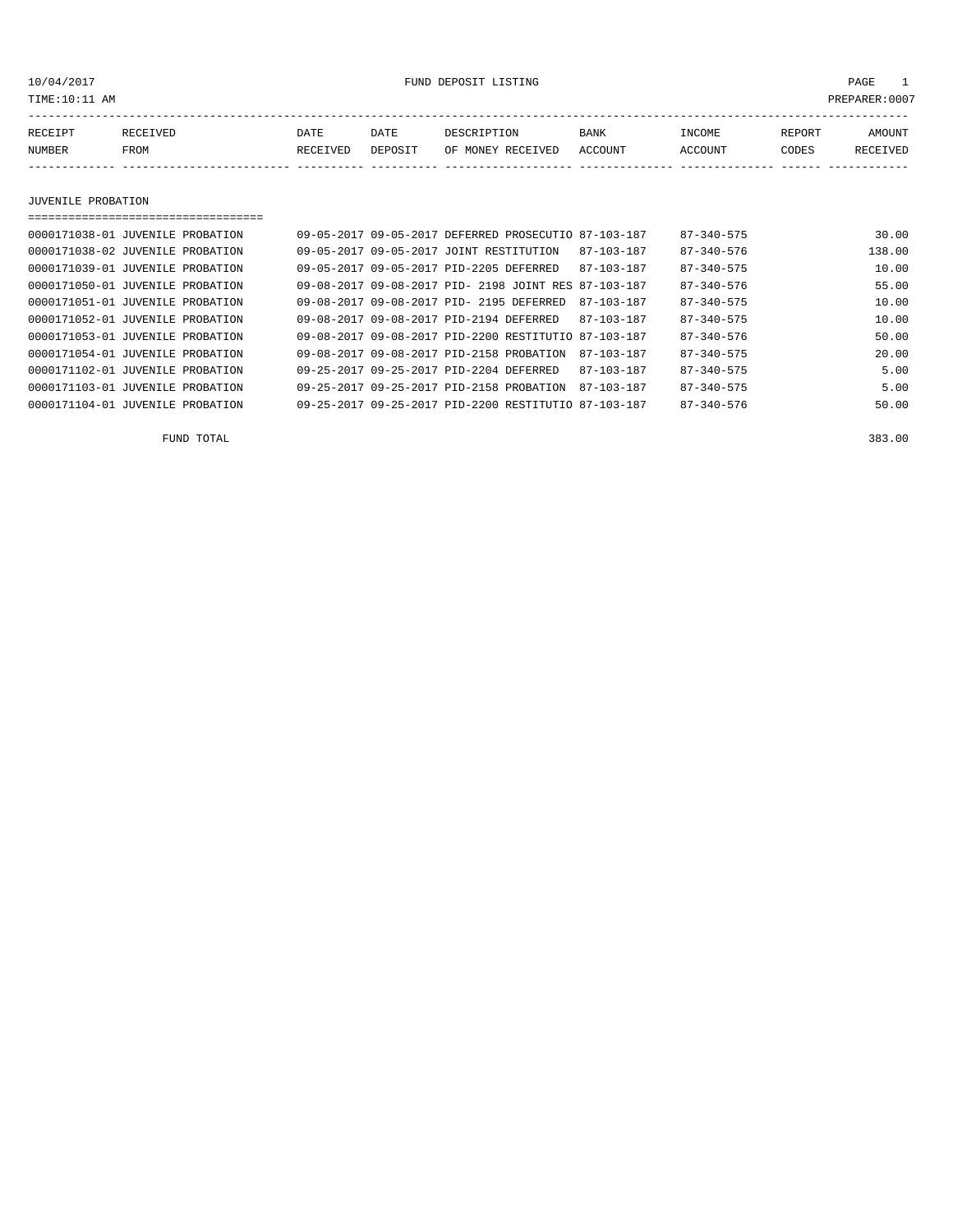| TIME:10:11 AM |                              |          |         |                   |             |         |        | PREPARER:0007 |
|---------------|------------------------------|----------|---------|-------------------|-------------|---------|--------|---------------|
|               |                              |          |         |                   |             |         |        |               |
| RECEIPT       | RECEIVED                     | DATE     | DATE    | DESCRIPTION       | <b>BANK</b> | INCOME  | REPORT | AMOUNT        |
| NUMBER        | FROM                         | RECEIVED | DEPOSIT | OF MONEY RECEIVED | ACCOUNT     | ACCOUNT | CODES  | RECEIVED      |
|               |                              |          |         |                   |             |         |        |               |
|               |                              |          |         |                   |             |         |        |               |
|               | TEXAS JUVENILE JUSTICE DEPT. |          |         |                   |             |         |        |               |

===================================

| 0000171055-28 LEGEND BANK | 09-08-2017 09-08-2017 AUG. 2017 INTEREST 89-103-992 |  | 89-360-189 | 0.84 |
|---------------------------|-----------------------------------------------------|--|------------|------|
|                           |                                                     |  |            |      |

FUND TOTAL  $0.84$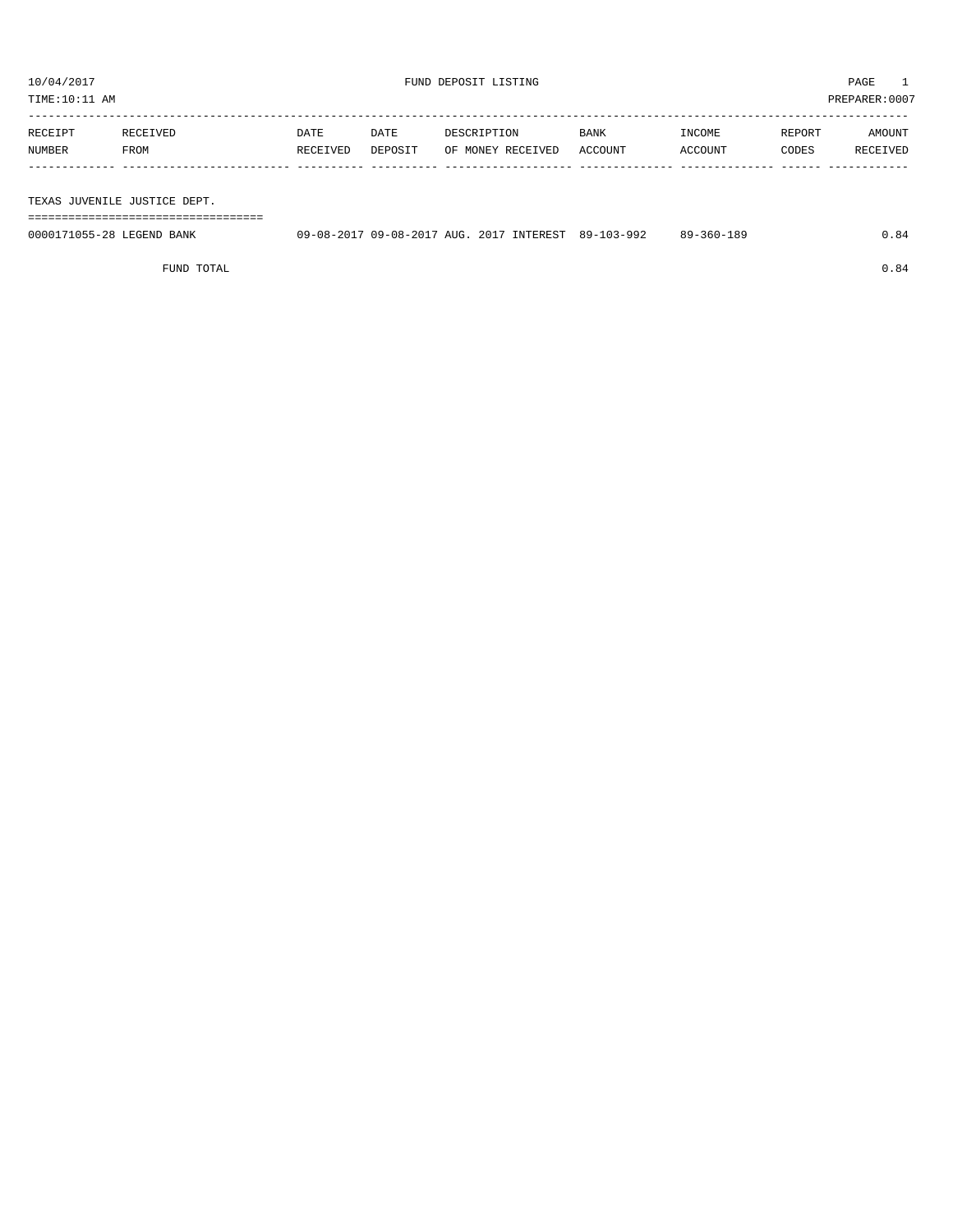TIME:10:11 AM PREPARER:0007

| RECEIPT | RECEIVED | <b>DATE</b> | DATE    | DESCRIPTION       | <b>BANK</b> | INCOME  | REPORT | AMOUNT   |
|---------|----------|-------------|---------|-------------------|-------------|---------|--------|----------|
| NUMBER  | FROM     | RECEIVED    | DEPOSIT | OF MONEY RECEIVED | ACCOUNT     | ACCOUNT | CODES  | RECEIVED |
|         |          |             |         |                   |             |         |        |          |
|         |          |             |         |                   |             |         |        |          |

#### STATZER FUND

| ------------------------------------ |                                                     |  |  |                  |       |
|--------------------------------------|-----------------------------------------------------|--|--|------------------|-------|
| 0000171032-09 TEXPOOL                | 09-01-2017 09-01-2017 AUG. 2017 INTEREST 92-103-175 |  |  | $92 - 360 - 100$ | 33.42 |
| 0000171055-22 LEGEND BANK            | 09-08-2017 09-08-2017 AUG. 2017 INTEREST 92-103-100 |  |  | $92 - 360 - 100$ | 0.27  |

FUND TOTAL 33.69